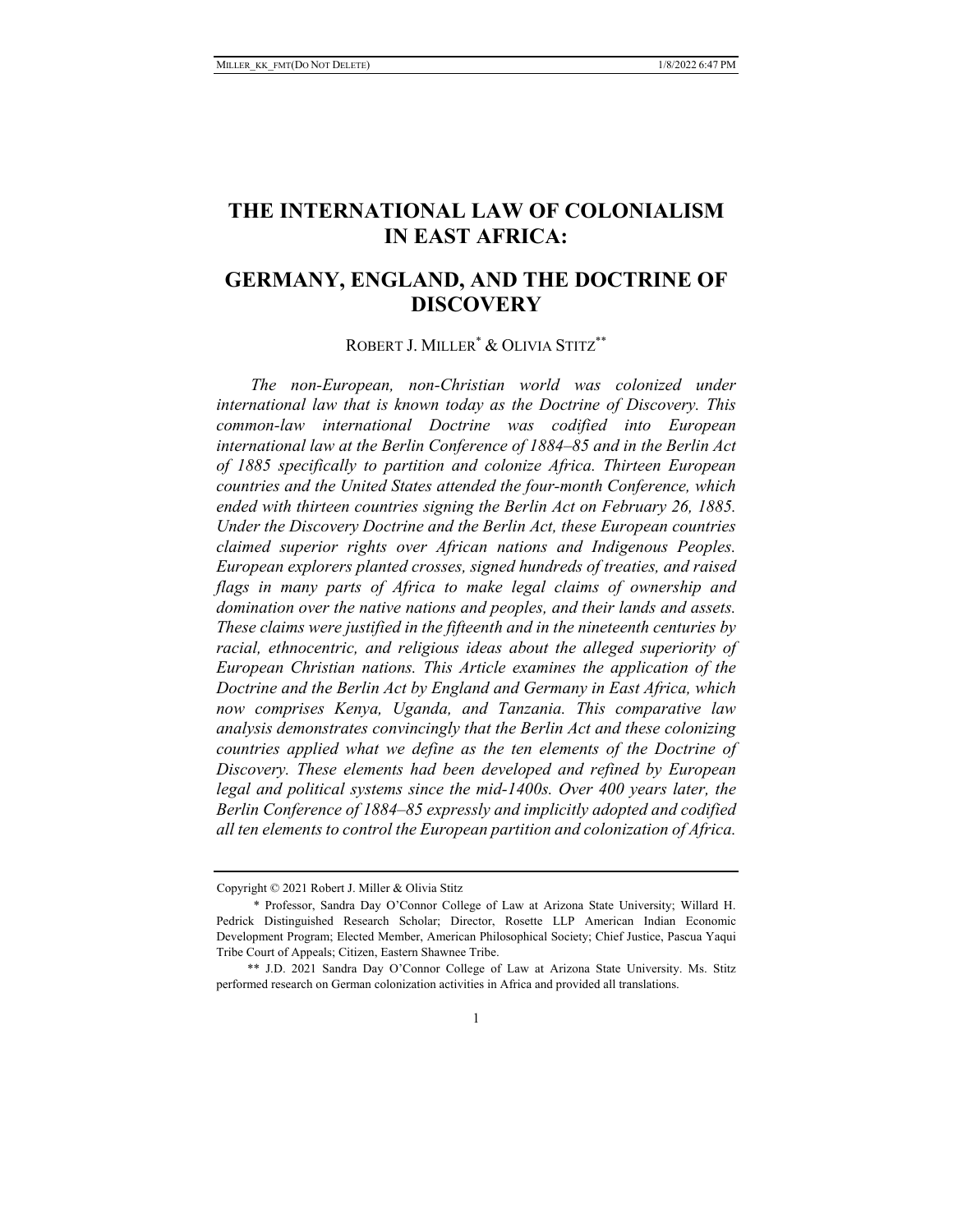*Germany and England used this international law to colonize East Africa. Needless to say, European domination, exploitation, and colonization seriously injured the human, property, sovereign, and self-determination rights of Indigenous nations and peoples. The effects of colonization are still felt today. The comparative legal analysis set out in this article sheds light on how law affected and directed African colonization. It also develops a better understanding of the international law of colonialism as well as its historical process and impacts. This Article concludes by explaining the crucial importance of this knowledge.* 

| C. The Berlin Conference of 1884–85 and the Doctrine of Discovery  14 |  |
|-----------------------------------------------------------------------|--|
|                                                                       |  |
|                                                                       |  |
| III. THE DOCTRINE OF DISCOVERY AND COLONIALISM IN EAST                |  |
|                                                                       |  |
|                                                                       |  |
|                                                                       |  |
|                                                                       |  |
|                                                                       |  |
|                                                                       |  |
|                                                                       |  |
|                                                                       |  |
|                                                                       |  |
| E. Indigenous Limited Sovereign and Commercial Rights 39              |  |
|                                                                       |  |
|                                                                       |  |
|                                                                       |  |
|                                                                       |  |
|                                                                       |  |
|                                                                       |  |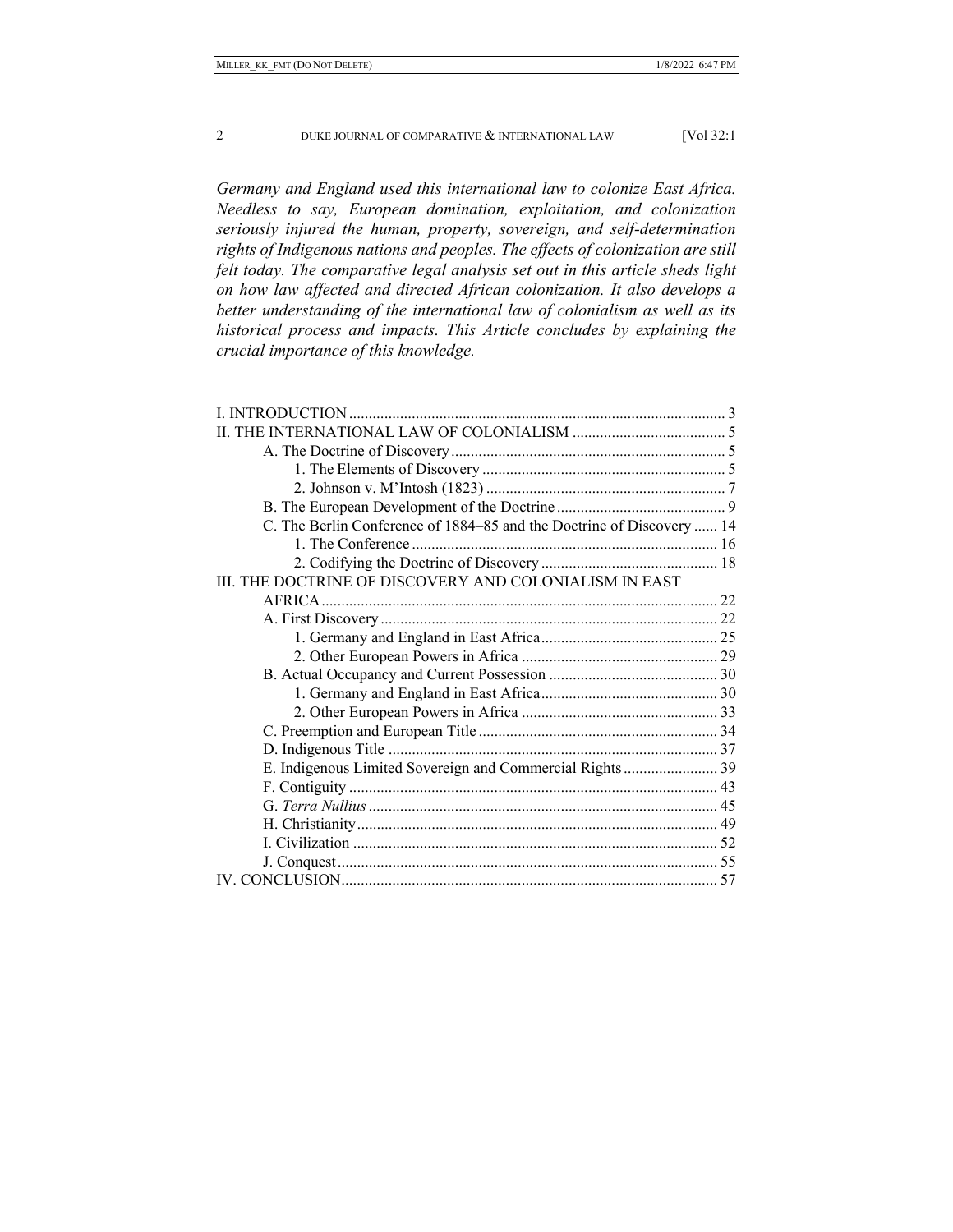*"European law played a role which has been seriously underestimated in the [African] colonization process."\*\*\**

## I. INTRODUCTION

International law seems to be a fairly straightforward idea. It is comprised of the principles, policies, treaties, and rules that nations agree to, and are expected to follow, in their relations with other nation-states.<sup>1</sup> The international law that European nations started developing in the fifteenth century for colonizing the non-European, non-Christian world is known today as the Doctrine of Discovery.<sup>2</sup> The Doctrine is one of the oldest examples of international law.

Beginning with the Crusades to the Holy Lands in 1096–1271, European countries and the Church began developing a legal regime to justify conquest, domination, and colonization of non-European nations and peoples.<sup>3</sup> Portugal and Spain continued this process in their disputes over islands off the Iberian peninsula.<sup>4</sup> The Church got involved and issued papal bulls in the 1450s that granted Portugal the legal authority to plunder and colonize Africa.<sup>5</sup> Thereafter, Spain and Portugal applied this law of colonialism around the world. Other countries—including England, France, Holland, Russia, and the United States—soon did the same in their disputes over trade, colonies, and lands.<sup>6</sup> Furthermore, in the nineteenth and twentieth centuries, European powers used the Doctrine of Discovery to claim rights over Indigenous nations, peoples, and their lands and assets in Africa.

The "scramble for Africa" came relatively late in the age of European

 <sup>\*\*\*</sup> Bruce Fetter, *Introduction*, *in* COLONIAL RULE IN AFRICA: READINGS FROM PRIMARY SOURCES 5 (Bruce Fetter ed., 1979).

 <sup>1.</sup> *See* CLIVE PARRY & JOHN P. GRANT, ENCYCLOPAEDIA DICTIONARY OF INTERNATIONAL LAW 300 (3d ed. 2009).

 <sup>2.</sup> ROBERT J. MILLER, NATIVE AMERICA, DISCOVERED AND CONQUERED: THOMAS JEFFERSON, LEWIS & CLARK, AND MANIFEST DESTINY 9–23 (2006); ROBERT A. WILLIAMS, JR., THE AMERICAN INDIAN IN WESTERN LEGAL THOUGHT: THE DISCOURSES OF CONQUEST 325–28 (1990).

 <sup>3.</sup> WILLIAMS, *supra* note 2, at 13–14.

 <sup>4.</sup> Robert J. Miller & Micheline D'Angelis, *Brazil, Indigenous Peoples, and the International Law of Discovery*, 37 BROOK. J. INT'L L. 1, 1–2 (2011); Robert J. Miller, Lisa Lesage & Sebastian Lopez Escarcena, *The International Law of Discovery, Indigenous Peoples, and Chile*, 89 NEB. L. REV. 819, 819–20 (2011).

 <sup>5.</sup> *See, e.g.*, *infra* notes 324, 389 and accompanying text.

 <sup>6.</sup> Robert J. Miller, *The International Law of Discovery: Acts of Possession on the Northwest Coast of North America*, *in* ARCTIC AMBITIONS: CAPTAIN COOK AND THE NORTHWEST PASSAGE 191, 195–205 (James K. Barnett & David L. Nicandri eds., 2015); Robert J. Miller, *The International Law of Colonialism: A Comparative Analysis*, 15 LEWIS & CLARK L. REV. 847, 865–921 (2012); ROBERT J. MILLER ET AL., DISCOVERING INDIGENOUS LANDS: THE DOCTRINE OF DISCOVERY IN THE ENGLISH COLONIES 3–6 (2010); MILLER, NATIVE AMERICA, *supra* note 2, at 9–23.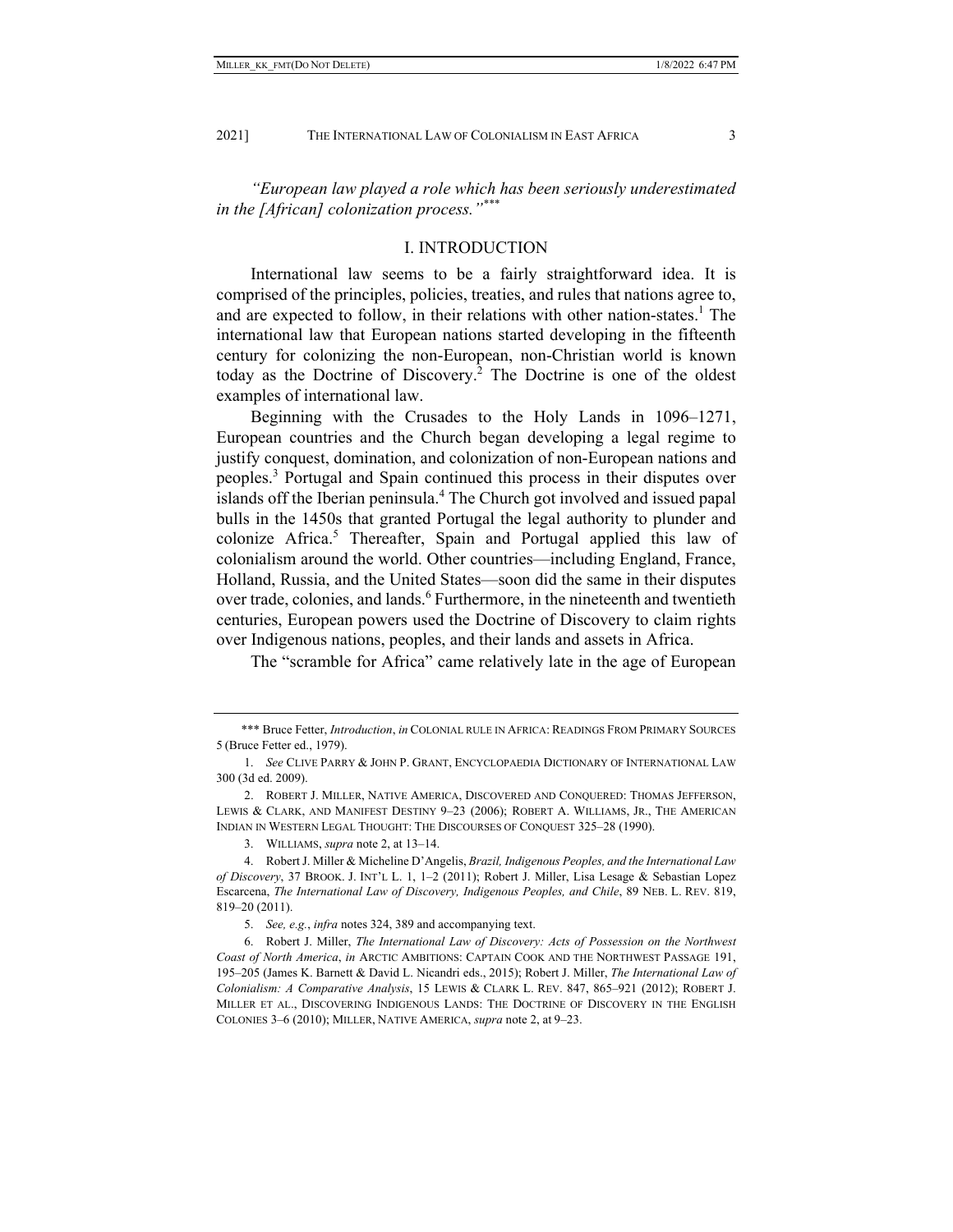international colonization.<sup>7</sup> Although Portugal and other European nations had been trading with Africans and had been involved in the African slave trade for centuries, interest in other forms of economic activities and exploiting the continent for colonial empires began in earnest in the mid-1800s.<sup>8</sup> As European interests began to conflict in Africa, and as Germany became more interested in acquiring an overseas empire, German Chancellor Otto von Bismarck convened the Berlin Conference in 1884–85. Fourteen countries, including the U.S., met to decide how to control commerce within Africa and how to manage conflicting interests over colonial possessions on the continent. The Conference produced the Berlin Act of 1885, which was their agreement on how to partition and colonize Africa. The Conference and the Act itself claimed to be "part of international law."<sup>9</sup> The Act expressly set out the rules and principles that European nations agreed to follow as they created colonies and trade in Africa and exploited the peoples and the continent.

The modern-day relevance of these historic events is crucial to African nations, cultures, and peoples today. Under modern international law, national borders depend on colonial history and law because the principle of "intertemporal law" defines borders and titles based on the international law that was in force at the time the titles were asserted "and not by the law of today."10 Consequently, the boundaries of the colonies that Europeans created in the fifteenth to twentieth centuries pursuant to the Doctrine of Discovery, the international law of colonialism, and the Berlin Conference and Act of 1885 are all highly relevant to African nations and peoples today.

In this Article, we commence our examination of the application of the international law of colonialism in Africa over many centuries. Africa is a vast continent with numerous ancient empires, peoples, diverse cultures, and over forty independent nations today. Obviously, we cannot cover this entire timeline and all these countries in one article. Thus, we have chosen to focus our analysis on East Africa, Kenya, Uganda, and Tanzania, and on the European colonizers of those countries. This research conclusively demonstrates that Germany and England applied the elements of the

 <sup>7.</sup> *See generally* THOMAS PAKENHAM, THE SCRAMBLE FOR AFRICA: THE WHITE MAN'S CONQUEST OF THE DARK CONTINENT FROM 1876 TO 1912 (1991).

 <sup>8.</sup> *See, e.g.*, 1 EDWARD HERTSLET, THE MAP OF AFRICA BY TREATY: BRITISH COLONIES, PROTECTORATES AND POSSESSIONS IN AFRICA 64 (photo. reprt. 1967) (1909) (describing how Portuguese settlements in the fifteenth century and British settlements in 1618 developed in connection with the supply of slaves to West Indies and America).

 <sup>9.</sup> General Act of the Berlin Conference on West Africa arts. 13, 26, Feb. 26, 1885 [hereinafter Berlin Act]; 2 HERTSLET, *supra* note 8, at 468, 476; SYBIL EYRE CROWE, THE BERLIN WEST AFRICAN CONFERENCE, 1884–1885 101–02 (Negro Univ. Press 1970) (1942).

 <sup>10.</sup> JOHN DUGARD, INTERNATIONAL LAW: A SOUTH AFRICAN PERSPECTIVE 113–14, 128 (2000).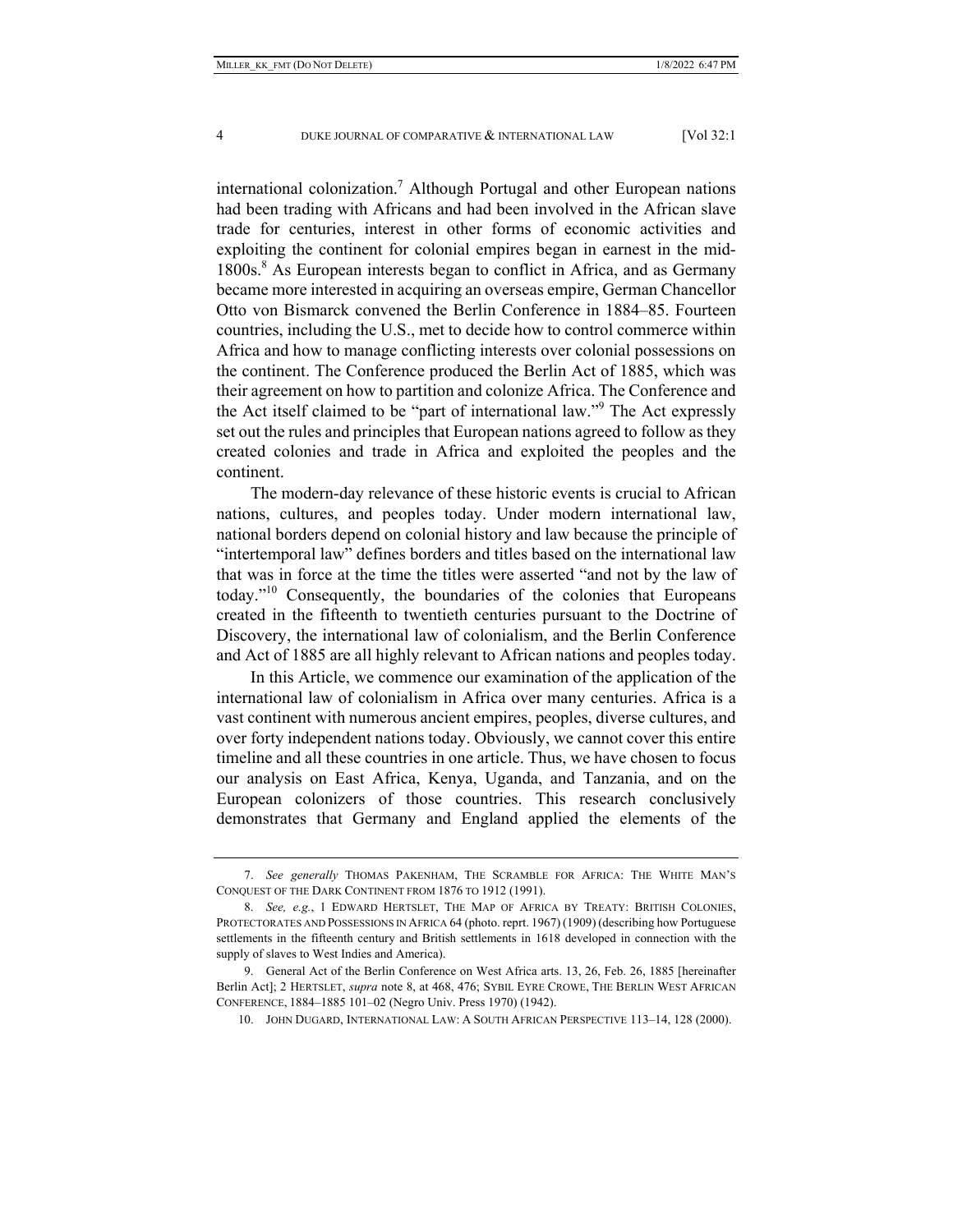Doctrine of Discovery to claim, legitimize, and govern their colonies in East Africa under the international law of colonialism.

The Article is organized as follows. Section II begins by setting out how European nations and the Church developed the Doctrine of Discovery and then provides our definition of the ten factors or elements that comprise the Doctrine. It also demonstrates how the Berlin Conference and Act of 1885 adopted the Doctrine. By examining history and law, one can determine whether a nation utilized the Doctrine by looking for the presence of these elements in the historical and legal colonization process. Section III explores the use of these elements by European countries in Africa and focuses specifically on whether and how Germany and England used these elements in East Africa. Lastly, Section IV concludes with our opinion that there is no question that colonization in Africa, and in Kenya, Uganda, and Tanzania, proceeded under the international law of colonialism in the form of the Doctrine of Discovery.

## II. THE INTERNATIONAL LAW OF COLONIALISM

A wide array of nation or empires created by conquest have existed throughout human history. But in this Article, we focus on the specific development of international law to define, justify, and control such conquests and empires by European nations in Africa.

## A. The Doctrine of Discovery

European nations attempted to justify their colonial empires using legal, social, and political arguments. Beginning as early as the Crusades, the Church and European nations began devising legal principles to justify their dominance and sovereignty over non-Christian peoples and non-European nations.

#### 1. The Elements of Discovery

We have identified ten distinct elements or factors within the Doctrine.<sup>11</sup> We state them here so that readers may more easily follow the development, justifications, and applications of the Doctrine over the centuries.

a. First discovery. The first European country to discover lands unknown to other European countries allegedly acquired exclusive property and sovereign rights over the territory and native peoples. First discovery alone, however, was often considered to only create an inchoate title.

b. Actual occupancy and possession. To turn a first discovery into

 <sup>11.</sup> MILLER, NATIVE AMERICA, *supra* note 2, at 3–5.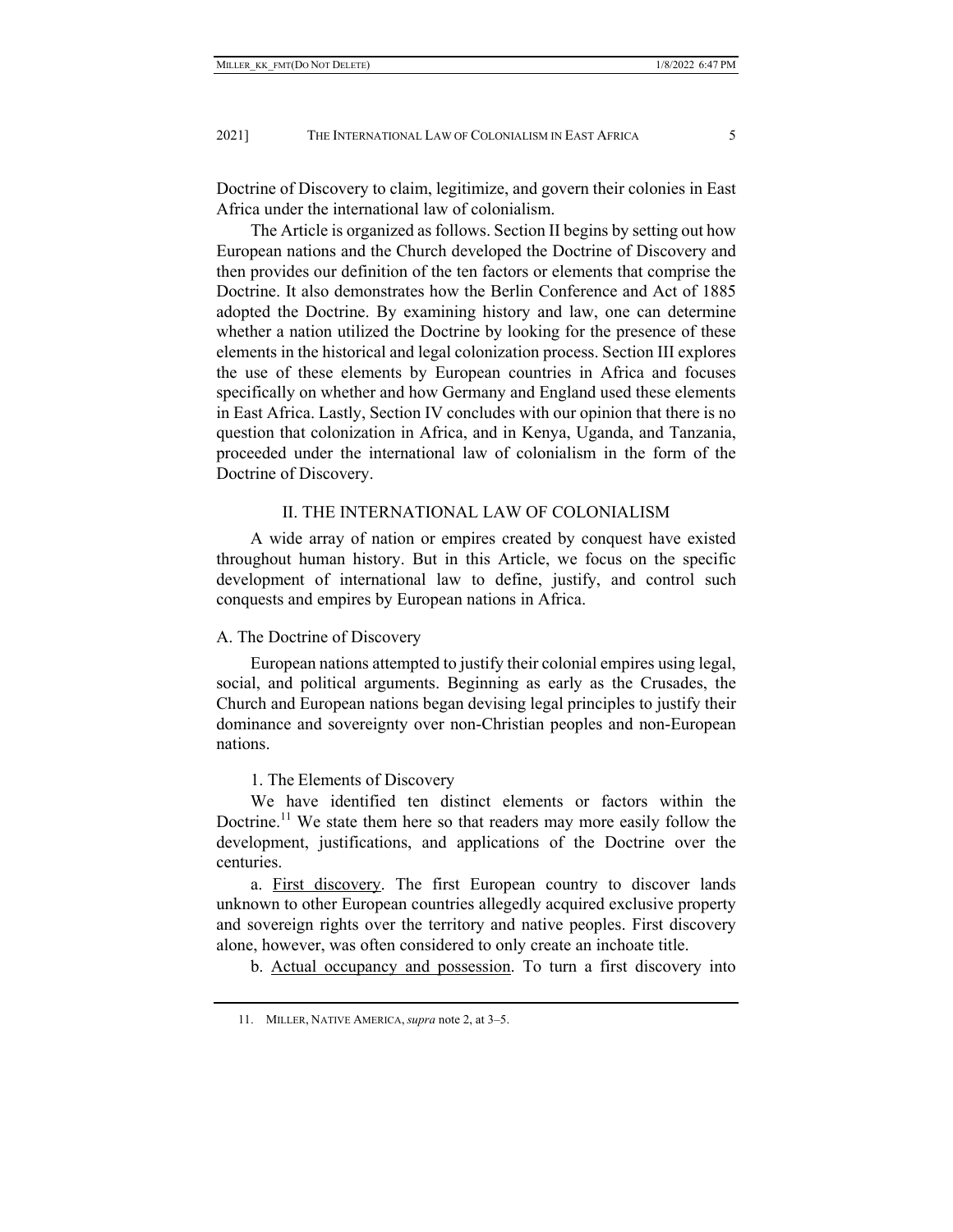recognized title, a European country had to permanently occupy and possess newly discovered lands. This was usually accomplished by building forts or settlements.<sup>12</sup> This actual and physical possession had to be accomplished within a reasonable length of time after first discovery.

c. Preemption and European title. The European country that discovered the land gained the property right of preemption, that is, the sole right to buy the land from the Indigenous nations and peoples. This is a very valuable property right analogous to an exclusive option to purchase real estate. The government that held the preemption right could thus prevent, or preempt, any other European government or individuals from buying the lands.

d. Indigenous title. After a first discovery, Indigenous nations were considered by European legal systems to have automatically lost their full property rights. They were deemed to only possess the rights to occupy and use their lands. And, if they ever chose to sell, native nations were only allowed to sell land to the European government that held the preemption right.

e. Indigenous limited sovereign and commercial rights. Indigenous nations and peoples were also deemed to have automatically lost aspects of their inherent sovereignty and rights to engage in international trade and diplomatic relations. After first discovery, Indigenous nations were only supposed to interact politically and commercially with their discoverer.

f. Contiguity. This element provided that Europeans had a claim to significant amounts of land contiguous to their actual discoveries and settlements. This element became crucial when European countries had settlements and claims in the same region. In that situation, each country was deemed to hold rights to the halfway point between their settlements. Contiguity also often provided that discovery of a river mouth created a claim over all the lands drained by that river, even if it was thousands of miles of territory.<sup>13</sup>

g. *Terra nullius*. This Latin phrase means empty lands. Under one definition, this element meant that if lands were not possessed or occupied by any nation or people, then they were available for a European country to claim. Under a second definition, Europeans considered even lands that were occupied but not being governed or used in a fashion approved by European

<sup>12.</sup> *Id.* at 112; EDGAR PRESTAGE, THE PORTUGUESE PIONEERS 294–95 (Barnes & Noble eds., 1967) (1933) (explaining that pre-1500, Portugal built "a wooden fort . . . [as] a first step towards dominion").

 <sup>13.</sup> Compare the shapes of the Louisiana Territory and the Oregon Country in the United States. *Territorial Growth of the United States, 1783–1867*, MAPS ETC, http://etc.usf.edu/maps/ pages/ 6200/ 6207/6207.htm (last visited Nov. 11, 2021).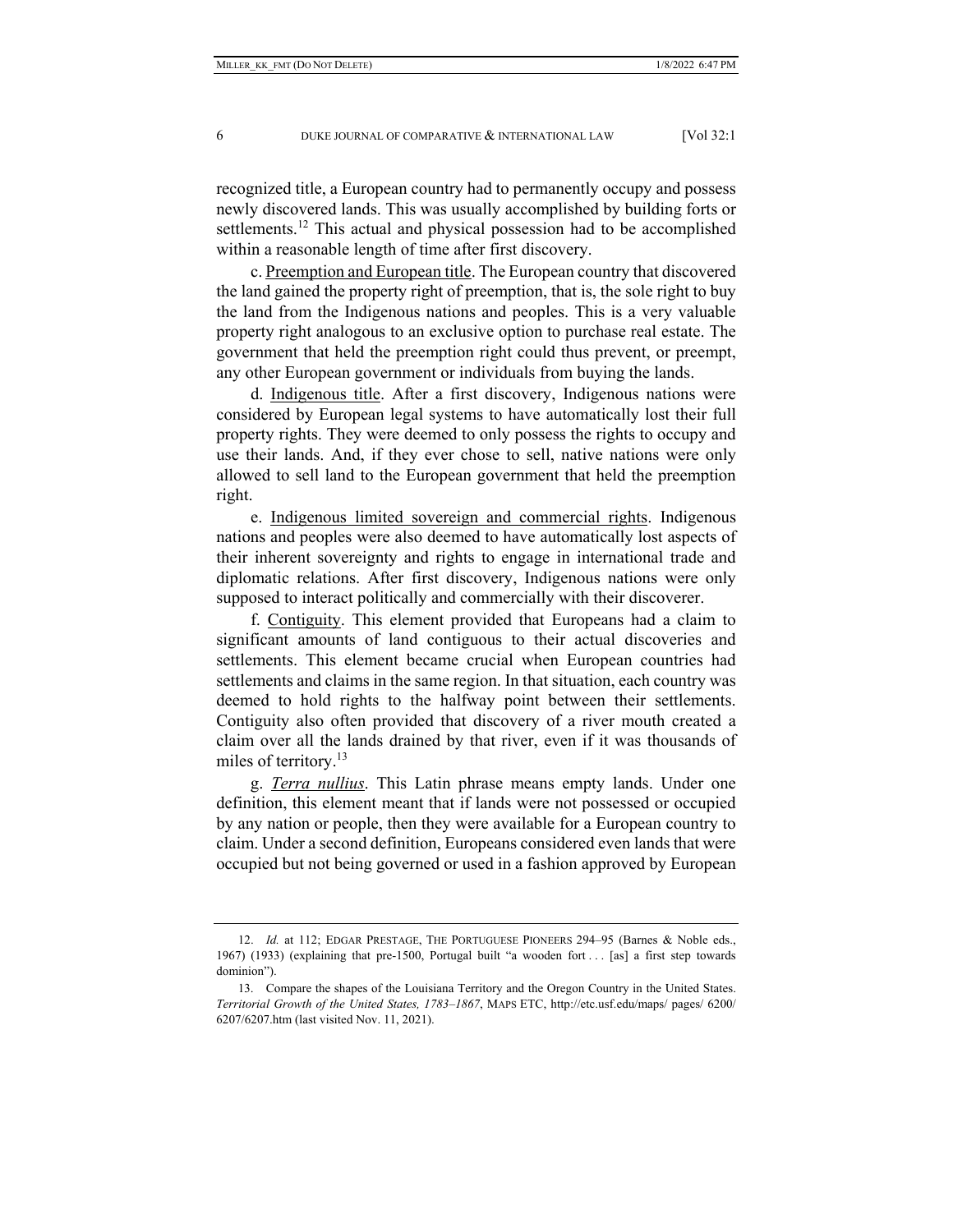legal systems to be "empty" and available for Discovery claims.<sup>14</sup>

h. Christianity. Non-Christians were deemed to not have the same rights to land, sovereignty, and self-determination as Christians. Furthermore, Europeans claimed a divine mandate to convert Indigenous peoples and nations.

i. Civilization. European ideals of "civilization" constituted important justifications for the Discovery Doctrine. European nations believed they were superior to Indigenous nations and peoples. Europeans argued that God had directed them to bring civilization and religion to natives and to exercise paternalistic and guardianship authority over them.

j. Conquest. Europeans could acquire title to Indigenous lands by military victories. But conquest had a dual meaning just like *terra nullius* did. "Conquest" was also used as a term of art to describe the property and sovereign rights Europeans claimed just by making a first discovery.

2. Johnson v. M'Intosh (1823)

The elements of Discovery that we defined above are explicitly and implicitly set out in the enormously influential U.S. Supreme Court case of *Johnson v. M'Intosh*. 15 This case has influenced the development of the international law of colonialism around the globe.<sup>16</sup>

In a nutshell, the Supreme Court held in *Johnson* that the Doctrine of Discovery was an established legal principle of English and European colonial law in North America, and that it had also become the law of the U.S.<sup>17</sup> The case involved land purchases made by British citizens from unknown Native Americans in 1773 and 1775, before the U.S. was even created.<sup>18</sup> The ownership of this land was contested by the defendant who had received his title from the U.S.<sup>19</sup> The Court had to decide whose

 <sup>14.</sup> *Terra nullius* has two meanings: "a country without a sovereign recognized by European authorities and a territory where nobody owns any land at all . . . ." HENRY REYNOLDS, THE LAW OF THE LAND 12 (1987).

 <sup>15.</sup> Johnson v. M'Intosh, 21 U.S. (8 Wheat.) 543, 573 (1823).

 <sup>16.</sup> *Johnson* has impacted scores of judicial decisions regarding Indigenous rights around the world. The case has been, and continues to be, cited extensively by courts in the United States, Australia, Canada, and New Zealand. *E.g.*, City of Sherrill v. Oneida Indian Nation, 544 U.S. 197, 203 n.1 (2005) (discussing the "doctrine of discovery" and citing County of Oneida v. Oneida Indian Nation, 470 U.S. 226, 234 n.3, 235 (1985) (citing and discussing *Johnson*)); *Mabo v Queensland* (1992) 107 ALR 1, ¶¶ 33, 42, 67 (Austl.); Guerin v. The Queen, [1984] 2 S.C.R. 335, 338, 377–78, 380 (Can.); Calder v. Att'y Gen. for British Columbia, [1973] S.C.R. 313, 315, 320, 335, 377, 380, 383–85 (Can.); *Attorney-General v. Ngati Apa* [2003] 3 NZLR 643 at [19], [136] (N.Z.). In 1918, the attorneys arguing to the English Privy Council cited *Johnson* and other American cases. *In re* Southern Rhodesia [1919] AC 212, 212 (PC) (appeal taken from S. Rhodesia) (U.K.).

 <sup>17.</sup> *Johnson,* 21 U.S. at 571.

 <sup>18.</sup> *Id.* at 571–72.

 <sup>19.</sup> *Id.* at 560.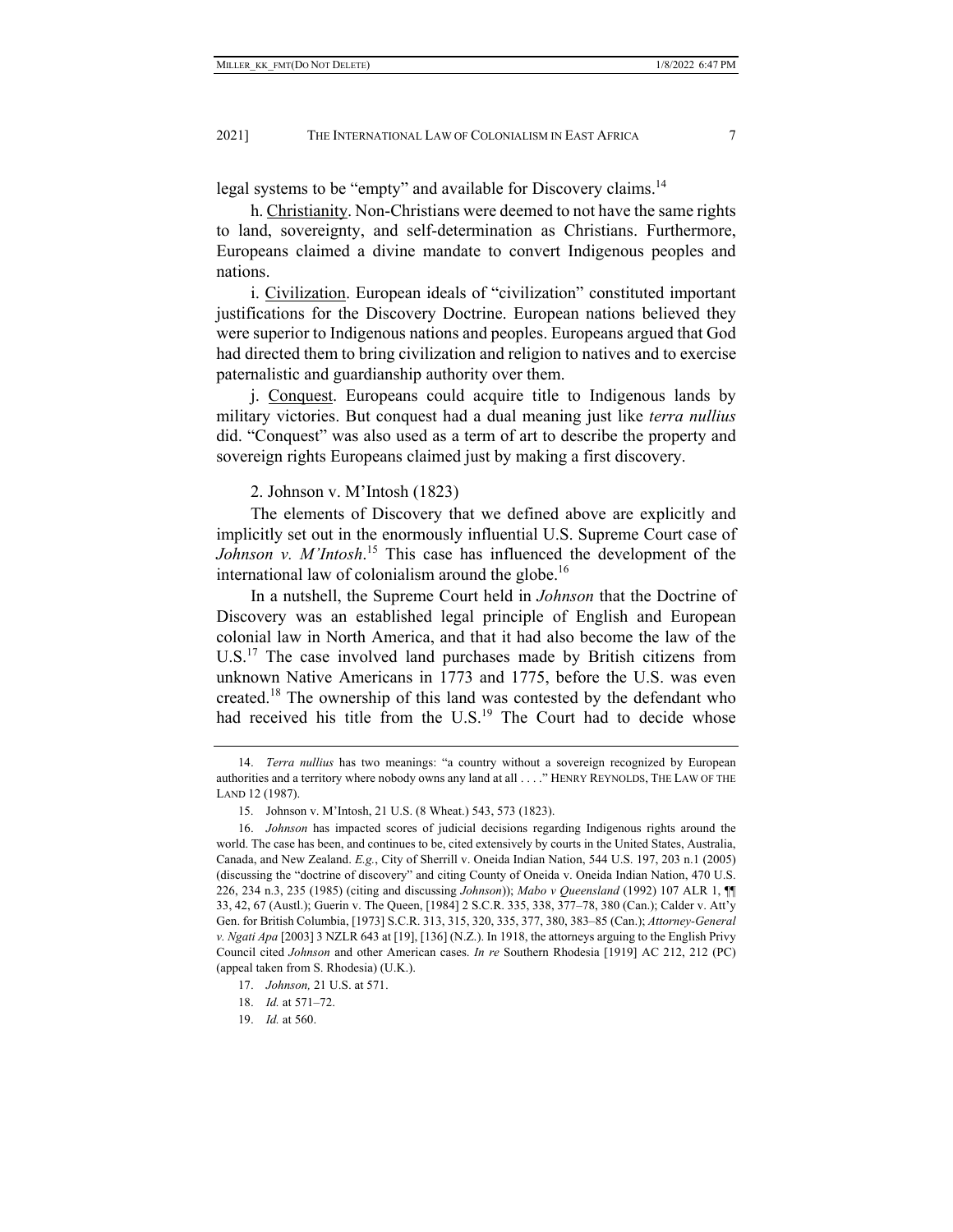ownership rights prevailed.<sup>20</sup> In finding against ownership rights based on land transfers from American Indians, the Court adopted as the rule of law the legal precedent of colonialism.<sup>21</sup> The Court held that, when European nations discovered lands unknown to other Europeans, the discovering country automatically acquired sovereign and property rights even though Indigenous nations and peoples possessed the lands.<sup>22</sup> The real property right European nations acquired was a future right of ownership, a sort of limited fee simple title; an exclusive title held by the discovering European country that was subject, however, to the Indigenous nations' and peoples' use and occupancy rights.<sup>23</sup> In addition, the discovering country also gained sovereignty over the natives and their governments which restricted Indigenous political, commercial, and diplomatic rights. $24$  This transfer of sovereign and property rights was accomplished without the knowledge or consent of native nations.

The U.S. Supreme Court made the meaning of the Doctrine clear: "discovery gave title to the government by whose subjects, or by whose authority, it was made against all other European governments, which title might be consummated by possession. $125$  Consequently, a discovering European country gained exclusive property rights that were to be respected by other countries merely by first discovery.26 Indigenous rights, however, were "in no instance, entirely disregarded; but were necessarily, to a considerable extent, impaired."27 Indigenous nations still held some sovereign powers and retained the right to occupy and use their lands. However, they lost the rights to sell their lands to whomever they wished and for whatever price they could negotiate: "their rights to complete sovereignty, as independent nations, were necessarily diminished, and their power to dispose of the soil at their own will, to whomsoever they pleased, was denied by the original fundamental principle, that discovery gave exclusive title to those who made it."<sup>28</sup> As also defined by the Doctrine, a discovering European nation gained the right of preemption, that is, the right to prevent other nations from buying the lands of newly discovered Indigenous nations, and to preempt other Europeans from engaging

28. *Id.*

 <sup>20.</sup> *Id.*

 <sup>21.</sup> *Id.* at 572.

 <sup>22.</sup> *Id.* at 573–74, 587.

 <sup>23.</sup> *Id.* at 573, 574, 584, 588, 592, 603.

 <sup>24.</sup> *Id.* at 574; Worcester v. Georgia, 31 U.S. (6 Pet.) 515, 558–59 (1832).

 <sup>25.</sup> *Johnson*, 21 U.S. at 573; *see also id.* at 574, 584, 588, 592; *id.* at 603 ("The absolute ultimate title has been considered as acquired by discovery.").

 <sup>26.</sup> *Id.* at 573*.* 

 <sup>27.</sup> *Id.* at 574.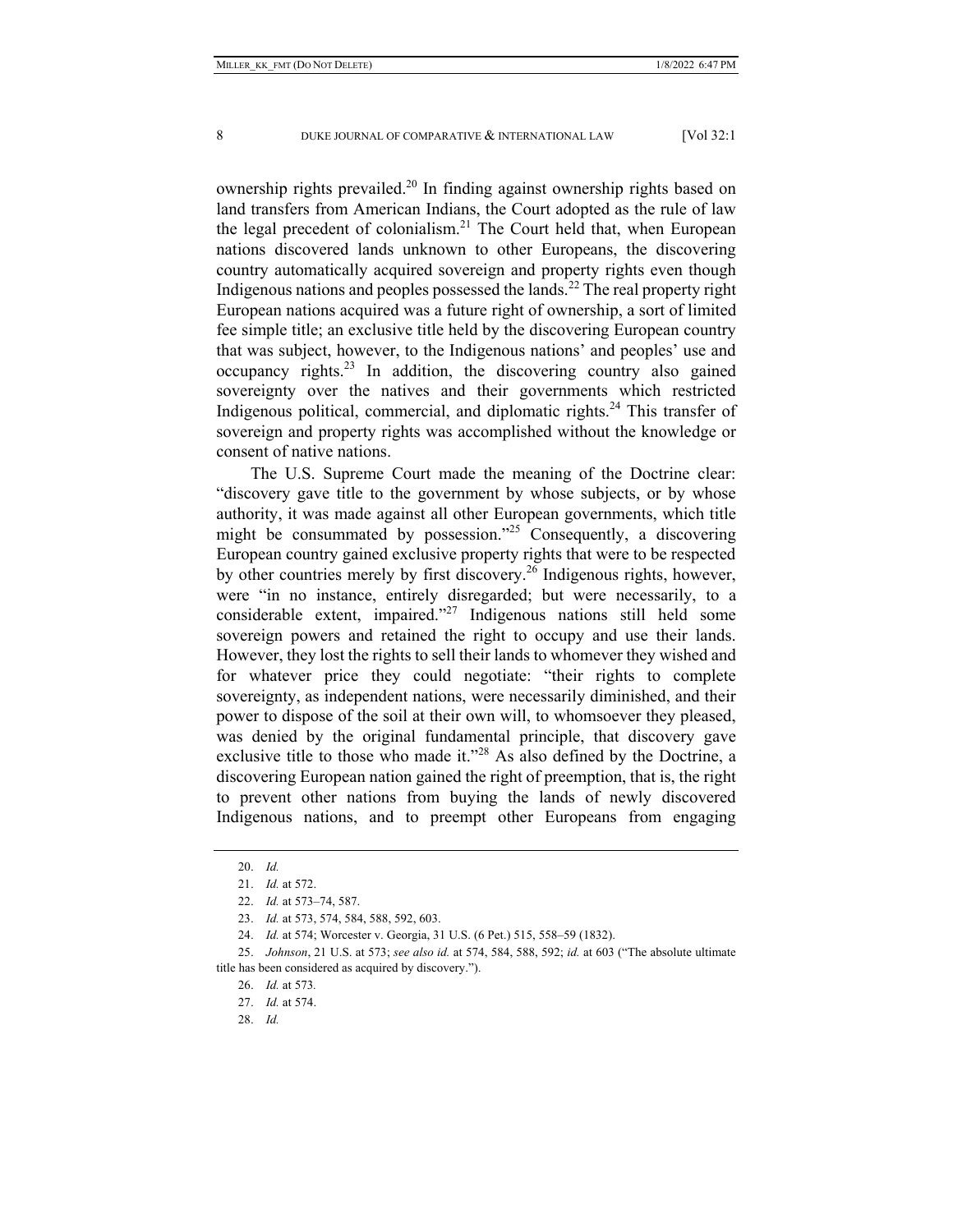diplomatically and commercially with those native nations.<sup>29</sup>

Obviously, this international law was developed to serve the interests of European nations. Through the Doctrine, and the 1885 Berlin Conference and Act, Europeans agreed to share the assets and empires to be gained from non-European lands. While they sometimes disagreed about the definitions of the Doctrine, and many times fought wars over discoveries, one thing they never disagreed about was that Indigenous nations and peoples lost significant property and governmental rights after a first discovery.

#### B. The European Development of the Doctrine

The Doctrine is one of the oldest examples of international law and was specifically developed to control European actions and conflicts regarding explorations, trade, and colonization in non-European countries.<sup>30</sup> The Doctrine was developed primarily by the Church, Portugal, Spain, and England, and was rationalized under the authority of Christianity and ethnocentric beliefs that Europeans could claim the lands and rights of Indigenous peoples and exercise dominion over them.<sup>31</sup>

Scholars have traced the Doctrine of Discovery to the Crusades of  $1096-1271$ .<sup>32</sup> As part of justifying the Crusades, the Church established the idea of papal jurisdiction to create a "universal Christian commonwealth."<sup>33</sup> This authority led to the justification of holy wars against infidels.<sup>34</sup> In 1240, the canon-lawyer Pope Innocent IV pondered whether it "is licit to invade a land that infidels possess or which belongs to them?"<sup>35</sup> Innocent focused on

 32. PAGDEN, *supra* note 31, at 8, 24, 126; WILLIAMS, *supra* note 2, at 14, 29–31; EXPANSION OF EUROPE,*supra* note 31, at 3–4, 155–57, 186; ERDMANN,*supra* note 31, at 155–56; JAMES A. BRUNDAGE, MEDIEVAL CANON LAW AND THE CRUSADER 19–26, 136–38, 192–94 (1969).

 33. WILLIAMS, *supra* note 2, at 29; *accord.* PAGDEN, *supra* note 31, at 24–30 (describing how under Roman and natural law, non-Christians were not part of the world); J.H. BURNS, LORDSHIP, KINGSHIP AND EMPIRE: THE IDEA OF MONARCHY 1400–1525 100 (1992) (explaining how philosophers stated that the world should be seen as a single system comprised of Christendom).

 <sup>29.</sup> *Id.* at 574 ("[T]heir rights to complete sovereignty, as independent nations, were necessarily diminished."); *id.* at 584–85, 587–88 (noting that English and American governments "asserted title to all the lands occupied by Indians [and] asserted also a limited sovereignty over them").

 <sup>30.</sup> *Id.* at 572–73; WILLIAMS, *supra* note 2, at 7–8, 325–28; Antonio Truyol y Serra, *The Discovery of the New World and International Law*, 3 TOL. L.REV. 305, 308 (1971) (describing how the New World confronted Europeans "with the problem of the law of colonization, and . . . it finally became necessary to pose the problem of the law of nations in a global perspective").

<sup>31</sup>*.* ANTHONY PAGDEN, LORDS OF ALL THE WORLD: IDEOLOGIES OF EMPIRE IN SPAIN, BRITAIN AND FRANCE C. 1500–C. 1800 8, 24, 126 (1995); JAMES MULDOON, POPES, LAWYERS AND INFIDELS 34– 48, 107–52 (1979); THE EXPANSION OF EUROPE: THE FIRST PHASE 3–4, 155–57, 186, 191–92 (James Muldoon ed., 1977); CARL ERDMANN, THE ORIGIN OF THE IDEA OF CRUSADE 8–11, 155–56 (Marshall W. Baldwin & Walter Goffart trans., Duke Univ. Press 1977).

 <sup>34.</sup> BRUNDAGE, *supra* note 32, at 19–26; ERDMANN, *supra* note 31, at 155–56.

 <sup>35.</sup> EXPANSION OF EUROPE, *supra* note 31, at 191–92 (citing POPE INNOCENT IV, *Commentaria*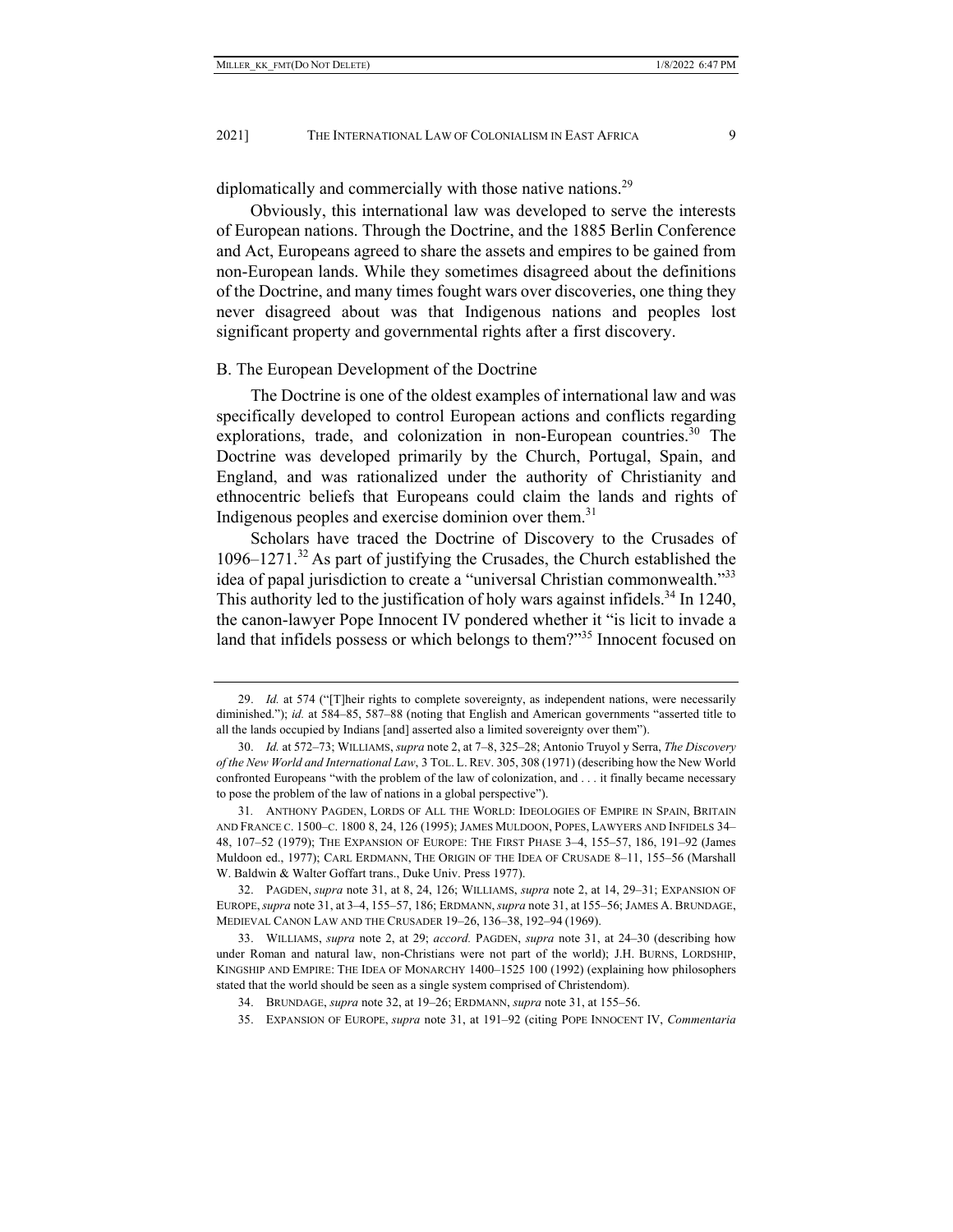the right of Christians to dispossess pagans of their sovereignty and property.<sup>36</sup> He relied on the writings on holy war by St. Augustine who claimed that Christians had the right to wage war on heathens in some circumstances because it was a defense of Christianity, would "acquire peace," and was a work of justice.<sup>37</sup>

Under this canon law background, Portugal and Spain began to dispute colonization and trade in eastern Atlantic islands in the mid-1300s.<sup>38</sup> In 1341, Portugal claimed the Canary Islands, off the west coast of Africa, based on "priority of discovery and possession against any other European power" and its "right of conquest of the rest of the Canaries."39 Thereafter, Portugal discovered and claimed the Azore, Cape Verde, and Madeira island groups, the last two of which are off the northwest coast of Africa.<sup>40</sup> Spanish competition in the Canary Islands led to violence.<sup>41</sup> The Church became involved because although it approved of invading foreign lands in the name of Christianity during the Crusades two centuries earlier, the pope in 1434 initially denied Portugal's request to conquer and colonize the Canary Islands. Thus, Portugal also argued that its explorations and conquests were made on behalf of Christianity, and that converting infidel "wild men" was justified because they allegedly did not have a common religion or laws; lacked money, metal, writing, housing, clothing; and lived like animals.<sup>42</sup> If the pope banned Portuguese colonization, Portugal said it would impede the advancement of civilization and Christianity.<sup>43</sup> Portugal then asked the pope to grant it the Canary Islands to carry out the Church's guardianship duties.<sup>44</sup>

The argument for European and Christian domination of Indigenous peoples was based on Portugal's discovery and conquest rights and arose

*Doctissima* [*Commentaries on the Doctrine of the Apostles*], *in* QUINQUE LIBROS DECRETALIUM [FIVE BOOK OF DECREES] (1581)).

 <sup>36.</sup> WILLIAMS, *supra* note 2, at 13 n.4; BURNS, *supra* note 33, at 17–18 (discussing the Church's theory of *dominimum*, "an absolute and exclusive right of ownership and control," over society and property).

 <sup>37.</sup> ERDMANN, *supra* note 31, at 8–11; PAGDEN, *supra* note 31, at 98 (citing AUGUSTINE, 19 DE CIVITATE DEI [THE CITY OF GOD] ch. 13).

 <sup>38.</sup> EXPANSION OF EUROPE, *supra* note 31, at 47–48; CHARLES R. BOXER, THE PORTUGUESE SEABORNE EMPIRE 1415–1825 21–29 (1969); PRESTAGE, *supra* note 12, at 8–9, 27, 38–41, 43–50, 54– 59, 96–97, 100–02; 1 ROGER BIGELOW MERRIMAN, THE RISE OF THE SPANISH EMPIRE IN THE OLD WORLD AND IN THE NEW 142, 144, 146, 155–56, 171–72, 180, 189 (Cooper Square 1962) (1918).

 <sup>39. 1</sup> MERRIMAN,*supra* note 38, at 144; 2 MERRIMAN,*supra* note 38, at 172; *accord.* BOXER, *supra* note 38, at 21–29; PRESTAGE, *supra* note 12, at 8–9, 27, 38–41, 43–50, 54–59, 96–97, 100–02.

 <sup>40.</sup> EXPANSION OF EUROPE, *supra* note 31, at 48; BOXER, *supra* note 38, at 21–29; PRESTAGE, *supra* note 12, 8–9, 27, 38–41, 43–50, 54–59, 96–97, 100–02.

 <sup>41.</sup> EXPANSION OF EUROPE, *supra* note 31, at 54.

 <sup>42.</sup> *Id.* at 54–56.

 <sup>43.</sup> *Id.* at 55.

 <sup>44.</sup> *Id.* at 56.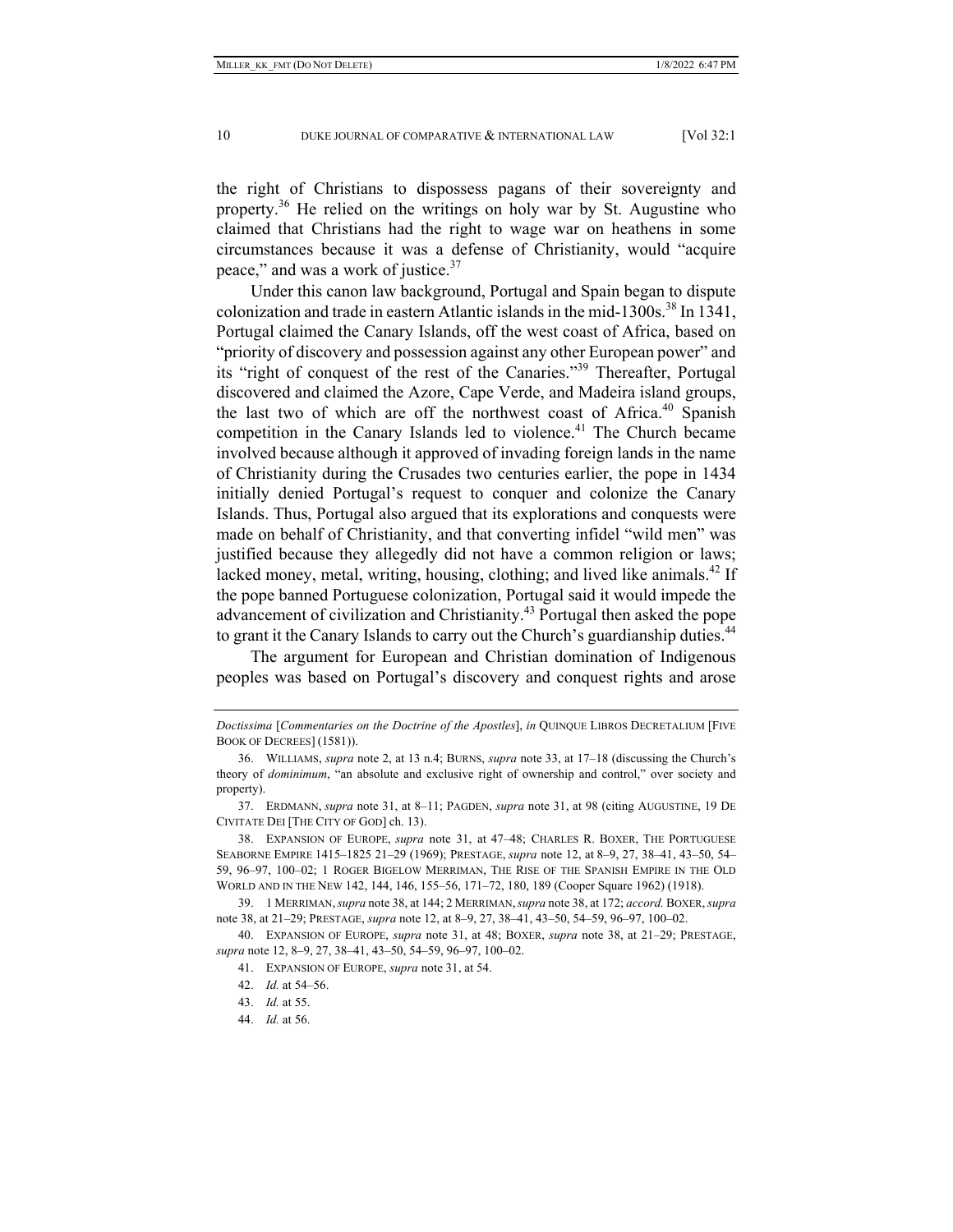from the alleged need to both protect native peoples and convert them. Pope Eugenius IV concluded that while the islanders had sovereignty and property under Roman international law (*ius gentium*), the papacy possessed jurisdiction over their secular affairs.<sup>45</sup> In light of this conclusion, in 1436, Eugenius issued a papal bull and authorized Portugal to convert and control the Canary Islands. $46$  This bull was reissued several times in the fifteenth century and extended Portugal's jurisdiction and rights along the west coast of Africa.47 In 1455, Pope Nicholas V even granted Portugal title to lands in Africa that Portugal had "acquired and that shall hereafter be acquired," and he authorized Portugal "to invade, search out, capture, vanquish, and subdue all Saracens [Muslims] and pagans," and to place them into perpetual slavery and to seize their property.<sup>48</sup> The bulls granted Portugal title and sovereignty over the lands it acquired in Africa.<sup>49</sup>

Under the threat of excommunication if it violated Portugal's rights, Catholic Spain had to look elsewhere. Consequently, Spain funded Columbus' westward voyages "to discover and acquire certain islands and mainland," and sent him forth under contracts that would make him the Admiral of lands he "may thus discover and acquire."<sup>50</sup>

After Columbus' first voyage to the New World, Spain sought papal ratification of his new discoveries. In 1493, Pope Alexander VI issued the bull *Inter caetera* ordering that these lands which were "not hitherto discovered by others" now belonged to Spain along with "power, authority, and jurisdiction of every kind."51 The pope also granted Spain any lands it discovered in the future if they were not "in the actual possession of any Christian king" and he placed Indigenous peoples under Spanish guardianship. $52$ 

Portugal, however, made claims to the same islands Columbus had discovered in the Caribbean.<sup>53</sup> D. João II relied on the element of contiguity and claimed that Portugal already owned those islands because they were

 <sup>45.</sup> WILLIAMS, *supra* note 2, at 71–72; MULDOON, *supra* note 31, at 126–27.

 <sup>46.</sup> WILLIAMS, *supra* note 2, at 72.

 <sup>47.</sup> CHURCH AND STATE THROUGH THE CENTURIES 146–53 (Sidney Z. Ehler & John B. Morrall eds. & trans., 1967); EUROPEAN TREATIES BEARING ON THE HISTORY OF THE UNITED STATES AND ITS DEPENDENCIES TO 1648 23 (Frances G. Davenport ed., 1917).

 <sup>48.</sup> EUROPEAN TREATIES, *supra* note 47, at 23–24.

 <sup>49.</sup> CHURCH AND STATE, *supra* note 47, at 145, 150.

 <sup>50.</sup> THE SPANISH TRADITION IN AMERICA 32–333 (Charles Gibson, ed., 1st ed. 1968) (translating 1492 documents); SAMUEL ELIOT MORISON, THE EUROPEAN DISCOVERY OF AMERICA: THE SOUTHERN VOYAGES A.D. 1492–1616 31–44 (1974).

 <sup>51.</sup> EUROPEAN TREATIES, *supra* note 47, at 61–62 (translating *Inter caetera*).

 <sup>52.</sup> *Id.* at 9–13, 23, 53–56, 77–78; WILLIAMS, *supra* note 2, at 79.

 <sup>53.</sup> H.V. Livermore, *Portuguese History*, *in* PORTUGAL AND BRAZIL, AN INTRODUCTION 61 (H.V. Livermore ed., 1953); MORISON, *supra* note 50, at 97–98; 2 MERRIMAN, *supra* note 38, at 199.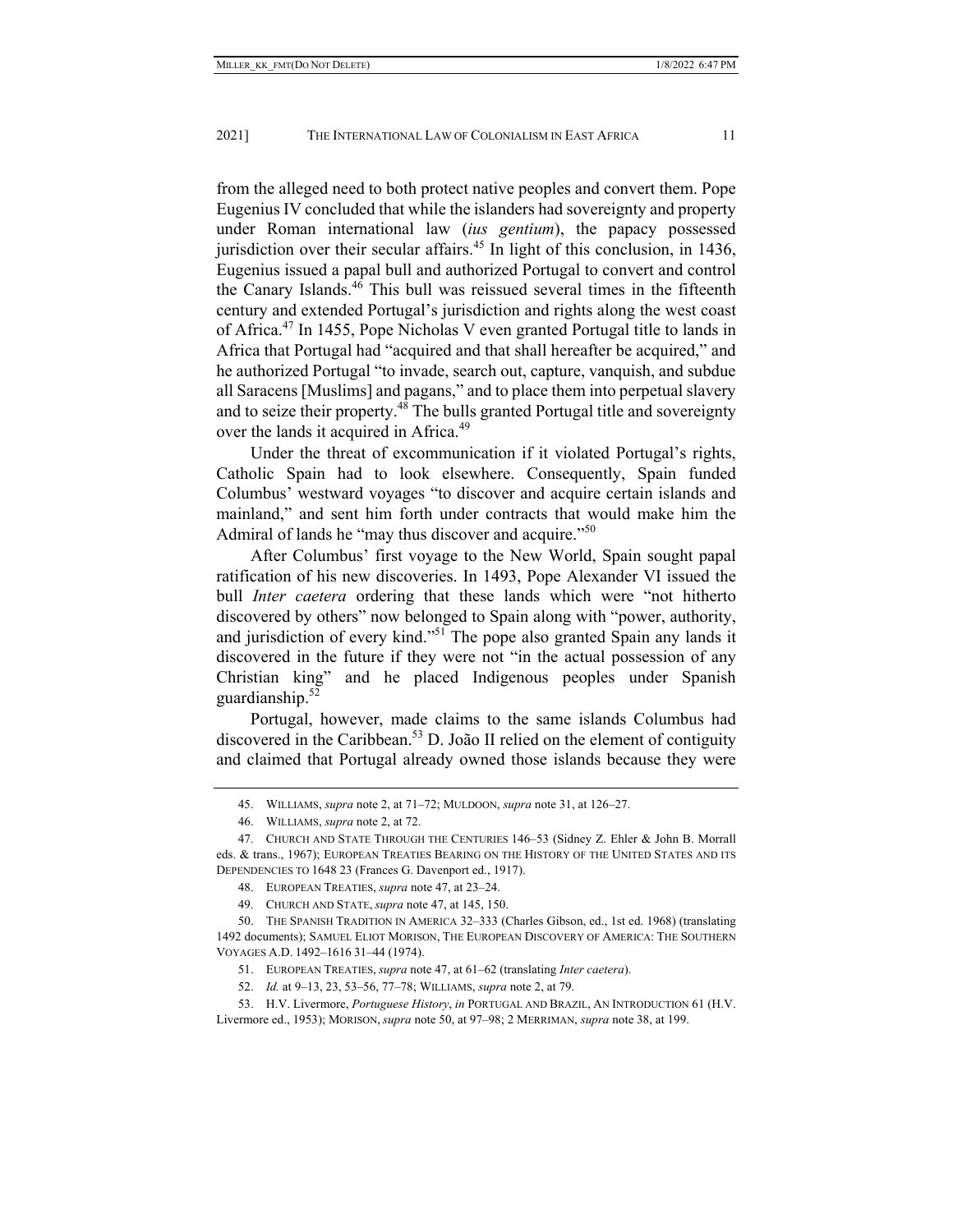located near the Azore Islands that Portugal possessed.<sup>54</sup> Portugal and Spain then requested another bull to delineate Spain's ownership rights in the New World. Alexander VI issued *Inter caetera II* and drew a line of demarcation from the north to the south poles, one hundred leagues west of the Azore Islands and granted Spain title to all the lands "discovered and to be discovered" and jurisdiction over Indigenous peoples west of the line, and granted Portugal the same rights to the east.<sup>55</sup> This bull also assigned Spain and Portugal the duty to convert Indigenous peoples.<sup>56</sup>

But Portugal continued to argue for rights in the New World. Thus, in 1494, Portugal and Spain signed the Treaty of Tordesillas and moved the papal line of demarcation five hundred miles westward to ensure Portugal part of the New World and, subsequently, Portugal discovered and colonized Brazil.<sup>57</sup>

Thereafter, Spain and Portugal argued that if they merely discovered new lands within their spheres of influence, and undertook symbolic acts of possession, that it established their ownership of the lands.<sup>58</sup> The Portuguese, for example, ordered that stone and wooden crosses be erected along the coasts of Africa and Brazil to prove first discoveries and symbolic occupation, and Spanish and other European explorers did the same to claim newly discovered lands.<sup>59</sup>

England, France, Holland, Russia, and later the United States also used international law and the Doctrine of Discovery to claim rights of first discovery, sovereign and commercial rights, and titles in various parts of the world.<sup>60</sup> England, France, Holland, and Spain, for example, claimed first discoveries and sovereign and commercial rights in North America.<sup>61</sup>

 <sup>54.</sup> PRESTAGE, *supra* note 12, at 237.

 <sup>55.</sup> SPANISH TRADITION, *supra* note 50, at 38 (translating the bull); CHURCH AND STATE, *supra* note 47, at 157.

 <sup>56.</sup> SPANISH TRADITION, *supra* note 50, at 36–37.

 <sup>57.</sup> PRESTAGE, *supra* note 12, at 241–42; 3 FOUNDATIONS OF COLONIAL AMERICA: A DOCUMENTARY HISTORY 1684 (W. Keith Kavenagh ed., 1973); SPANISH TRADITION, *supra* note 50, at 42–51 (translating a treaty); MORISON, *supra* note 50, at 98.

 <sup>58.</sup> PATRICIA SEED, CEREMONIES OF POSSESSION IN EUROPE'S CONQUEST OF THE NEW WORLD, 1492–1640 9 n.19, 69–73, 101–02 (1995); James Simsarian, *The Acquisition of Legal Title to* Terra Nullius, 53 POL. SCI. Q. 111, 113–14, 117–18, 120–24 (1938); Friedrich August Freiherr von der Heydte, *Discovery, Symbolic Annexation and Virtual Effectiveness in International Law*, 29 AM. J. INT'L L. 448, 453–54, 460–61 (1935).

 <sup>59.</sup> ANTÔNIO HENRIQUE R. DE OLIVEIRA MARQUES, HISTORY OF PORTUGAL 219–20 (2d ed. 1972); Heydte, *supra* note 58, at 453–54, 460–61; MORISON,*supra* note 50, at 63, 151; SEED, *supra* note 58, at 69–73, 101–02.

 <sup>60.</sup> *See, e.g.*, Miller, *Acts of Possession*, *supra* note 6, at 195–205; MILLER, NATIVE AMERICA, *supra* note 2, at 12–23, 44–48, 120–26, 131–36.

 <sup>61.</sup> Miller, *Acts of Possession*, *supra* note 6, at 195–205; MILLER, NATIVE AMERICA, *supra* note 2, at 17, 25, 70; PAGDEN, *supra* note 31, at 90.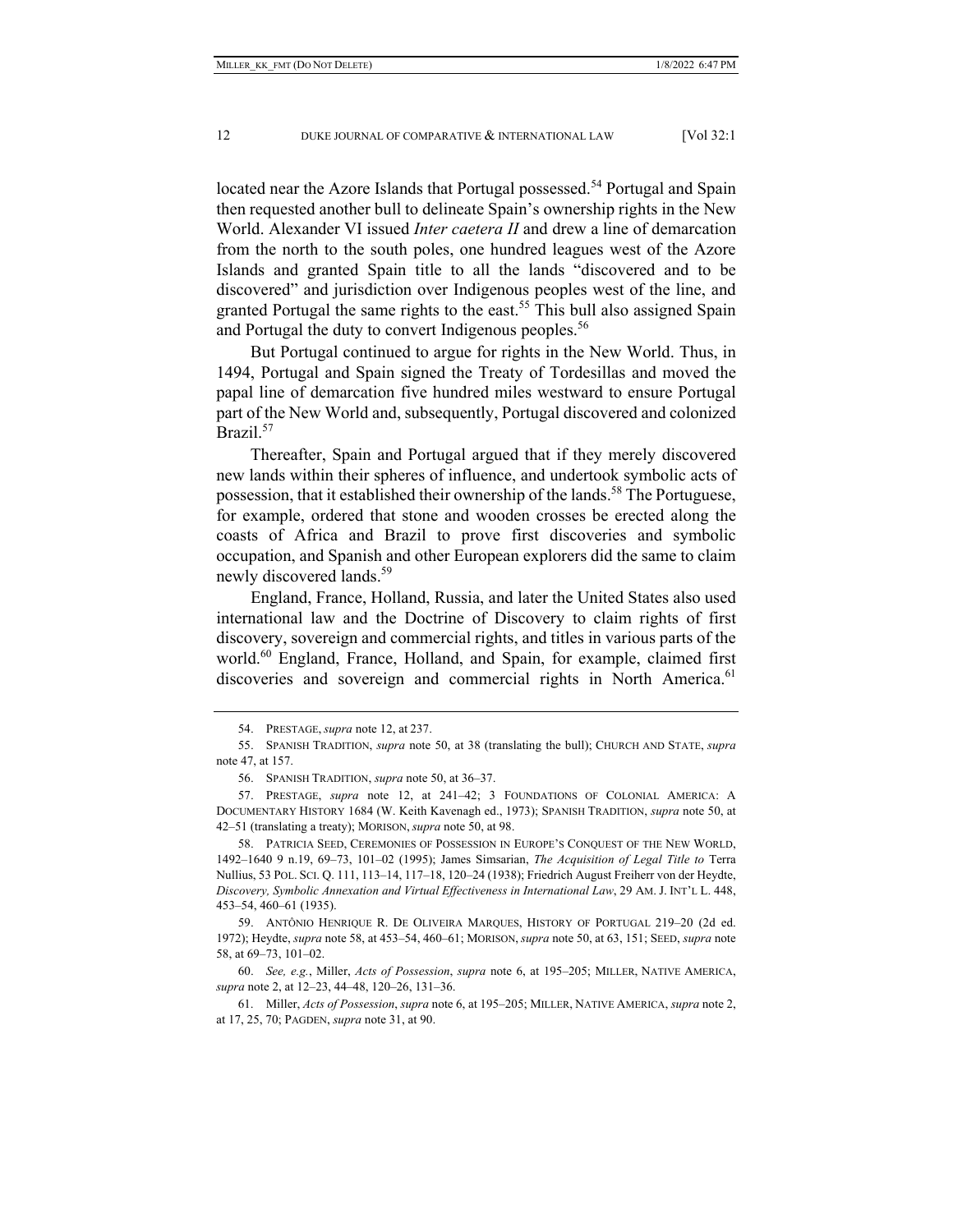England claimed rights in the 1640s by "first discovery, occupation, and the possession" of lands due to its colonial settlements.<sup>62</sup> In turn, France contested England's claims of first discovery in North America and argued that it had discovered the areas and possessed them first. $63$ 

France and England faced problems, however, due to the papal bulls granting Spain and Portugal preeminence in exploring and colonizing the world. As Catholic countries, their monarchs risked excommunication if they violated the bulls. But legal scholars in England and France analyzed canon law and history, and developed new theories of Discovery that allowed their countries to colonize the New World.<sup>64</sup> England decided that King Henry VII would not violate the bulls if English explorers only sought out and claimed lands that had not yet been discovered by any Christian country.<sup>65</sup> In addition, another new element of international law was created by Elizabeth I and her advisers when they demanded that Spain and Portugal actually occupy and possess non-Christian lands if they wanted to prevent England from making Discovery claims.<sup>66</sup> Consequently, Catholic Henry VII as well as the Protestants Elizabeth I and James I ordered their explorers to discover lands "unknown to all Christians" and "not actually possessed of any Christian prince."67 Over the subsequent centuries Europeans used that element in diplomatic arguments against each other in many parts of the world and claimed that they were operating only in places where the other country was not in actual occupation.<sup>68</sup>

 <sup>62. 7</sup> EARLY AMERICAN INDIAN DOCUMENTS: TREATIES AND LAWS 1607–1789 30–32 (Alden T. Vaughan & Barbara Graymont eds., 1998).

 <sup>63.</sup> *See, e.g.*, PAGDEN, *supra* note 31, at 34; Joseph Jouvency, *An Account of the Canadian Mission from the Year 1611 Until the Year 1613*, *in* 1 THE JESUIT RELATIONS AND ALLIED DOCUMENTS: TRAVELS AND EXPLORATIONS OF THE JESUIT MISSIONARIES IN NORTH AMERICA (1610-1791) 3, 7 (Edna Kenton ed., 1925); 2 THE JESUIT RELATIONS AND ALLIED DOCUMENTS: TRAVELS AND EXPLORATIONS OF THE JESUIT MISSIONARIES IN NEW FRANCE 33, 127, 199, 203 (Reuben Gold Thwaites ed., 1959); 3 THE JESUIT RELATIONS AND ALLIED DOCUMENTS: NEW FRANCE, *supra*, at 33, 39, 41; 34 THE JESUIT RELATIONS AND ALLIED DOCUMENTS: NEW FRANCE, *supra*, at 217–19.

 <sup>64.</sup> WILLIAMS, *supra* note 2, at 126–225.

 <sup>65.</sup> *Id.*

 <sup>66.</sup> *Id.* at 133; Heydte, *supra* note 58, at 450–54, 458–59 (Elizabeth I wrote Spain that first discovery alone "cannot confer property"); EUROPEAN TREATIES, *supra* note 47, at 219; 1 CHARLES CHENEY HYDE, INTERNATIONAL LAW: CHIEFLY AS INTERPRETED AND APPLIED BY THE UNITED STATES 164 (1922).

 <sup>67. 1</sup> FOUNDATIONS OF COLONIAL AMERICA, *supra* note 57, at 18, 22–29; 3 FOUNDATIONS OF COLONIAL AMERICA, *supra* note 57, at 1690–98; SELECT CHARTERS AND OTHER DOCUMENTS ILLUSTRATIVE OF AMERICAN HISTORY 1606–1775 24–25 (William MacDonald ed., 1899).

 <sup>68.</sup> England, France, Portugal, and Holland argued in 1500–1700 about colonies and trade in North America and Brazil on the basis that other countries were not in actual occupation of the lands at issue. Simsarian, *supra* note 58, at 111, 113, 115–17; Miller & D'Angelis, *supra* note 4, at 31–34; 7 EARLY AMERICAN, *supra* note 62, at 30–31; *see also* 2 FOUNDATIONS OF COLONIAL AMERICA, *supra*  note 57, at 1260–61.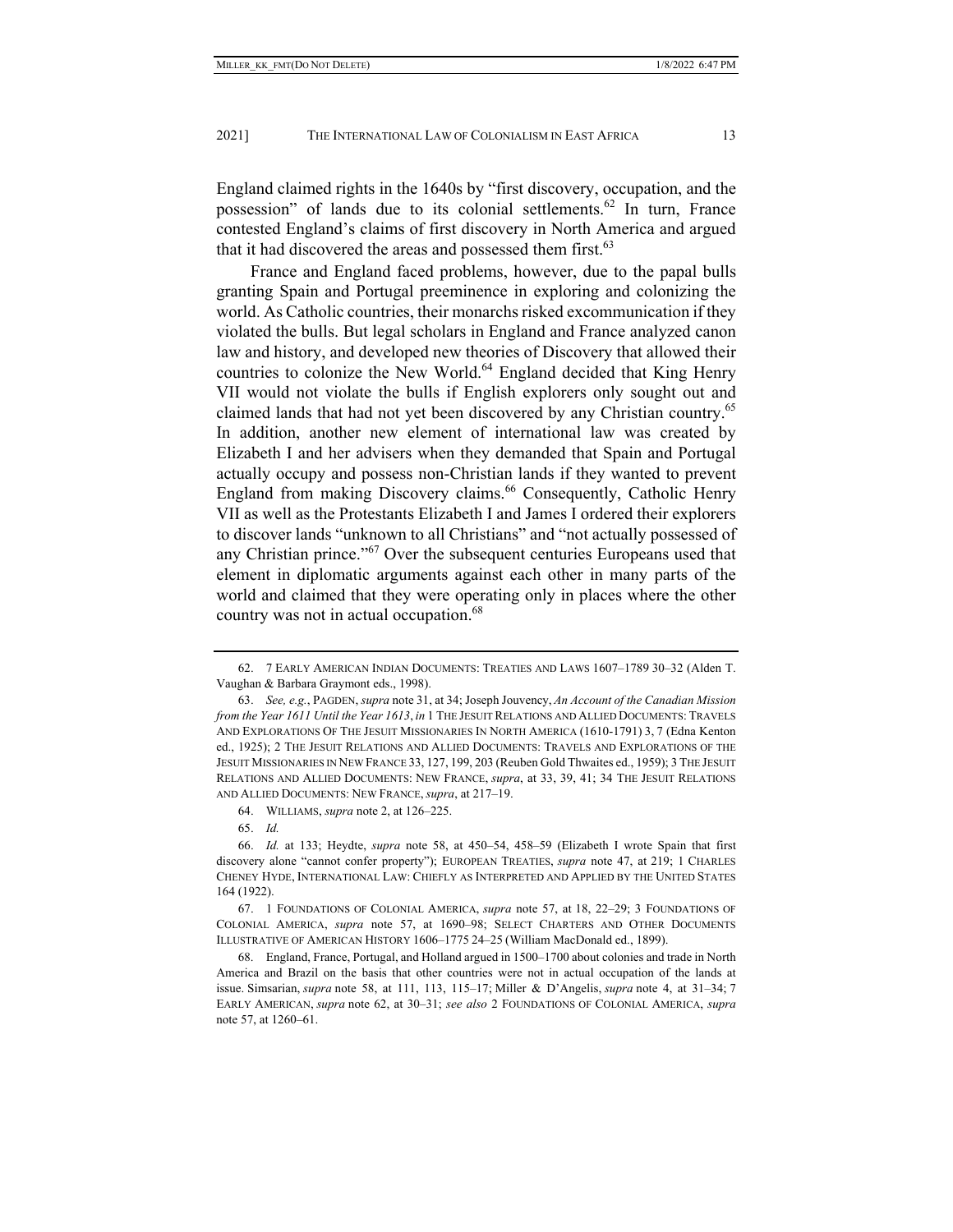Thereafter, England and France added even another element to Discovery: *terra nullius* or vacant lands. It seems logical to claim that lands that were truly empty of any person were available to be claimed by the first explorers. But, England, Holland, France, and the United States relied on this element to falsely claim that lands actually occupied and being used by Indigenous nations were legally *terra nullius* and available for appropriation.<sup>69</sup>

In sum, the Doctrine was developed as international law by European nations as the legal authority for colonization and domination of Indigenous nations.<sup>70</sup> Europeans occasionally disagreed about the Doctrine, and often violently disputed their claims, but one point they never disagreed on was that Indigenous nations lost sovereign, property, and human rights under international law upon their discovery by Europeans.

C. The Berlin Conference of 1884–85 and the Doctrine of Discovery

In November 1884, German Chancellor Otto von Bismarck opened the Berlin Conference, which had been called to address issues concerning the exploration and colonization of Africa. The Conference ended with the signing of the Berlin Act on February 26,  $1885$ <sup>71</sup> Thirteen European countries and the U.S. attended.<sup>72</sup>

The attendance of the U.S. is very intriguing. Why would the U.S. attend a European conference on colonizing Africa? One commentator, in 1886, stated that the U.S. was included because of its experience with colonizing American Indian nations and that this knowledge would greatly assist the participants of the Berlin Conference in colonizing Africa.<sup>73</sup> The U.S. representative spoke at the Conference on several occasions and did provide advice on colonizing Africa. He said the U.S. wanted to help define "effective occupation of African territory."<sup>74</sup> He also told the Conference that

 <sup>69.</sup> *See, e.g.*, Alex C. Castles, *An Australian Legal History* 63 (1982), *reprinted in* ABORIGINAL LEGAL ISSUES, COMMENTARY AND MATERIALS 10 (H. McRae et al. eds., 1991); LEWIS HANKE, THE SPANISH STRUGGLE FOR JUSTICE IN THE CONQUEST OF AMERICA 24 (1949); SPANISH TRADITION, *supra* note 50, at 9; MILLER, NATIVE AMERICA, *supra* note 2, at 21, 27–28, 49, 56, 63–64, 156, 159–60.

 <sup>70.</sup> MILLER ET AL., DISCOVERING INDIGENOUS LANDS, *supra* note 6, at 249–64; Robert J. Miller & Jacinta Ruru, *An Indigenous Lens into Comparative Law: The Doctrine of Discovery in the United States and New Zealand*, 111 W. VA. L. REV. 849, 898–914 (2009).

 <sup>71. 2</sup> HERTSLET, *supra* note 8, at 468, 476; CROWE, *supra* note 9, at 101–02.

 <sup>72.</sup> CROWE, *supra* note 9, at 95.

 <sup>73.</sup> Daniel De Leon, *The Conference at Berlin on the West-African Question*, 1 POL. SCI. Q. 103, 136–38 (1886); *see also* M.P.K. SORRENSON, ORIGINS OF EUROPEAN SETTLEMENT IN KENYA 196 (1968) (stating that a Kenyan official used the fate of American Indians as a caution against putting confidence "in the sense of justice of a future generation of white colonists in East Africa.").

 <sup>74.</sup> Robert Ellsworth Elder, The United States and the Berlin Congo Conference of 1884–85 11– 12 (June 1937) (unpublished MA dissertation, University of Chicago) (on file with the University of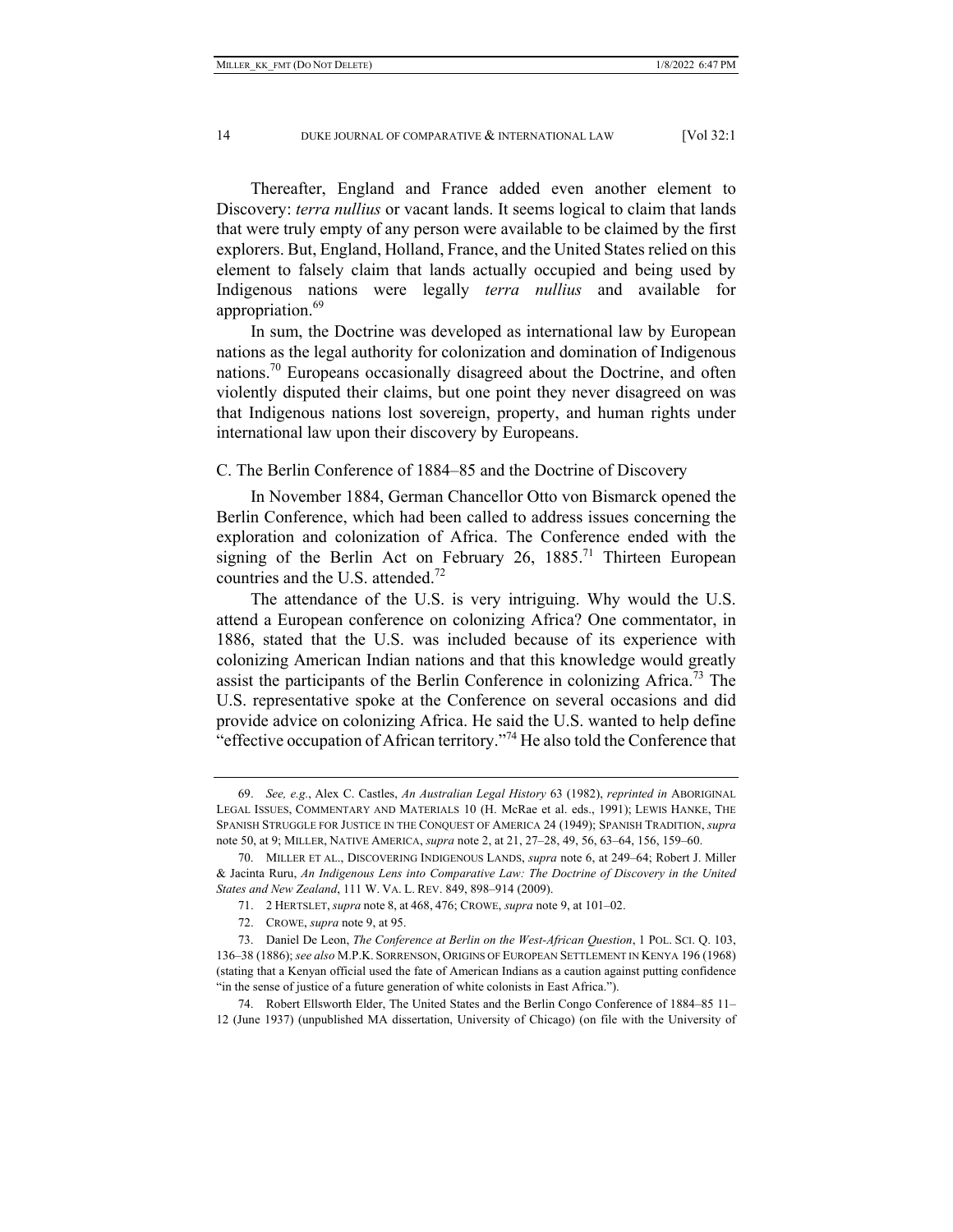the "excess Negro population in the United States would be well suited to return to Africa to help civilize the area."75 Moreover, the U.S. Executive Branch informed Congress that it should participate in the Conference because an American citizen, Henry Morgan Stanley, made many of the first discoveries in Africa, and that the U.S. could "possibly enlarge the territory of the Republic of Liberia," which was a quasi-American possession in Africa.<sup>76</sup>

The U.S. representative also expressly warned the Conference about European and U.S. experiences with Indian nations and the internecine wars that occurred in North America in which Indian nations took sides.<sup>77</sup> Furthermore, he unsuccessfully argued to the Conference that modern international law recognized the rights of native peoples to dispose of themselves and their territories only by voluntary consent.<sup>78</sup> It is puzzling why the Conference rejected this suggestion since, as discussed below, every European country relied on native consent and treatymaking in acquiring the majority of their lands and sovereign claims in Africa.

The Conference delegates memorialized their agreements in the General Act of the Berlin Conference on West Africa, and it was signed by thirteen European countries on February 26, 1885.79 The Conference "formed a link in the chain of European congresses and conferences in the nineteenth century . . . at which *general international law* was constantly being *expanded* and becoming increasingly more *codified*."80 It is clear that the "international law" that the Conference relied on and codified in the Berlin Act to control the partition and colonization of Africa was the Doctrine of Discovery.

Chicago).

 <sup>75.</sup> *Id.* at 29.

 <sup>76.</sup> *Id.* at 9–14, 20; *see also* Christopher Fyfe, *Freed Slave Colonies in West Africa*, *in* 5 THE CAMBRIDGE HISTORY OF AFRICA 170, 189–96 (John E. Flint ed., 1977) (recounting the history of Liberia from 1816–51). The American Colonization Society established Liberia in 1821 for freed American slaves; *see* Fetter, *supra* note \*\*\*, at 6.

 <sup>77.</sup> Elder, *supra* note 74, at 88–89.

 <sup>78.</sup> *Id.* at 72, 107–08.

 <sup>79.</sup> *See* Berlin Act, *supra* note 9, arts. 13, 26; CROWE, *supra* note 9, at 101–02.

 <sup>80.</sup> Jörg Fisch, *Africa as Terra Nullius: The Berlin Conference and International Law*, *in* BISMARCK, EUROPE, AND AFRICA: THE BERLIN AFRICA CONFERENCE 1884–1885 AND THE ONSET OF PARTITION 347, 371 (Stig Förster et al. eds., 1988) (emphasis added); *accord.* W.J. Mommsen, *Preface to* BISMARCK, EUROPE, AND AFRICA, *supra*, at vi–viii (explaining that the Conference was a major landmark in the history of imperialism and "la[id] down an international code of conduct for future territorial expansion"); CROWE, *supra* note 9, at 4 ("[T]he feature of international law most commonly associated with it, the conference made an attempt to regulate future acquisitions of colonial territory on a legal basis.").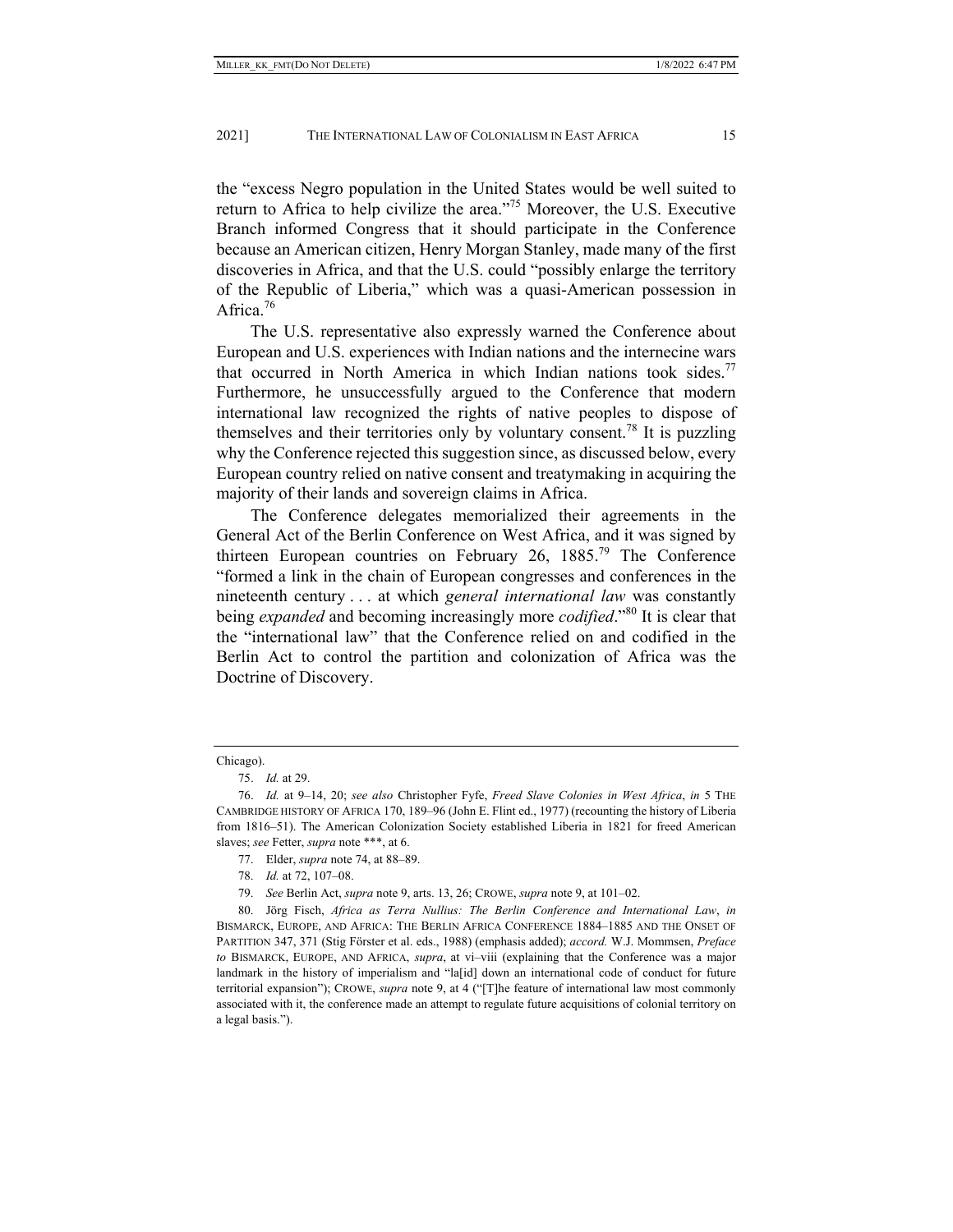## 1. The Conference

European countries had conducted trade in Africa and made sovereign and territorial claims for centuries. Portugal had claimed lands and conducted trade under the papal bulls since the fifteenth century, and many European nations were active in the African slave trade from the 1500s to the early 1800s.<sup>81</sup> However, when France conquered Algeria in 1830, and missionary societies and exploration activities began in earnest in Africa from 1840 onwards, it radically increased European interest in Africa. By the late nineteenth century, Europeans were focused on partitioning and colonizing Africa.

The struggle to establish European colonies in Africa, which came to be called the "scramble for Africa," began in the 1870s and 1880s as Western governments attempted to acquire interests over African lands and kingdoms.<sup>82</sup> In the late 1870s, King Leopold II of Belgium dispatched expeditions and began treatymaking and colonizing efforts in the Congo Basin which challenged pre-existing Portuguese and French claims in the area.<sup>83</sup> Furthermore, simmering conflicts between France, England, and Portugal over Africa were coming to a boil.<sup>84</sup> European missionaries and explorers were operating in Africa. Additionally, English, French, and Belgian representatives began signing treaties with Indigenous nations, allegedly acquiring territorial, commercial, and sovereign rights. This activity attracted the interest of German corporations in 1883–84 and the German public in the election of 1884, which led Bismarck to develop an interest in acquiring colonies in Africa.<sup>85</sup>

In light of all this activity, Portugal tried to protect its claims by negotiating a treaty with England in 1884. But France, Germany, and the United States rejected the proposed treaty because it would have recognized exclusive rights for Portugal and granted England favorable trading status.<sup>86</sup>

 <sup>81.</sup> *See* Fetter, *supra* note \*\*\*, at 5–6.

 <sup>82.</sup> Mommsen, *supra* note 80, at v; Fetter, *supra* note \*\*\*, at 7; EVANS LEWIN, THE GERMANS AND AFRICA, THEIR AIMS ON THE DARK CONTINENT AND HOW THEY ACQUIRED THEIR AFRICAN COLONIES 151 (1915).

 <sup>83.</sup> *See, e.g.*, ADAM HOCHSCHILD, KING LEOPOLD'S GHOST: A STORY OF GREED, TERROR, AND HEROISM IN COLONIAL AFRICA 37–38, 43–46, 57–74, 82–90 (1998); Elder, *supra* note 74, at 5–6.

 <sup>84.</sup> *See* CROWE, *supra* note 9, at 17–18, 20, 23.

 <sup>85.</sup> *See, e.g.*, DAVID OLUSOGA & CASPER W. ERICHSEN, THE KAISER'S HOLOCAUST: GERMANY'S FORGOTTEN GENOCIDE AND THE COLONIAL ROOTS OF NAZISM 27–28, 31, 36, 38 (2010); FRITZ STERN, GOLD AND IRON: BISMARCK, BLEICHRÖDER, AND THE BUILDING OF THE GERMAN EMPIRE 403-11 (1977) (showing that Bismarck became interested in colonies during the scramble for Africa and after the Berlin Conference, the German flag was hoisted across Africa and its territory increased five times).

 <sup>86.</sup> *See Nr. 287 bis 421 und Sachregister* [*No. 287 to 421 and Subject Index*], *in* 6 VERHANDLUNGEN DES REICHSTAGES [MEETINGS OF THE WEIMAR REPUBLIC] 1884/85 1647, 1655 (Julius Sittenfeld ed., 1885) (Ger.); Elder, *supra* note 74, at 6–7.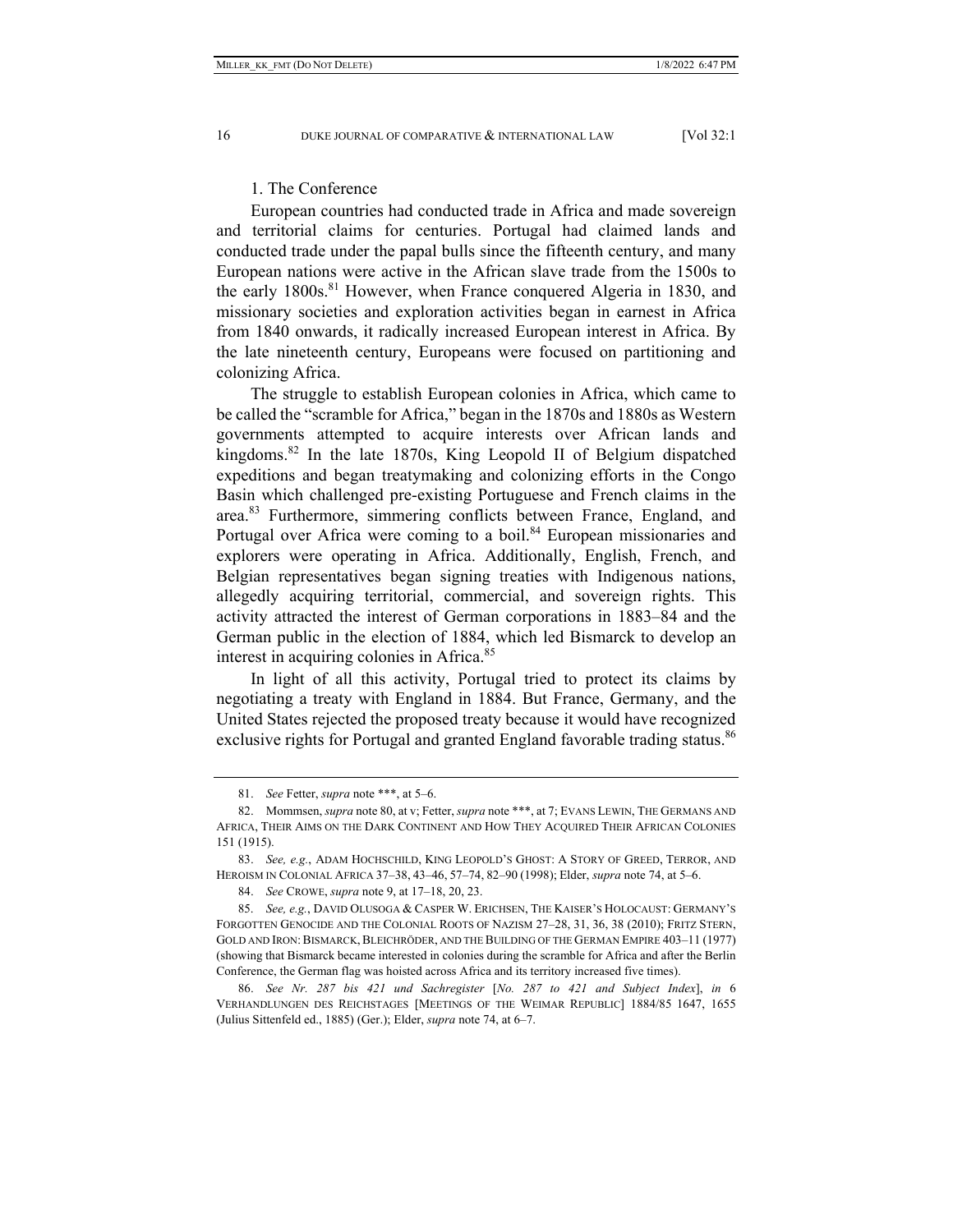The rejection of the treaty led Portugal to call for a European conference to settle the African issues.<sup>87</sup> In turn, Germany, which claimed to be magnanimously interested only in assisting to solve the disputes between England, France, and Portugal, was happy to join in the call for a conference.<sup>88</sup>

Officially, Germany, and in particular Bismarck, had no interest in colonizing Africa because of the costs with little hope of a return.<sup>89</sup> Bismarck might have been interested in colonies all along and was engaged in nothing more than political posturing, but he certainly recognized the need to adapt when German companies began requesting government protection for lands and claims they had acquired in Africa. Bismarck may have also recognized the need to acquiesce to the pursuit of a colonial empire after political pressure and when the public began talking of a "German India."<sup>90</sup> Whatever the actual situation, there is no question that Bismarck wrote the British government in September 1884 and requested that the upcoming Conference be expanded to cover the colonization requirements for all of Africa, not just the Congo Basin. $91$ 

The Berlin Conference commenced on November 15, 1884. At the beginning, only Portugal, Britain, and France had possessory claims in the Congo.<sup>92</sup> But as Bismarck had requested, the attendees agreed to transform

 <sup>87.</sup> Elder, *supra* note 74, at 7; 6 MEETINGS OF THE WEIMAR REPUBLIC, *supra* note 86, at 1655.

 <sup>88.</sup> *See* Eric Axelson, *The Berlin Conference*, *in* NINETEENTH-CENTURY AFRICA 209–10 (P.J.M. McEwan ed., 1968); Elder, *supra* note 74, at 6–7.

 <sup>89.</sup> Otto von Bismarck, Reichskanzler [Chancellor], Speech before the Reichstag (June 26, 1884) (Ger.); *See* RALPH A. AUSTEN, NORTHWEST TANZANIA UNDER GERMAN AND BRITISH RULE, COLONIAL POLICY AND TRIBAL POLITICS, 1889–1939 19 (1968).

 <sup>90.</sup> *See* 1 Johannes Hohlfeld, *Deutsche Reichsgeschichte* [*History of the German Weimar Republic*], *in* DOKUMENTEN, URKUNDEN UND AKTENSTÜCKE ZUR INNEREN UND ÄUßEREN POLITIK DES DEUTSCHEN REICHES [DOCUMENTS ABOUT THE DOMESTIC POLITICS AND FOREIGN POLICIES OF GERMANY] 185–86 (1935) (Ger.); Speech Before the Reichstag, *supra* note 89; STERN,*supra* note 85, at 407; R. Hyam, *Partition: A General View*, *in* NINETEENTH-CENTURY AFRICA, *supra* note 88, at 292 (stating that prestige was a motive for African colonies); 6 MEETINGS OF THE WEIMAR REPUBLIC, *supra* note 86, at 1664; RICHARD LESSER, DEUTSCHE KOLONIALZEITUNG: ORGAN DES DEUTSCHEN KOLONIALVEREINS [GERMAN COLONIAL NEWSPAPER: PUBLICATION OF THE GERMAN COLONIAL SOCIETY] 4 (1885) (Ger.), https://babel.hathitrust.org/ cgi/ pt? id= hvd. hl1h6o& view= 1up& seq= 5& size=125 (stating that trade in Africa will expand beyond the current "*Kongobecken*" ["Congo Basin"], resulting in all rivers becoming important trading posts, ultimately requiring the Conference to consider the bigger picture of Africa's value); WEIßBUCH 1-2.T. [WHITEPAGES 1-2.T.] (1885) 4, 19 (1885) (Ger.) (stating that the German *Handelskammer* (Chamber of Commerce) requested Germany's protection because trade in West Africa was important).

 <sup>91. 6</sup> MEETINGS OF THE WEIMAR REPUBLIC, *supra* note 86, at 1660 ("It would be useful to discuss the formalities necessary to effectively occupy the African coastlines in order to ensure the natural development of European trade in Africa.").

 <sup>92.</sup> WHITEPAGES 1-2.T., *supra* note 90, at 6; 6 MEETINGS OF THE WEIMAR REPUBLIC, *supra* note 86, at 1645–47, 1658–59 (stating that in July 1884, Germany offered to help find a solution to the Central African dispute).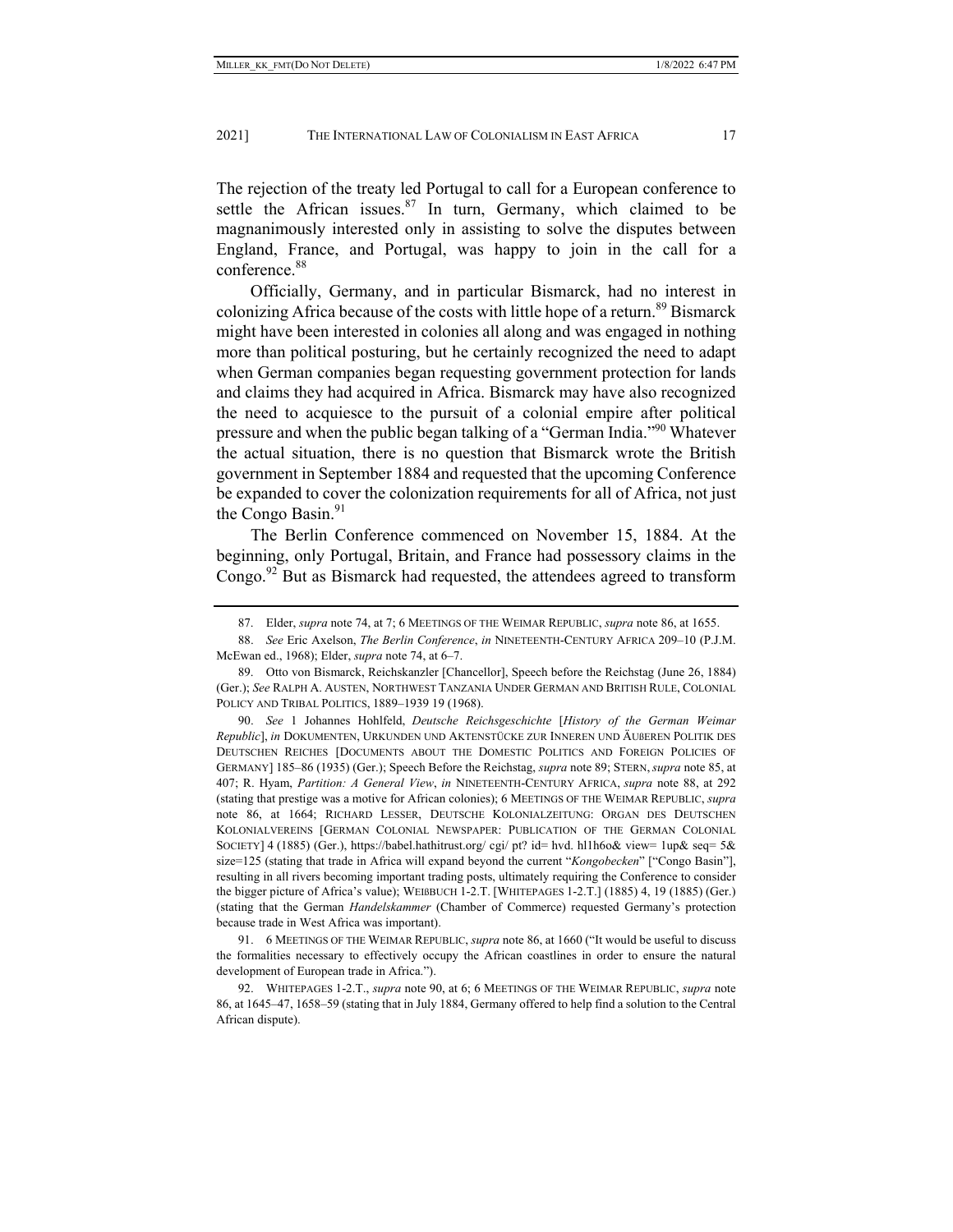the Conference into a discussion about acquiring any and all parts of Africa.<sup>93</sup> Bismarck's requested colonization terms were specifically memorialized in the Berlin Act.<sup>94</sup>

Some historians disparage the importance of the Conference and the Act because they say it did not actually partition any lands and had been called only to address the Congo Basin.<sup>95</sup> But these points overlook the fact that the Conference shifted its focus to all of Africa, that it lasted so long because European countries were actually partitioning Africa by negotiating side-deals during the Conference, and that European countries began immediately claiming colonies all over Africa based on the Berlin Act as soon as it was signed.<sup>96</sup> After months of meetings, the Conference ratified its Act on February 26, 1885 and expressly codified the Doctrine of Discovery into written "international law" to facilitate the colonization of all of Africa.<sup>97</sup>

2. Codifying the Doctrine of Discovery

The General Act of the Berlin Conference on West Africa expressly states that it was "henceforth a part of international law."98 Many of the provisions of the Act, that were now part of written international law, came directly from the Doctrine of Discovery.

While the Act did not use the term "first discovery," there can be little dispute that the "scramble for Africa" was a race among European nations for first discoveries.<sup>99</sup> For instance, France had long invoked the primacy of

 <sup>93.</sup> WEIßBUCH 3-4.T. [WHITEPAGES 3-4.T.] (1885–1889) 49 (1885) (Ger.); CROWE, *supra* note 99, at 3, 178–79, app. I; 6 MEETINGS OF THE WEIMAR REPUBLIC, *supra* note 86, at 1661, 1663; MESSAGE FROM THE PRESIDENT OF THE UNITED STATES, TRANSMITTING A COMMUNICATION FROM THE SECRETARY OF STATE IN RELATION TO THE CONGO CONFERENCE, 48th Cong., 2nd sess., H.R. Exec. Doc. No. 247, at 4 (1885).

 <sup>94. 6</sup> MEETINGS OF THE WEIMAR REPUBLIC, *supra* note 86, at 1670.

 <sup>95.</sup> Matthew Craven, *Between Law and History: The Berlin Conference of 1884–1885 and the Logic of Free Trade*, 3 LONDON REV. INT'L L. 31, 33–34 n.10 (2015); CROWE, *supra* note 9, at 4–5.

 <sup>96.</sup> Ronald Robinson, *The Conference in Berlin and the Future in Africa, 1884–85*, *in* BISMARCK, EUROPE, AND AFRICA, *supra* note 80, at 1–2 (1988); Elder, *supra* note 74, at 7.

 <sup>97.</sup> Berlin Act, *supra* note 9, arts. 13, 26*; accord.* 6 MEETINGS OF THE WEIMAR REPUBLIC, *supra* note 86, at 1664; CROWE, *supra* note 9, at 101–02.

 <sup>98.</sup> Berlin Act, *supra* note 9, arts. 13, 26; CROWE, *supra* note 9, at 101–02.

 <sup>99.</sup> The "scramble for Africa" was already underway by 1885 and increased exponentially after the Conference. *See, e.g.*, Berlin Act, *supra* note 9, arts. 1(6), 32; G. Macharia Munene, *The United States and the Berlin Conference on the Partition of Africa, 1884–1885*, 19 TRANSAFRICAN J. HIST. 73, 75 (1990) (explaining that the United States participated in the Conference to help define how to annex "territories that had 'not yet been subjected to the flag of any civilized state.'"). *But see* MESSAGE FROM THE PRESIDENT, *supra* note 93, at 7, 10. U.S. President Arthur stated in 1885 that an American citizen had officially explored Africa in 1874, *id.* at 7, and he disparaged first discovery claims in the Congo because the "older assumption of right by original discovery, apart from actual settlement, is practically abandoned," *id.* at 10.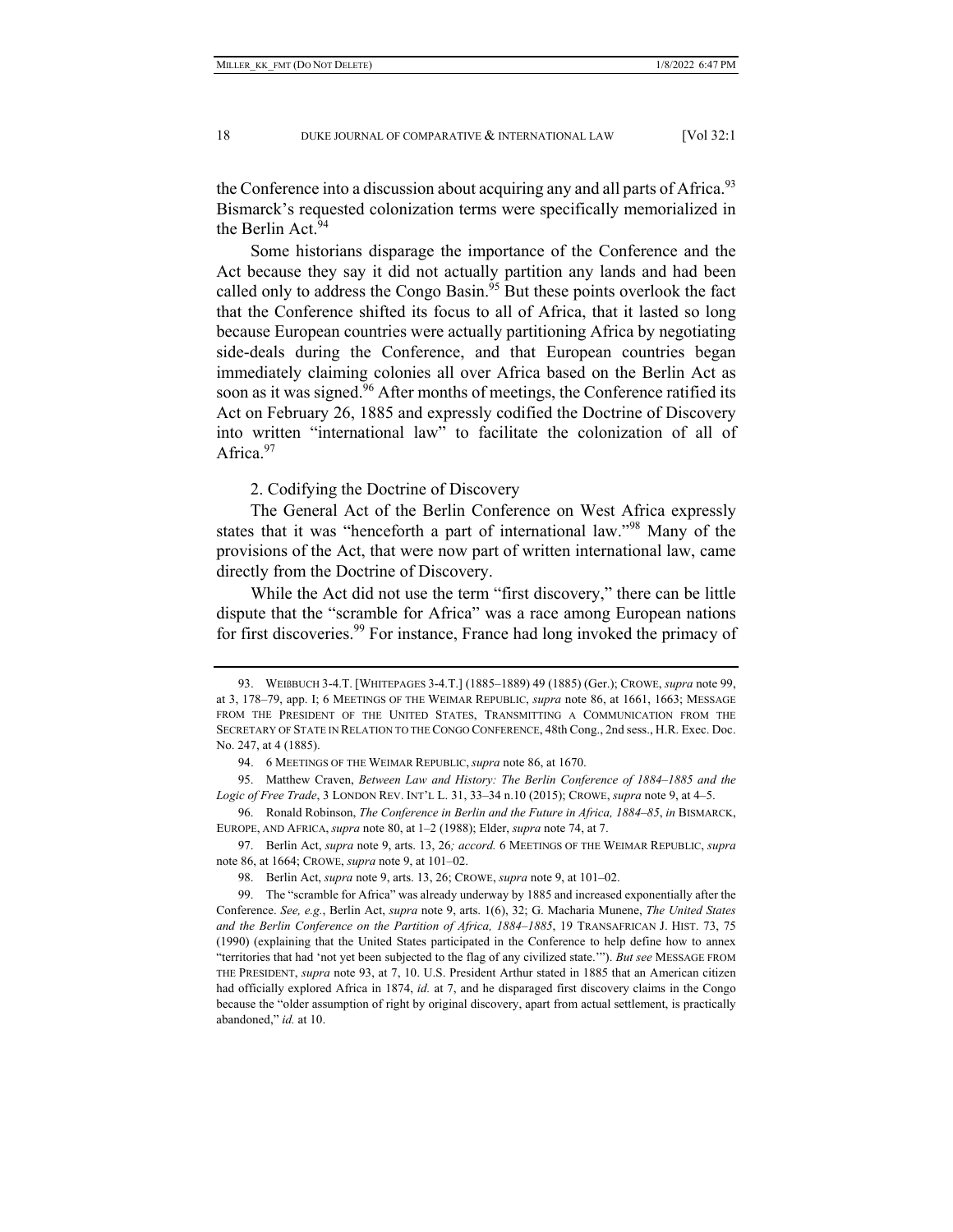first discoveries by demanding that countries scale back their ambitions in Africa and limit new colonization efforts to those parts of the African coastline that had not already been occupied. $100$  In addition, the Act itself expressly defined the "*future* rights of sovereignty" that European nations would acquire by being the first to find new territories and native nations and to undertake "*new* occupations on the coast of the African Continent."101 Further, an actual requirement to make first discoveries, and to respect the first discoveries of others, is evident from the Act mandating that a European country had to notify the other "Signatory Powers of the present Act" when they took new "possession of a tract of land on the coasts of the African continent outside of its present possessions" so that other countries might "make good any claims of their own."<sup>102</sup> There is no question that before and after the Conference, European nations were well aware of the necessity of making first discoveries; in fact, they attempted to prove them all over Africa by building the first forts and trading posts, raising flags, and signing first treaties with native nations. $103$ 

The Conference and the Act of 1885 clearly adopted the element of actual occupancy before a European country could make a recognized claim in Africa. The Act required European nations to make "effective" occupations of claimed territory.<sup>104</sup> The term "effective occupation" meant that a European country had to exercise sufficient sovereignty and jurisdiction over the land, native nations, and peoples "to insure the establishment of authority in the regions occupied by them," to maintain peace, and guarantee free trade and safety.<sup>105</sup> The U.S. State Department noted that the Conference complied with the established principles of Discovery by requiring effective occupation "within a reasonable time, [to] furnish evidence . . . of [a country's] intention and ability to exercise its rights there."<sup>106</sup>

The Act also impliedly incorporated the idea of preemption and European title. As already cited with regard to first discovery, a European country that wanted to establish its exclusive rights over a particular region and native nations had to give notice of its new claims to fellow conference

 <sup>100.</sup> *See* CROWE, *supra* note 9, at 178–79.

 <sup>101.</sup> Berlin Act, *supra* note 9, arts. 1(6), 32, Ch. VI (emphases added).

 <sup>102.</sup> *Id.* art. 34.

 <sup>103.</sup> *See, e.g.*, OLUSOGA & ERICHSEN, *supra* note 85 (noting that Germany raised its flag where African tribes had signed contract-treaties and over the territories it claimed).

 <sup>104.</sup> Berlin Act, *supra* note 9, arts. 34–35, Ch. VI*; accord.* 6 MEETINGS OF THE WEIMAR REPUBLIC, *supra* note 86, at 1670.

 <sup>105.</sup> Berlin Act, *supra* note 9, art. 35; *accord.* 6 MEETINGS OF THE WEIMAR REPUBLIC, *supra* note 86, at 1670; CROWE, *supra* note 9, at 181.

 <sup>106.</sup> MESSAGE FROM THE PRESIDENT, *supra* note 93, at 34.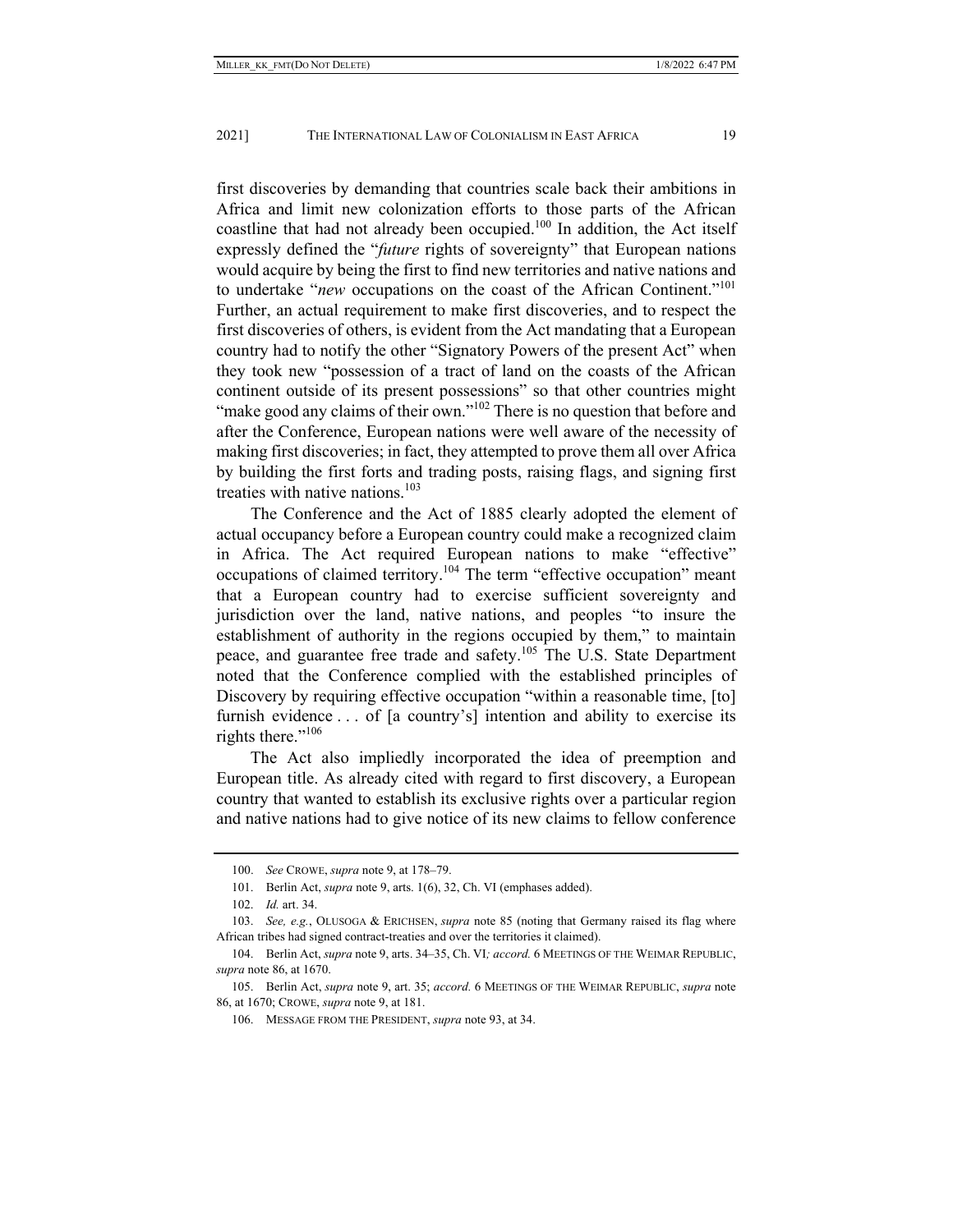members.107 This notice allowed any other European country who claimed a first discovery and preemption right to that same territory the opportunity to object and demonstrate its pre-existing interests in those lands.<sup>108</sup> Thus, the Act successfully promoted a European country's sole property interest, or title, over African lands to the exclusion of other Western governments.<sup>109</sup> The principles of first discovery, occupation, and preemption also applied to pre-Conference claims because they would supersede any post-Conference claims.<sup>110</sup>

The Indigenous title element, the pre-existing rights of native nations and peoples to their lands and assets, is not expressly recognized in the Act. The subject was discussed at the Conference when the United States raised the requirement for colonizers to get the voluntary consent of Indigenous peoples to land transfers and colonization.<sup>111</sup> Moreover, the native title right to land is inferred in the Act from the fact that European nations were expressly authorized to proclaim protectorates over native lands.<sup>112</sup> By declaring a protectorate, a European country was recognizing there were native nations and peoples already there that possessed sovereign and land rights that the European country was claiming to protect.<sup>113</sup> In addition, most European nations assumed protectorates in Africa based on treaties they entered with tribal governments and that also demonstrated a recognition of existing native title and sovereign rights.

The Act expressly recognized some aspects of Indigenous sovereignty because it required the Conference powers engaging in trade in East Africa to deal with "the Governments established on the African shore of the Indian Ocean."114 This was no doubt a reference to the Sultan of Zanzibar, an island off the coast of modern-day Kenya. Further, similar to the native title element discussed immediately above, native sovereignty and commercial rights are impliedly recognized and allegedly protected by European nations signing treaties and declaring protectorates.<sup>115</sup> Native commercial rights were also expressly addressed in the Act because they were to be treated equally with

 <sup>107.</sup> Berlin Act, *supra* note 9, arts. 34–35; 6 MEETINGS OF THE WEIMAR REPUBLIC, *supra* note 86, at 1670.

 <sup>108.</sup> Berlin Act, *supra* note 99, arts. 34–35; 6 MEETINGS OF THE WEIMAR REPUBLIC, *supra* note 86, at 1670.

 <sup>109.</sup> *See* CROWE, *supra* note 9, at 184.

 <sup>110.</sup> WHITEPAGES 1-2.T., *supra* note 90, at 36, 38.

 <sup>111.</sup> Elder, *supra* note 74, at 78, 107.

 <sup>112.</sup> Berlin Act, *supra* note 9, arts. 7–8, 11, 34.

 <sup>113.</sup> *See id.* arts. 34–35; Fisch, *supra* note 80, at 358.

 <sup>114.</sup> Berlin Act, *supra* note 9, arts. 1(3), 10, 11.

 <sup>115.</sup> *Id.* art. 34; Fisch, *supra* note 80, at 358.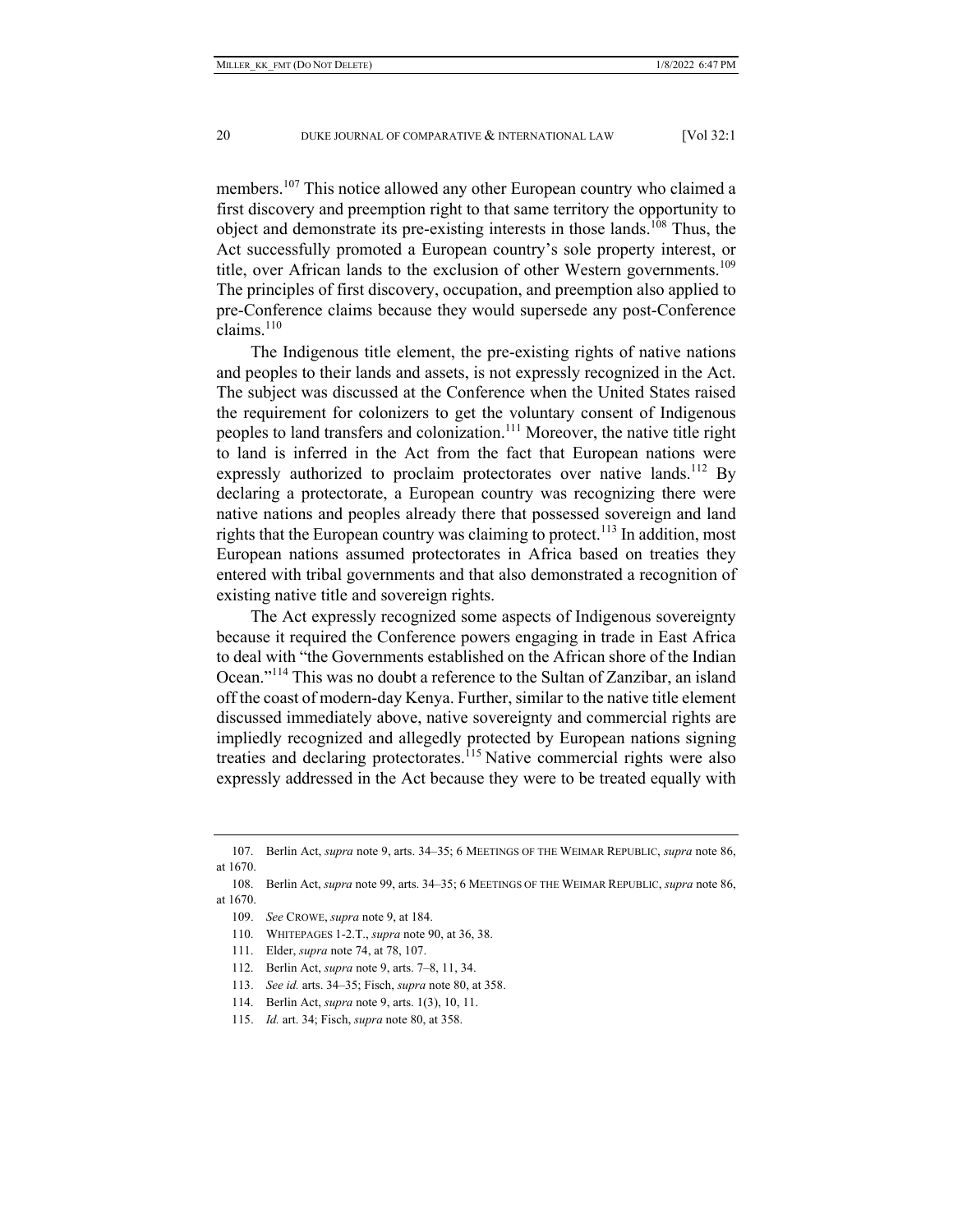respect to European imposed tariffs and tolls.<sup>116</sup>

The element of contiguity is referenced at several points in the Act because it used watersheds and river systems as territorial markers to define the European spheres of influence and areas of free trade.<sup>117</sup> Furthermore, the Act used degrees of latitude to define other areas of European control.<sup>118</sup>

We find no express provision in the Act regarding the first definition of *terra nullius*, lands that are actually empty of any persons. This point, however, was discussed at the Conference. For example, the American representative told the Conference that non-European Africa remained "unexplored and unoccupied."<sup>119</sup> In addition, one reason Germany recognized Belgium's claims in the Congo was because the territory was thought to be empty.<sup>120</sup> In contrast, we detect the use of the second definition of *terra nullius* throughout the Conference and in the tenor of the Act, because even though Africa was governed by nations, legal systems, and cultures, and was full of hundreds of millions of peoples, Europeans were not required to recognize or respect those powers and governments, and instead could just claim land as *terra nullius* and overlook existing African sovereignty and law.<sup>121</sup>

Christianity played a minor role in the Conference. Religion and Christian missionaries are mentioned and protected in the Berlin Act, however.<sup>122</sup> During the Conference, the value of Christianity to help colonize and civilize Africans was widely promoted. $123$ 

The importance of civilization was crucial to European justifications to colonize Africa. The Conference and the Act whole-heartedly adopted the idea that African nations and peoples were uncivilized "savages." In his opening remarks at the Conference, Bismarck stated that the Conference's goal included "civilization" of the African continent.<sup>124</sup> Not surprisingly, the express obligation of Europeans to civilize Africans was stated in the Act and emphasized throughout the Conference.<sup>125</sup>

We do not perceive in the Act any use of the first definition of the

 <sup>116.</sup> Berlin Act, *supra* note 9, art. 29.

 <sup>117.</sup> *Id.* arts. 1(1), 28, 30–31; *see also* MESSAGE FROM THE PRESIDENT, *supra* note 93, at 11; 6 MEETINGS OF THE WEIMAR REPUBLIC, *supra* note 86, at 1667–70.

 <sup>118.</sup> Berlin Act, *supra* note 9, arts. 1(1)–(3).

 <sup>119.</sup> MESSAGE FROM THE PRESIDENT, *supra* note 93, at 10.

 <sup>120.</sup> *See* 6 MEETINGS OF THE WEIMAR REPUBLIC, *supra* note 86, at 1663.

 <sup>121.</sup> *Cf.* Berlin Act, *supra* note 9, arts. 1, 2, 8, 20(1), 34, 35.

 <sup>122.</sup> *Id.* art. 6.

 <sup>123.</sup> *Id.*; *see also infra* notes 355–57, 372 and accompanying text.

 <sup>124.</sup> LESSER, *supra* note 90, at 1 (stating that "[a]ll invited states agree to introduce culture into the Indigenous population of Africa.").

 <sup>125.</sup> *Id.*; Berlin Act, *supra* note 9, at 1; *see also infra* notes 360–562, 372 and accompanying text.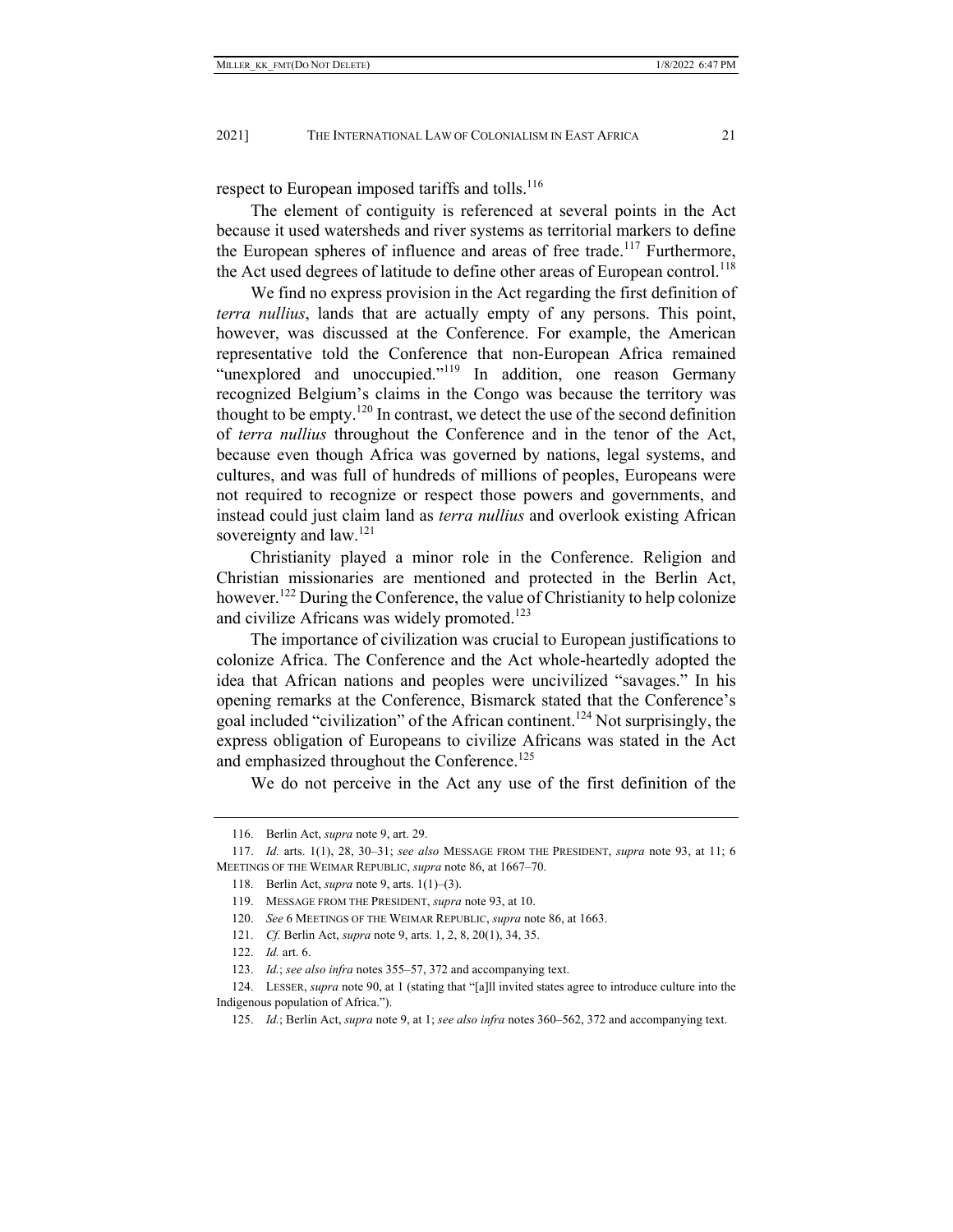element of conquest, which entails the acquisition of new territory by military conquest. The Conference members, however, did agree that military force could be employed to obtain legitimate title.<sup>126</sup> We see our second definition of conquest included by implication throughout the Act. Namely, European domination and sovereignty is evidenced upon the mere arrival of Europeans in Africa, their subsequent claims to vacant lands, and their establishment of protectorates over occupied lands that created the same results as a military conquest.

In sum, the countries at the Berlin Conference were well aware of the Doctrine of Discovery and what international law required of them to claim sovereignty and rights over new lands. That is not surprising since they had been using these international law principles since the 1400s to establish internationally recognized colonies. The Conference and Act codified the common-law Doctrine into written international law and expressly used most of its ten elements to legitimize the partition and colonization of Africa.<sup>127</sup> It is clear that the Doctrine of Discovery had become the international law of colonialism for Africa.

## III. THE DOCTRINE OF DISCOVERY AND COLONIALISM IN EAST AFRICA

We now examine the use of the elements of the Doctrine and the law of colonialism in East Africa. We address our ten elements separately to examine whether Germany and England applied those elements in East Africa. In our opinion, this legal history demonstrates the truth of this statement from 2010: "the first stage in the colonisation of [] Africa was to be a legal rather than a military affair."<sup>128</sup>

## A. First Discovery

Over the centuries, European nations placed great emphasis on the rights they acquired due to first discovery and the taking of symbolic possession of new lands by engaging in ceremonies.<sup>129</sup> Portuguese explorers, for example, were ordered to erect stone monuments, *padraos*, along the coasts of Africa and Brazil in the fifteenth and sixteenth centuries to mark

 <sup>126.</sup> CROWE, *supra* note 9, at 826; MESSAGE FROM THE PRESIDENT, *supra* note 93, at 177.

 <sup>127.</sup> *See* Mommsen, *supra* note 80, at vi, viii (discussing how the Conference was major landmark in the history of imperialism and laid out "an international code of conduct for future territorial expansion"); *id.* at 151, 157 (discussing how Bismarck respected other countries' claims if they "were recognized in terms of international law."); Robinson, *supra* note 96, at 25 (stating that the Conference created European international law).

 <sup>128.</sup> OLUSOGA & ERICHSEN, *supra* note 85, at 44.

 <sup>129.</sup> Miller & D'Angelis, *supra* note 4, at 35–37; Miller, Lesage & Escarcena, *supra* note 4, at 850– 53; *see generally* SEED, *supra* note 58.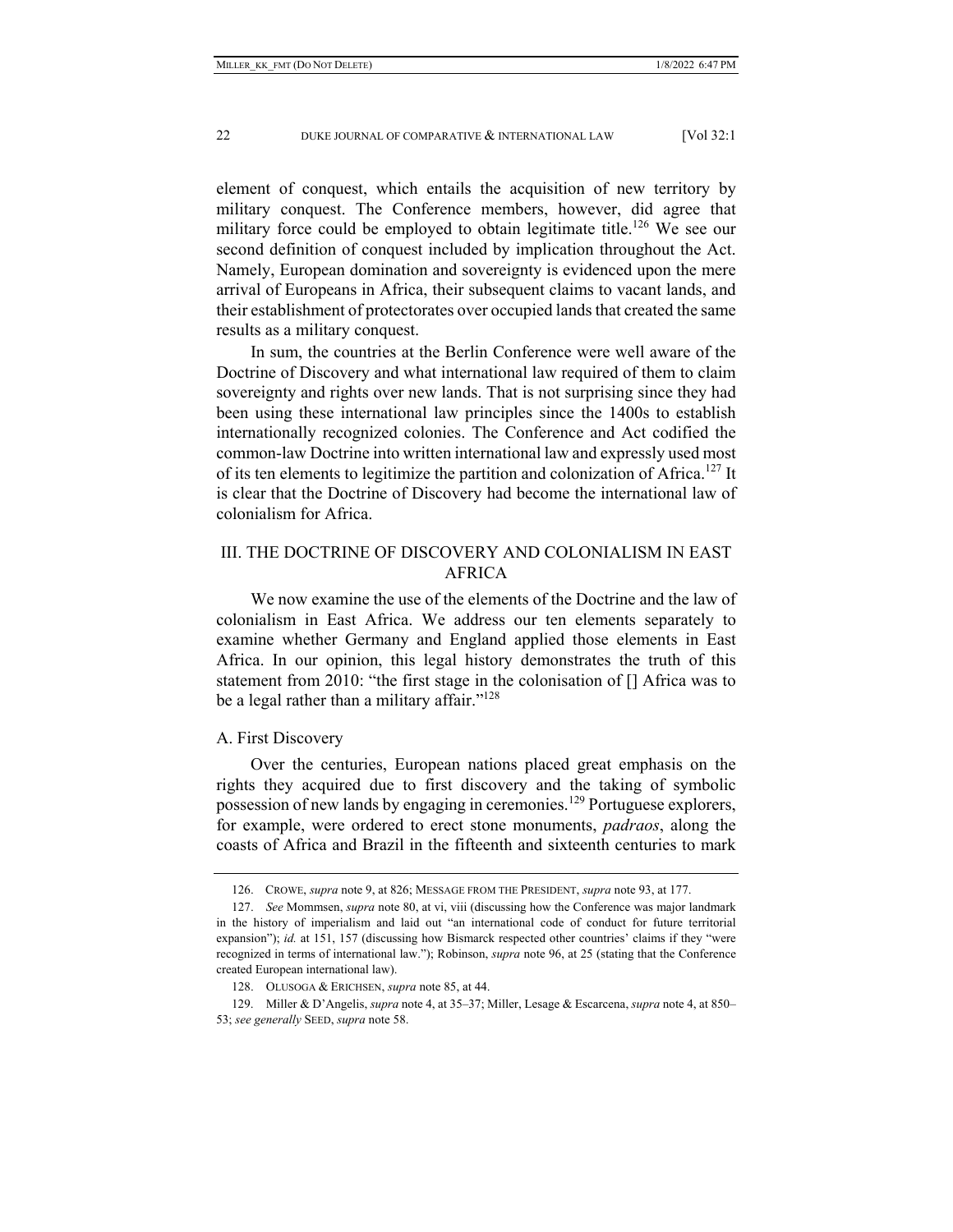their first discoveries and as "emblem[s] of Portuguese sovereignty."<sup>130</sup> Similarly, the British Admiralty ordered Captain Cook in 1776 to engage in symbolic acts proving his first discoveries: "You are also with the consent of the Natives to take possession . . . in such Countries as you may discover, that have not already been discovered or visited by any other European Power, and to distribute among the Inhabitants such Things as will remain as Traces and Testimonies of your having been there . . . ."<sup>131</sup> Cook was also ordered to claim any empty lands he found: "if you find the Countries so discovered are uninhabited, you are to take possession of them for His Majesty by setting up proper Marks and Inscriptions as first Discoverers and Possessors."<sup>132</sup>

In analyzing the colonization of East Africa, it is important to note that England initially operated through corporate surrogates. Although England had used this strategy in the U.S. and other parts of the world, England implemented additional strategies in Africa.<sup>133</sup> In Africa, England also used surrogates to explore the continent, raise the flag, sign treaties with native leaders, govern and enact laws, operate courts, conquer regions, and commence the English exploitation of new areas.<sup>134</sup> Using private entities was an inexpensive way for countries to begin their colonizing efforts.<sup>135</sup> In East Africa, England was represented at first by the privately funded British East Africa Company (BEA) from 1885 to 1888, when the company changed its name to the Imperial British East Africa Company (IBEA) after receiving a charter from the Crown.<sup>136</sup> In 1895, the IBEA transferred its operation and rights to the Crown, and the Crown proclaimed a protectorate in East Africa.<sup>137</sup> Germany followed the same process in East Africa in 1884 with Carl Peters and his company, the *Deutsche Ost-Africa Gesellschaft* (German

 <sup>130.</sup> OLUSOGA & ERICHSEN, *supra* note 85, at 17, 40–41; MORISON, *supra* note 50, at 227.

 <sup>131. 3</sup> THE JOURNALS OF CAPTAIN JAMES COOK ON HIS VOYAGES OF DISCOVERY: THE VOYAGE OF THE RESOLUTION AND DISCOVERY 1776–1780 ccxxiii (J.C. Beaglehole ed., 1967).

 <sup>132.</sup> *Id.*

 <sup>133.</sup> England operated in North America by chartering private colonies and the Hudson's Bay Company. In other parts of the globe, England used the British East India Company. S*ee* MILLER, NATIVE AMERICA, *supra* note 2, at 31; *see generally* JOHN KEAY, THE HONOURABLE COMPANY: A HISTORY OF THE ENGLISH EAST INDIA COMPANY (1991); JOHN S. GALBRAITH, THE HUDSON'S BAY COMPANY AS AN IMPERIAL FACTOR, 1821–1869 (1957).

 <sup>134.</sup> Fetter, *supra* note \*\*\*, at 68–69; 1 HERTSLET, *supra* note 8, at 29.

 <sup>135.</sup> Felix K. Ekechi, *The Consolidation of European Rule*, *in* 3 COLONIAL AFRICA 27, 48 (Toyin Falola ed., 2002).

 <sup>136. 1</sup> HERTSLET, *supra* note 8, at 122, 125, 345–50; *see also* Fetter, *supra* note \*\*\*, at 9; G.H. MUNGEAM, KENYA: SELECT HISTORICAL DOCUMENTS 1884 – 1923 19–25, 28 (East Africa Publishing House 1978).

 <sup>137.</sup> SORRENSON, *supra* note 73, at 46; Sean Stilwell, *The Imposition of Colonial Rule*, *in* 3 COLONIAL AFRICA, *supra* note 135, at 3, 12.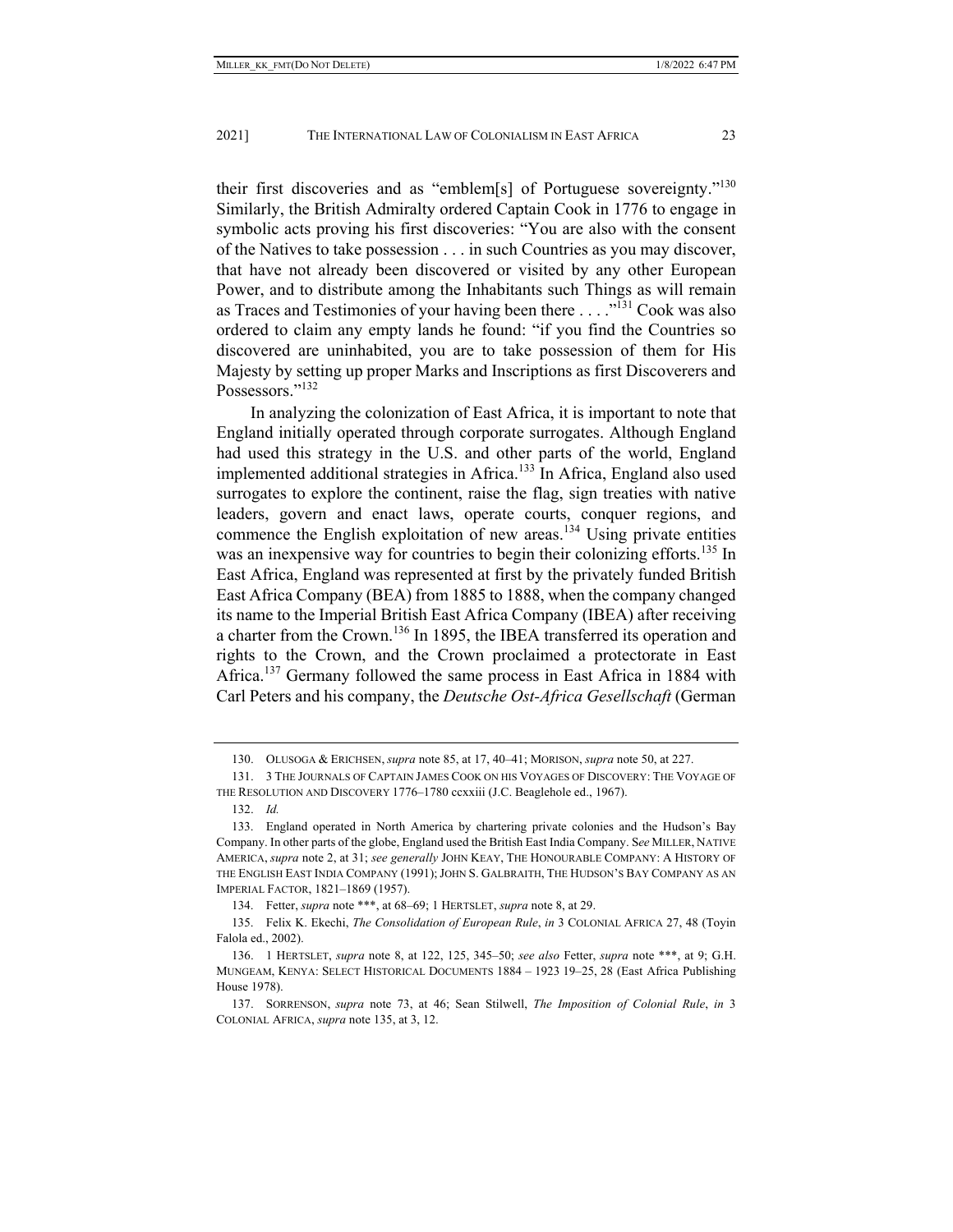East Africa Company). This company ultimately transferred the rights and privileges it had acquired via contract-treaties to the German Empire in 1890.<sup>138</sup> These corporate entities, as surrogates for their countries, applied many of the elements of Discovery in East Africa.

In fact, we see a direct correlation between the Portuguese *padraos* and England's "Marks and Inscriptions" with European nations' first discovery claims in Africa that were based on missionary activities, explorers, corporate surrogates signing first treaties with Indigenous nations, the hoisting of European flags in newly discovered areas, and building the first forts and trading posts.139 We detect express evidence of first discoveries in the race for explorers and surrogates to find new lands and to sign the first treaties with African chiefs. The scramble for Africa epitomizes the European rush to establish first discoveries. One modern-day French diplomat agrees because he stated that the Berlin Conference and Act "encouraged various powers . . . to place their flag wherever they managed to arrive the first." $140$ 

Other evidence of first discovery is clear from the expeditions dispatched by European nations in Africa that were often undertaken to establish their countries in new locations. Portugal used expeditions to try to validate its claim to the interior lands between its colonies of Angola on the Atlantic Ocean and Mozambique on the Indian Ocean.<sup>141</sup> France's military officer de Brazza and the representative of Belgium, Henry Morgan Stanley, were clearly involved in a race to find new lands first and to sign the first treaties with chieftains.<sup>142</sup> We should point out here that the African leaders who signed these treaties often did not realize that, from the perspective of the Europeans, they were signing away their sovereignty. Since the European explorers did not fully explain the content and implications of the treaties,

 <sup>138.</sup> Stilwell, *supra* note 137, at 9; Robert Cornevin, *The Germans in Africa Before 1918*, *in* 1 COLONIALISM IN AFRICA 1870-1960 410 (L.H. Gann & Peter Duignan eds., 1969).

 <sup>139.</sup> *See, e.g.*, Robinson, *supra* note 96, at 2–3 (explaining that urgent competition commenced to sign treaties); OLUSOGA &ERICHSEN, *supra* note 85, at 28–29, 39–40; G.N. Uzoigwe, *European Partition and Conquest of Africa: An Overview*, *in* 7 GENERAL HISTORY OF AFRICA: AFRICA UNDER COLONIAL DOMINATION 1880–1935 19, 28–29, 31 (A. Adu Boahen ed., 1985) (showing that the scramble for Africa changed in 1876–80 and especially following the Berlin Conference); Mommsen, *supra* note 80, at vii (discussing how missionaries paved the way for colonization); *id.* at 157, 164; Cornevin, *supra* note 138, at 383, 390; CROWE, *supra* note 9, at 199 (explaining that in 1734, Portugal built a fort in Angola "to protect Portuguese sovereign rights"); MARY EVELYN TOWNSEND, EUROPEAN COLONIAL EXPANSION SINCE 1871 26, 64 (1941).

 <sup>140.</sup> Geoffrey de Courcel, *The Berlin Act of 26 February 1885*, *in* BISMARCK, EUROPE, AND AFRICA, *supra* note 80, at 247, 258.

 <sup>141.</sup> Alan K. Smith, *Portuguese Colonies and Madagascar*, *in* 6 THE CAMBRIDGE HISTORY OF AFRICA, FROM 1870 TO 1905 493, 503, 516 (Roland Oliver & G.N. Sanderson eds., 1985); Uzoigwe, *supra* note 139, at 19, 28.

 <sup>142.</sup> *See* Uzoigwe, *supra* note 139, at 28.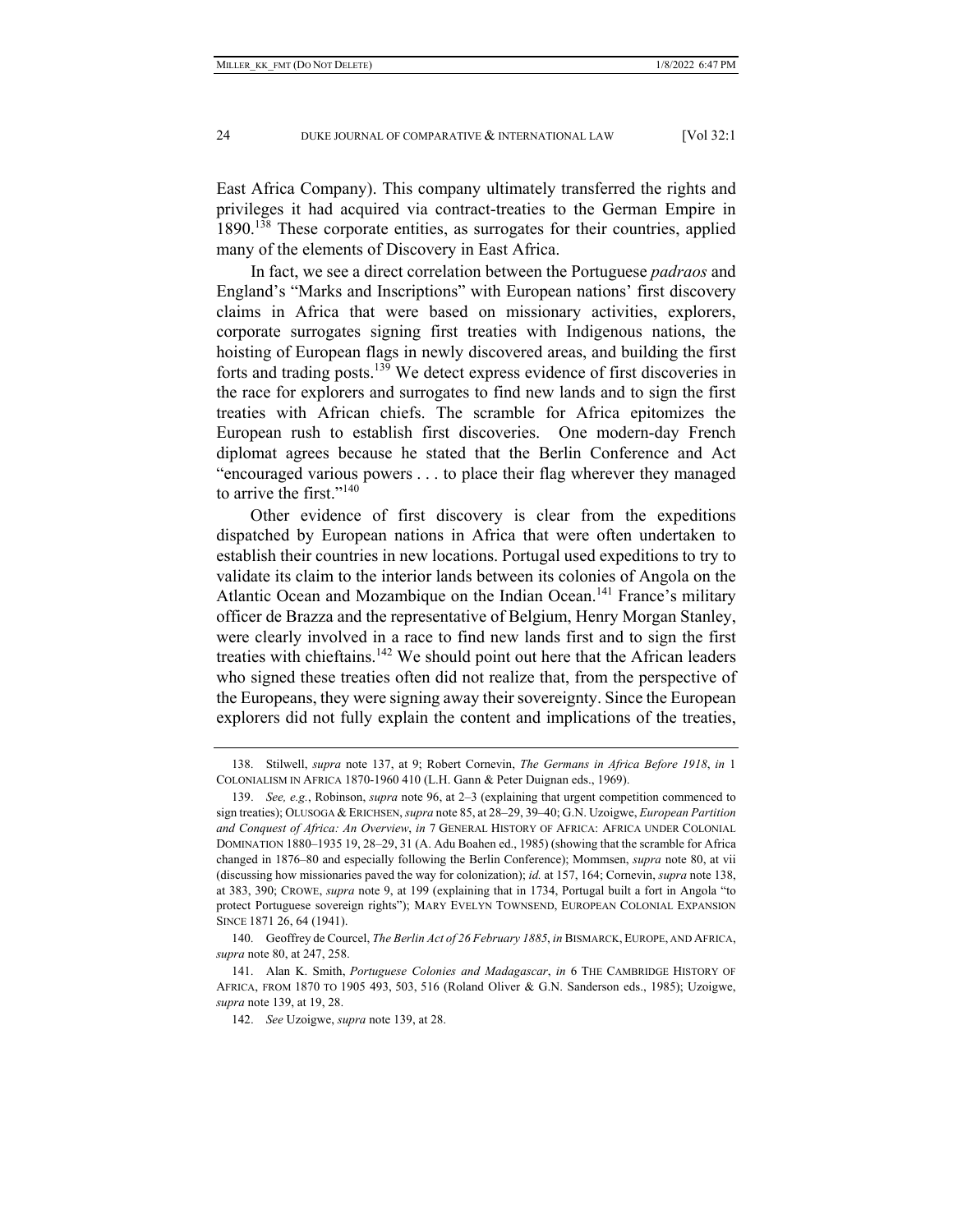the Africans believed that through signing, they were simply building diplomatic and commercial ties.<sup>143</sup>

Finally, Christian mission societies were allies and adjuncts of European imperialism and helped to make first discoveries and advance the Western penetration of Africa.<sup>144</sup> Missionaries were often the first Europeans in new regions and they helped their countries establish first discovery claims and even to create strategies for imperial expansion.<sup>145</sup> Missionary societies actively served as agents and enthusiastic supporters of European colonialism in Africa and "paved the way" for colonization.<sup>146</sup> For "centuries, Christian missionary work and European colonial conquest were closely related."147

We assert that many of the actions of explorers, missionaries, corporate surrogates, and European nations themselves are direct evidence of the use of first discovery in Africa.

#### 1. Germany and England in East Africa

Germany and England engaged in multiple acts of first discovery in East Africa to legally justify their rights to colonize. Both countries relied on explorers, missionaries, and commercial entities to first encounter Indigenous peoples and to begin opening a territory and its nations to European penetration.<sup>148</sup> As mentioned above, German and English surrogates labored to sign the first treaties regarding land, sovereignty, and trade with Indigenous nations. Representatives of both countries also engaged in ceremonies of raising flags and building forts and settlements to legally establish their first discoveries, possessions, and sovereignty.

The English presence preceded Germany in East Africa. English

 <sup>143.</sup> STEVEN PRESS, ROGUE EMPIRE: CONTRACTS AND CONMEN IN EUROPE'S SCRAMBLE FOR AFRICA 225 (2017).

 <sup>144.</sup> Horst Grunder, *Christian Missionary Activities in Africa in the Age of Imperialism and the Berlin Conference of 1884–85*, *in* BISMARCK, EUROPE, AND AFRICA, *supra* note 80, at 92; CROWE, *supra* note 9, at 15; K. Asare Opoku, *Religion in Africa During the Colonial Era*, *in* 7 GENERAL HISTORY, *supra* note 139, at 508, 513, 525.

 <sup>145.</sup> L.H. Gann & Peter Duignan, *Reflections on Imperialism and the Scramble for Africa*, *in* 1 COLONIALISM IN AFRICA, *supra* note 138, at 119–20.

 <sup>146.</sup> Opoku, *supra* note 144, at 508, 513; *accord.* Mommsen, *supra* note 80, at vii; Ekechi, *supra* note 135, at 44, 46–47 (stating that missionaries condemned African cultures, societies, and religions and taught subservience and not the biblical themes of freedom and justice).

 <sup>147.</sup> Grunder, *supra* note 144, at 85; *see also* TOWNSEND, *supra* note 139, at 29–30 (stating that one Christian society even provided funding to the BEA to enable it to remain in Uganda).

 <sup>148.</sup> *See, e.g.*, LOTTE HUGHES, MOVING THE MAASAI: A COLONIAL MISADVENTURE 23 (2006) (stating that the Royal Geographical Society and its 1883–84 expedition is credited with including the first Europeans to cross Maasai land); 2 HERTSLET, *supra* note 8, at 687 (explaining that England argued against German claims in East Africa in 1886 because the English Missionary Society had settlements in the contested areas as early as 1876 and 1879).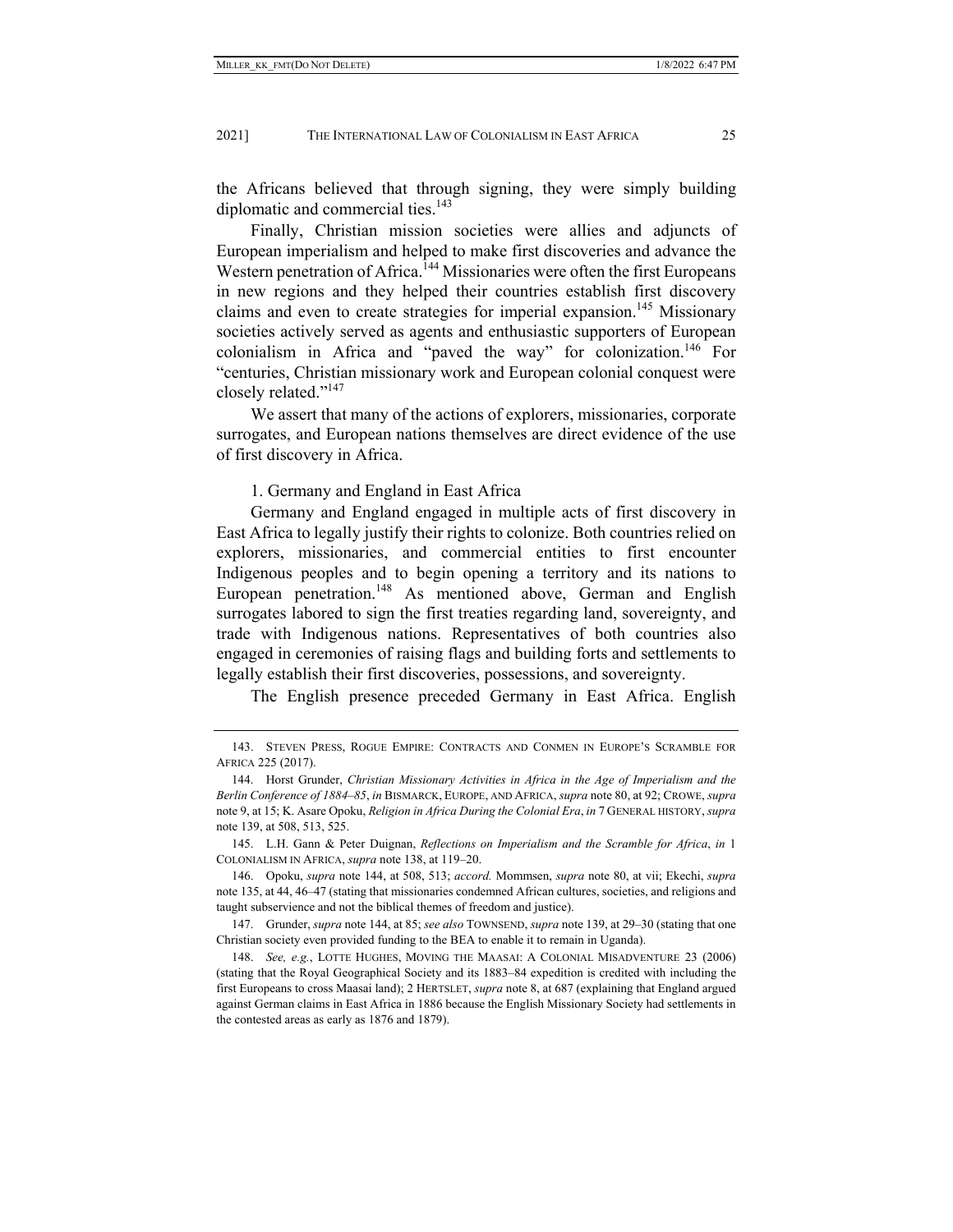explorers and missionary work in East and Central Africa included the famous David Livingstone as early as the 1840s when he began establishing his program of "Commerce and Christianity."<sup>149</sup> Livingstone influenced the English public and promoted the idea of colonizing Africa.<sup>150</sup> Other English missionaries also operated in East Africa including in Mombasa and in what is now Uganda.151 Ultimately, British influence in East Africa "owed a great deal  $\lceil \cdot \rceil$  to the activities of missionaries."<sup>152</sup> England's political connection with the Sultan of Zanzibar also helped England establish its colonial position in Kenya prior to 1871.153 And in the early 1880s, English explorers traveled inland to the region around Kilimanjaro and were the first to sign treaties with a variety of chiefs and nations.<sup>154</sup>

On the diplomatic level, England first began operating in East Africa through one of its client states, the Sultan of Zanzibar. The Sultan exercised some control and sovereignty over the coast of Kenya.<sup>155</sup> In 1885, the BEA was formed to explore, sign treaties, and make first discoveries to establish England's presence and governance in East Africa. Therefore, it signed an agreement with the Sultan in 1887 to be allowed to operate on the coast of Kenya and to make first discoveries.<sup>156</sup> The company signed treaties with at least twenty-one chiefs and allegedly secured English sovereignty for up to 200 miles inland.157 This success in extending English influence led the Crown to grant it a royal charter in 1888 and it became the Imperial British East Africa (IBEA) company. The IBEA also succeeded at creating first discovery claims in Kenya and Uganda by exploring the interior and signing treaties with native tribes.158 The BEA and IBEA always hoisted a flag to symbolize English sovereignty over these newly found areas and tribes, and sometimes built trading posts.<sup>159</sup>

The IBEA, however, faltered in its operations and in 1895 transferred

 <sup>149.</sup> Opoku, *supra* note 144, at 512.

 <sup>150.</sup> Grunder, *supra* note 144, at 85, 93; Charles Pelham Groves, *Missionary and Humanitarian Aspects of Imperialism from 1870 to 1914*, *in* 1 COLONIALISM IN AFRICA, *supra* note 138, at 470; TOWNSEND, *supra* note 139, at 57–58 (noting that Livingstone was both missionary and explorer).

 <sup>151.</sup> SORRENSON, *supra* note 73, at 256; TOWNSEND, *supra* note 139, at 103.

 <sup>152.</sup> L.H. Gann & Peter Duignan, *Introduction to* 1 COLONIALISM IN AFRICA, *supra* note 138, at 8.

 <sup>153.</sup> TOWNSEND, *supra* note 139, at 99.

 <sup>154. 2</sup> HERTSLET, *supra* note 8, at 686; TOWNSEND, *supra* note 139, at 100.

 <sup>155.</sup> G.N. Sanderson, *The European Partition of Africa: Origins and Dynamics*, *in* 6 THE CAMBRIDGE HISTORY, *supra* note 141, at 117.

 <sup>156. 1</sup> HERTSLET, *supra* note 8, at 299–300, 339.

 <sup>157.</sup> TOWNSEND, *supra* note 139, at 101.

 <sup>158.</sup> *Id.* at 104 (showing that the 1892 treaty forced upon King Mwanga of Uganda brought him under the IBEA);

<sup>1</sup> HERTSLET,*supra* note 8, at 373–78 (showing that the IBEA signed 84 treaties between 1887 and 1891).

 <sup>159. 1</sup> HERTSLET, *supra* note 8, at 349.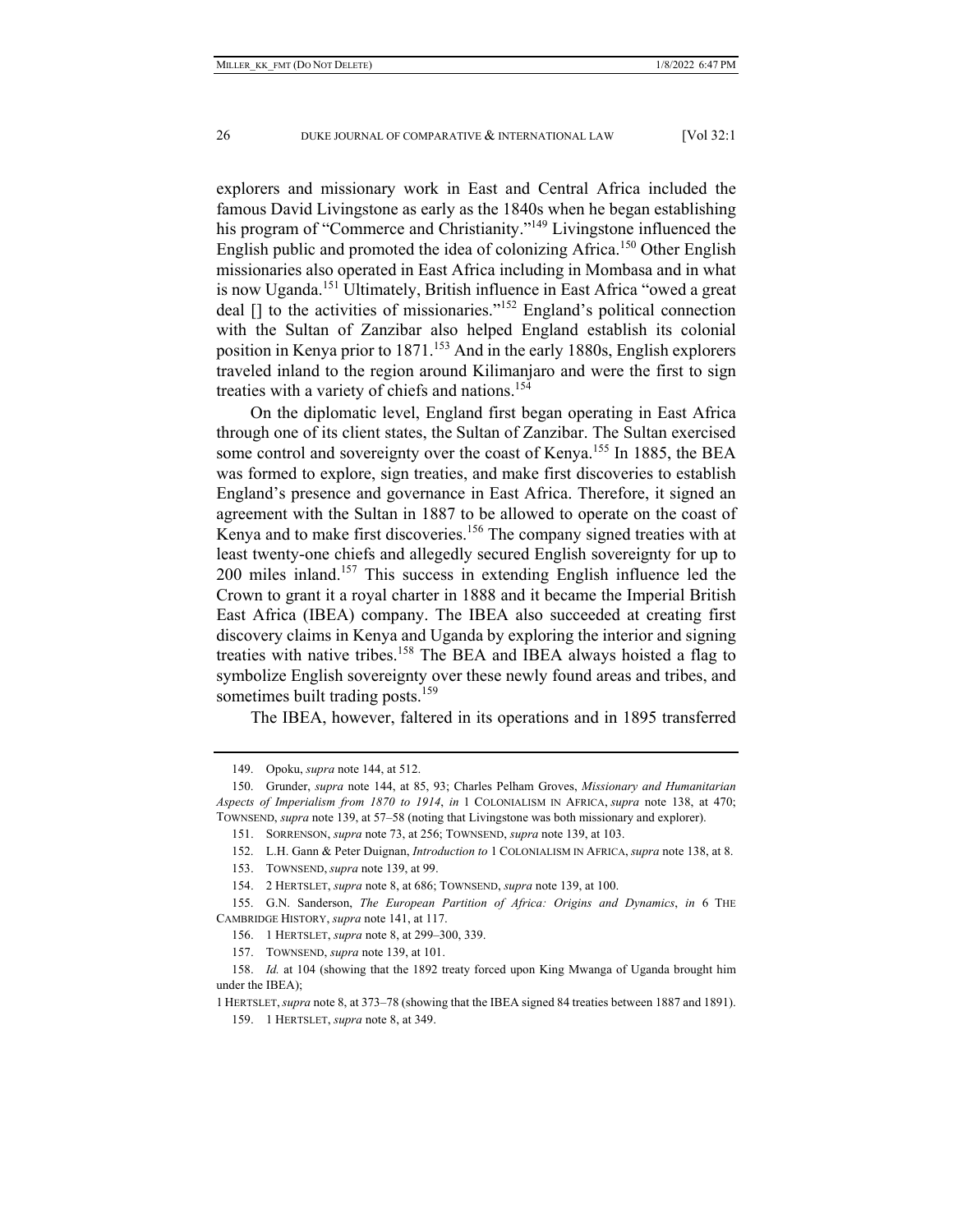all of its rights and holdings to the Crown.<sup>160</sup> Thereafter, English governors and officials carried on the work of making first discoveries through explorations, treaties, flag raising, military conquests, and trade.<sup>161</sup>

Similarly, Germany's claims and its colony in modern-day Tanzania in East Africa were also based on first discoveries. German missionary activities were underway in Dar es Salaam, Tanzania at least a decade before official colonial efforts commenced.162 In addition, German commercial activities were present in East Africa before the government undertook official colonial efforts. Not surprisingly, the German government also followed in the steps of the missionaries and commercial interests just like England.

The primary force behind German East Africa was the explorer and commercial agent Carl Peters. He was Germany's first East African colonizer and pioneered Germany's colonization strategies to conquer East Africa under the guise of expeditions.<sup>163</sup> In order to accomplish his goal, Peters created the German East Africa Company (*Deutsch-Ostafrikanische Gesellschaft* "DOAG") to enable colonization through expeditions and contracts.<sup>164</sup> Peters entered into numerous contracts with East African tribes.165 The earliest agreements were concluded before the Berlin Conference ended in February 1885.<sup>166</sup> Thereafter, Peters and Germany expressly claimed that these contracts proved Germany's first discoveries in East Africa.167

Peters implemented a tactic that became known as "*Expeditionspolitik*" (political expeditions), which allowed him to expand on his original *Schutzbrief* (letter of safe conduct) to claim new territories and tribes that he encountered.<sup>168</sup> The contracts Peters signed with chiefs transferred their

162. Cornevin, *supra* note 138, at 383, 385, 390, 411.

164. *Id.* at 10–11, 14.

166. LEWIN, *supra* note 82, at 173–74.

 <sup>160.</sup> *See* Erik Gilbert, *East Africa*, *in* 3 COLONIAL AFRICA, *supra* note 135, at 363, 369 (stating that by 1894 the IBEA was in financial trouble and the Crown had to take over); MUNGEAM, *supra* note 136, at 65–67.

 <sup>161.</sup> J. Flint, *The Background in East Africa*, *in* NINETEENTH-CENTURY AFRICA, *supra* note 88, at 237.

 <sup>163.</sup> CARL PETERS, HOW GERMAN EAST AFRICA WAS FOUNDED 10–11, 14 (Philip O'Connor ed., 2001) (1912).

 <sup>165.</sup> LEWIN, *supra* note 82, at 173–74; TOWNSEND, *supra* note 139, at 99–100. East African tribes were familiar with contracting with outsiders after dealing with Arab traders for centuries. AUSTEN, *supra* note 89, at 14–16.

 <sup>167.</sup> *See* 2 HERTSLET,*supra* note 8, at 681 (stating that his contracts were signed with tribes "outside of the suzerainty of other Powers").

 <sup>168.</sup> *See* BRUNO KURTZE, DIE DEUTSCH-OSTAFRIKANISCHE GESELLSCHAFT: EIN BEITRAG ZUM PROBLEM DER SCHUTZBRIEFGESELLSCHAFTEN UND ZUR GESCHICHTE DEUTSCH-OSTAFRIKAS [THE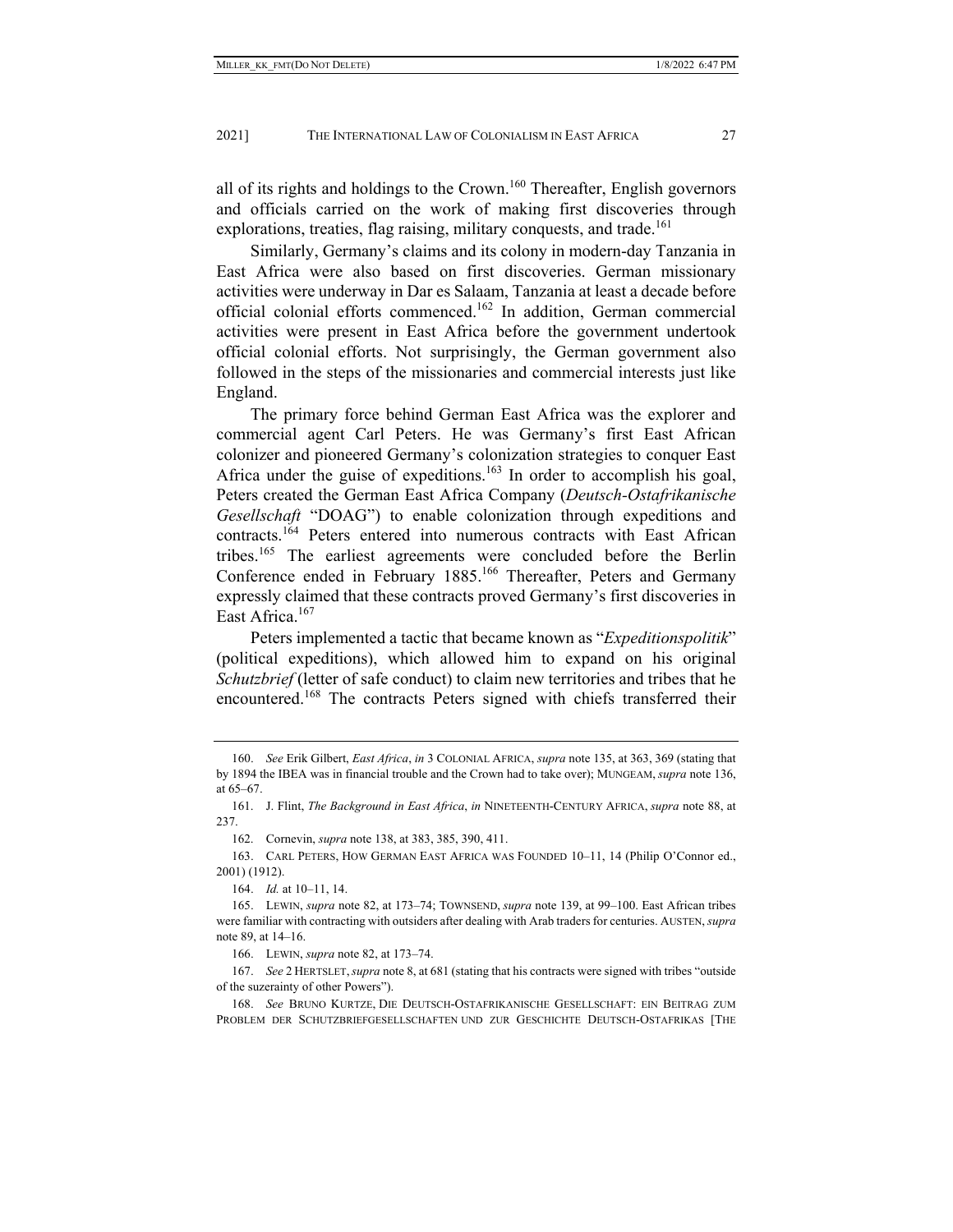sovereign powers and property rights to DOAG.<sup>169</sup> This era also became known as the "*Periode des Flaggenhissens*" (flag raising period) because once a new contract-treaty was signed, Peters had the German flag raised and saluted by gunshots.<sup>170</sup> Peters undertook eighteen expeditions in two years and established claims throughout East Africa.<sup>171</sup>

Chancellor Bismarck and the German government quickly came to appreciate Peters' first discoveries. On February 27, 1885, one day after Germany signed the Berlin Act, Bismarck issued a *Kaiserlicher Schutzbrief*, which accepted and legitimized Peters' contracted-for rights and granted protectorate status to the territories discovered by Peters, and allegedly acquired, through his contract-treaties.<sup>172</sup> Peters continued expanding his claims by signing even more contracts and by claiming the contiguous lands between the actual regions claimed via his contracts.<sup>173</sup> Peters established German claims to approximately 5,000 square miles, although one authority claims that he actually acquired 60,000, which encompasses almost all of modern-day Tanzania.<sup>174</sup>

Under his contracts, Peters and DOAG were tasked with regulating and governing these territories.<sup>175</sup> They were themselves governed by German law, and thus in effect, Germany governed the territories.<sup>176</sup> Some sources claim that Bismarck actually supervised DOAG once it was transformed into a *Reichskorporation*. 177 Eventually, Germany officially claimed the territories as colonies in the early 1900s, and thereafter significantly

GERMAN EAST AFRICA COMPANY: A COMMENT ABOUT THE PROBLEMS OF THE PROTECTORATE AND THE HISTORY OF GERMAN EAST AFRICA] 53 (1913) (Ger.).

 <sup>169.</sup> *See, e.g.*, LESSER, *supra* note 90, at 213.

 <sup>170.</sup> KURTZE, *supra* note 168, at 52; TOWNSEND,*supra* note 139, at 27; *see also* 2 HERTSLET, *supra* note 8, at 693 (showing that the German baron wrote to England's Foreign Secretary that treaties with independent chiefs had placed the area under German protection and was demonstrated "by hoisting the Imperial military standard and planting frontier poles").

 <sup>171.</sup> KURTZE, *supra* note 168, at 54–56.

 <sup>172.</sup> *See, e.g.*, *id.* at 173–74; Hohlfeld, *supra* note 90, at 186–87; LEWIN, *supra* note 82, at 168; TOWNSEND, *supra* note 139, at 100; 2 HERTSLET, *supra* note 8, at 681–82.

 <sup>173.</sup> *See* KURTZE, *supra* note 168, at 76–77.

 <sup>174.</sup> *Id.* at 182–83; TOWNSEND, *supra* note 139, at 27.

 <sup>175.</sup> *See* Hohlfeld, *supra* note 90, at 186–87 ("We [Germany] grant the Company all rights necessary to exercise the rights arising under the contract, including the right of the judiciary over the Indigenous population."); AUSTEN, *supra* note 89, at 21.

 <sup>176.</sup> *See* ARCHIV DES DEUTSCHEN KOLONIALRECHTS [ARCHIVE OF THE GERMAN COLONIAL LAWS] 128 (Norbert B. Wagner ed., 2008) (Ger.); KARL VON GEREIS, DEUTSCHES KOLONIALRECHT [German Colonial Laws] 5 (1902) (Ger.).

 <sup>177.</sup> Raan, *Deutsch-Ostafrikanische Gesellschaft (D.-O.-A.G.)* [*German East African Company*], DEUTSCHE-SCHUTZGEBIETE.DE (May 6, 2018), https://deutsche-schutzgebiete.de/ wordpress/ deutschostafrikanische-gesellschaft-d-o-a-g/ (Ger.); *see also* ARCHIVE OF THE GERMAN COLONIAL LAWS, *supra* note 176, at 135, art. 1.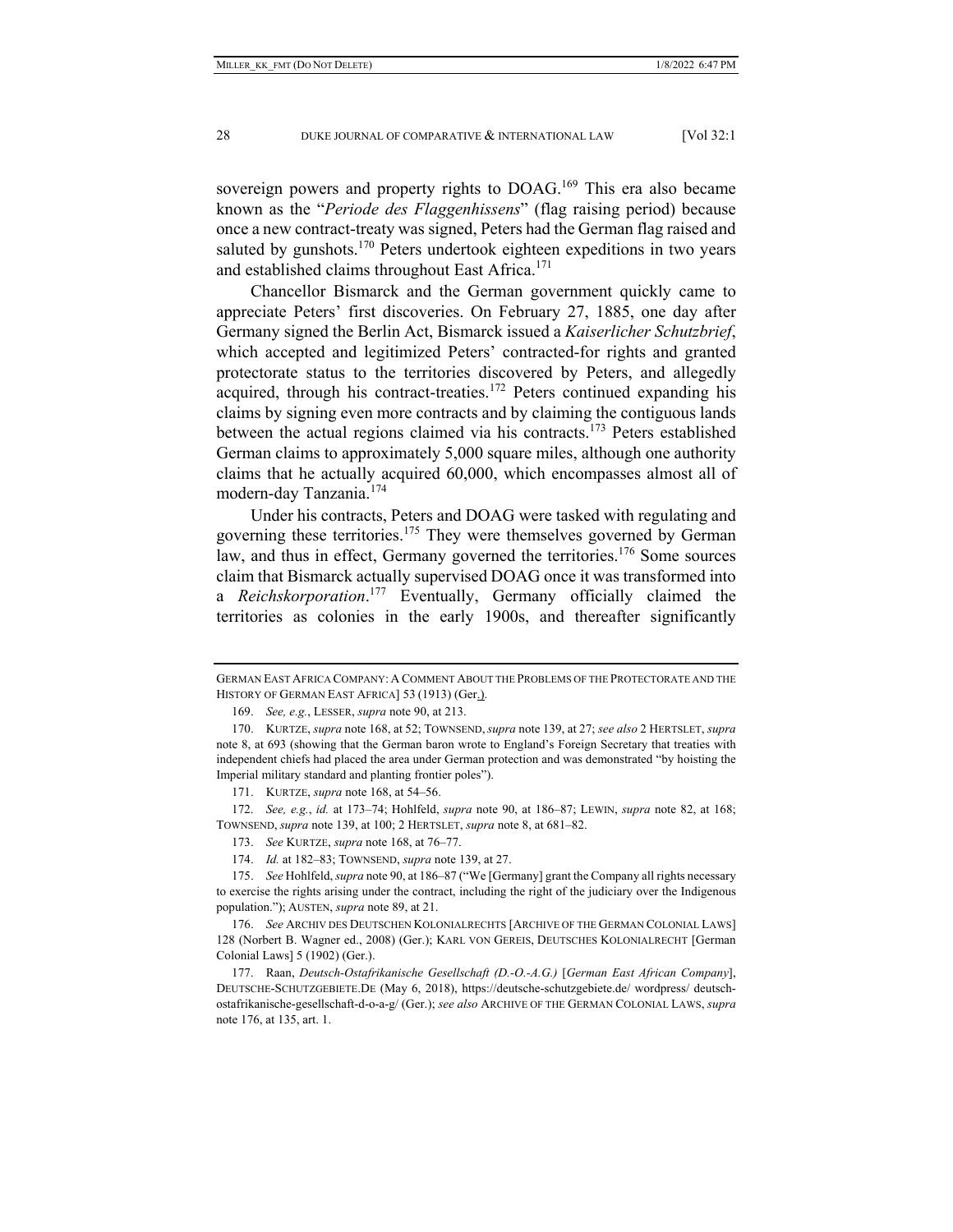expanded its territory to cover most of what is today the United Republic of Tanzania.<sup>178</sup>

Clearly, England and Germany utilized first discovery claims in East Africa.

2. Other European Powers in Africa

Other European countries also engaged in acts of first discovery for centuries across Africa. As mentioned, Portuguese explorers erected *padraos* to mark the areas Portugal claimed by first discovery. Portugal clearly relied on the element of first discovery to make territorial, sovereign, and commercial claims to parts of Africa, islands along the African coast, Asia, and Brazil.<sup>179</sup> The Portuguese Crown claimed a monopoly on trade in part of Africa on the grounds of both first discovery and the papal bulls.<sup>180</sup> Portuguese explorers in Africa, like other European explorers, named mountains and natural features and drafted maps because these were common maneuvers for Europeans to prove first discoveries.<sup>181</sup> By the mid-1880s, when Portugal was trying to establish its claims to the lands between its Angola and Mozambique colonies, it dispatched numerous expeditions, including its Royal Scientific Society, to make territorial claims by first discoveries and distributing flags.<sup>182</sup>

Other Europeans also used first discoveries that included encouraging religious missions and scientific and commercial explorations in Africa, attempting to sign first treaties with native leaders, raising flags, and building trading posts. For example, Leopold of Belgium hired the American explorer Henry Morgan Stanley from 1879–85 to make first discoveries in the Congo, sign hundreds of treaties, and establish trade stations.<sup>183</sup> France worked

 <sup>178.</sup> JOHANNES GERSTMEYER, AUSFÜHRLICHES VERZEICHNIS DER GUTTENTAG'SCHEN SAMMLUNG DEUTSCHER REICHS- UND PREUßISCHER GESETZE, DAS SCHUTZGEBIETSGESETZ [DETAILED DIRECTORY OF THE GUTTENTAG'SCHEN COLLECTION OF GERMAN WEIMAR REPUBLIC LAWS AND PRUSSIAN LAWS, THE PROTECTORATE LAWS] 15–16 (1910) (Ger.). *Compare* KURTZE, *supra* note 168, at 183, *with Tanzania – Introduction*, FOREIGN LAW GUIDE, http://dx.doi.org/ 10.1163/ 2213- 2996\_flg\_COM\_324137 (last visited Nov. 12, 2021). *See also* Sarah Phillips, *The Scramble for Africa: Then and Now*, ARCGIS, https://www.arcgis.com/ apps/ MapJournal/ index.html ?appid= 07278c2bb12 54949ad277e26d55a074d (last visited Dec. 14, 2020) (containing maps of Africa pre- and post-Berlin Conference).

 <sup>179.</sup> H.V. LIVERMORE, A NEW HISTORY OF PORTUGAL 127–30 (2d ed. 1976); J.H. PARRY, THE AGE OF RECONNAISSANCE: DISCOVERY, EXPLORATION AND SETTLEMENT 1450 TO 1650 131 (1969); PRESTAGE, *supra* note 12, at 5, 9.

 <sup>180.</sup> PARRY, *supra* note 179, at 131, 134; *accord.* MORISON, *supra* note 50, at 5.

 <sup>181.</sup> CHARLES E. NOWELL, THE ROSE-COLORED MAP: PORTUGAL'S ATTEMPT TO BUILD AN AFRICAN EMPIRE FROM THE ATLANTIC TO THE INDIAN OCEAN 6 (1982); MARQUES, *supra* note 59, at 218; SEED, *supra* note 58, at 1–2, 5–6, 9 n.19, 17–19, 69–73, 101–02.

 <sup>182.</sup> NOWELL, *supra* note 181, at 2, 10, 19, 30, 55, 60, 72, 82, 88, 89.

 <sup>183.</sup> CROWE, *supra* note 9, at 14; HOCHSCHILD, *supra* note 83, at 71; Uzoigwe, *supra* note 139, at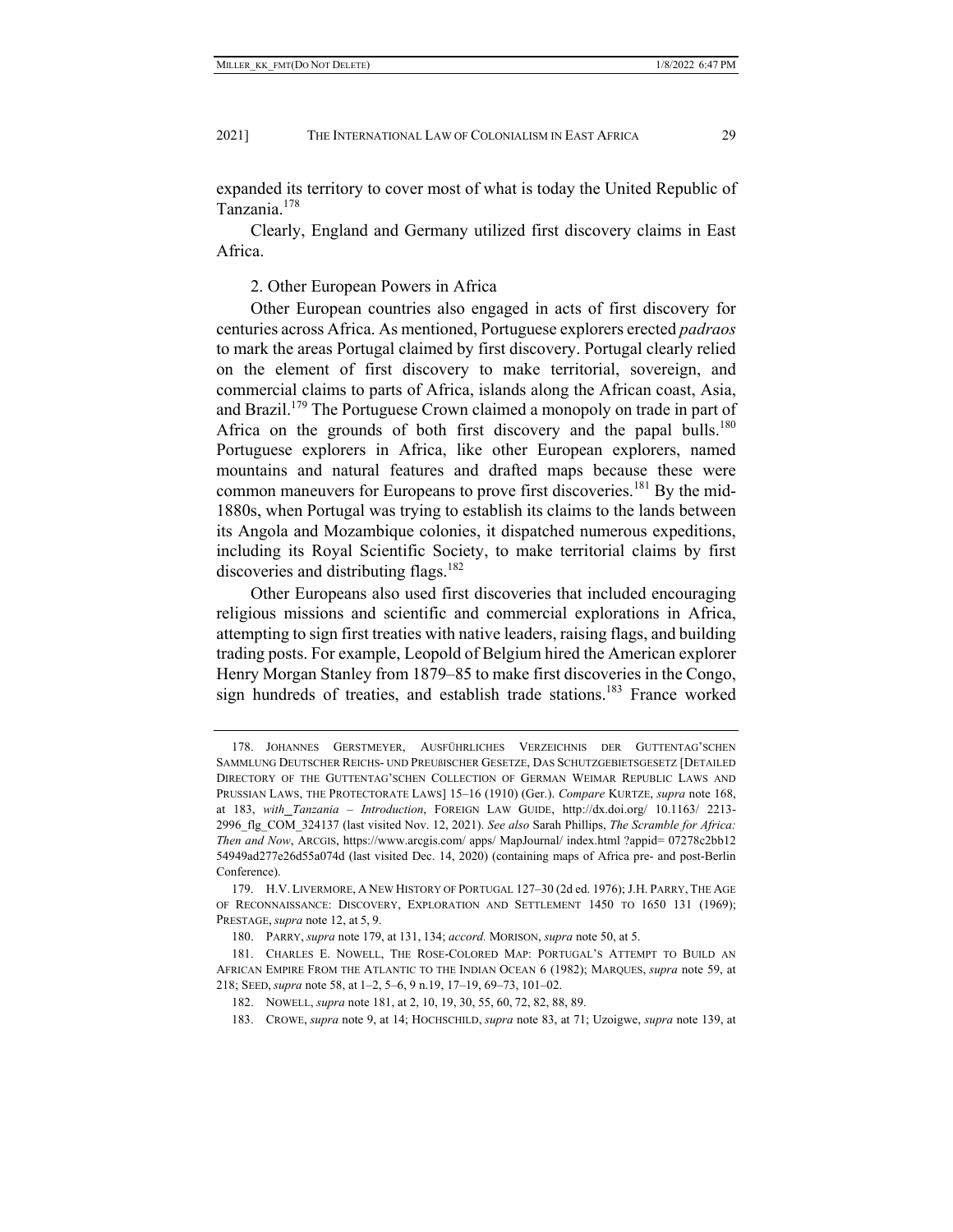through Lieutenant de Brazza in the Congo from 1880 to 1885 in its race to find new tribes and lands, sign first treaties, hoist flags, proclaim sovereignty, and build posts and forts as legal proof of first discoveries.<sup>184</sup>

In conclusion, there is no question that European countries relied on the international law element of first discovery. They engaged in the activities that established first discoveries through missionaries, explorers, corporate entities, government officials, treatymaking, and flag raising in East Africa and across Africa.

#### B. Actual Occupancy and Current Possession

European countries had long operated under the legal principle that a country had to physically occupy and actually possess an area in order to transform an inchoate first discovery claim to newly discovered lands into an internationally recognized colonial asset.<sup>185</sup> The Berlin Conference and Act of 1885 expressly codified this principle into international law for colonizing Africa and called it effective occupation.<sup>186</sup>

## 1. Germany and England in East Africa

England and other European colonizers in Africa often utilized an inexpensive form of colonialism that was called informal or indirect rule.<sup>187</sup> This tactic allowed England and others to profit from colonial assets without taking on the problems and costs of actually governing a colony. Under indirect rule, a European power might only be minimally involved in occupying, governing, and administrating a colony while it allowed native leaders and Indigenous political structures to continue governing. Under indirect rule, Europeans were making a form of first discovery claim similar to what Spain and Portugal executed under the papal bulls.

Germany and other European states began to make arguments about actual occupancy against England and France in the nineteenth century identical to those that England, France, and Holland had made against Portugal and Spain in the sixteenth century. Germany especially advocated that European countries should be required to establish effective occupancy

127.

 <sup>184.</sup> CROWE,*supra* note 9, at 14; TOWNSEND,*supra* note 139, at 26–27 (explaining that Brazza was in competition with Stanley); 2 HERTSLET, *supra* note 8, at 634–41.

 <sup>185.</sup> *See, e.g.*, *supra* notes 63–65 and accompanying text; DANIEL PHILPOTT, REVOLUTIONS IN SOVEREIGNTY: HOW IDEAS SHAPED MODERN INTERNATIONAL RELATIONS 157 (2001).

 <sup>186.</sup> Berlin Act, *supra* note 9, arts. 34–35; *see also*, *supra* notes 100–102 and accompanying text; Uzoigwe, *supra* note 139, at 29.

 <sup>187.</sup> *See, e.g.*, TOWNSEND, *supra* note 139, at 64 ("Nowhere is the British system of 'indirect rule' more developed."); *supra* notes 128–133 and accompanying text.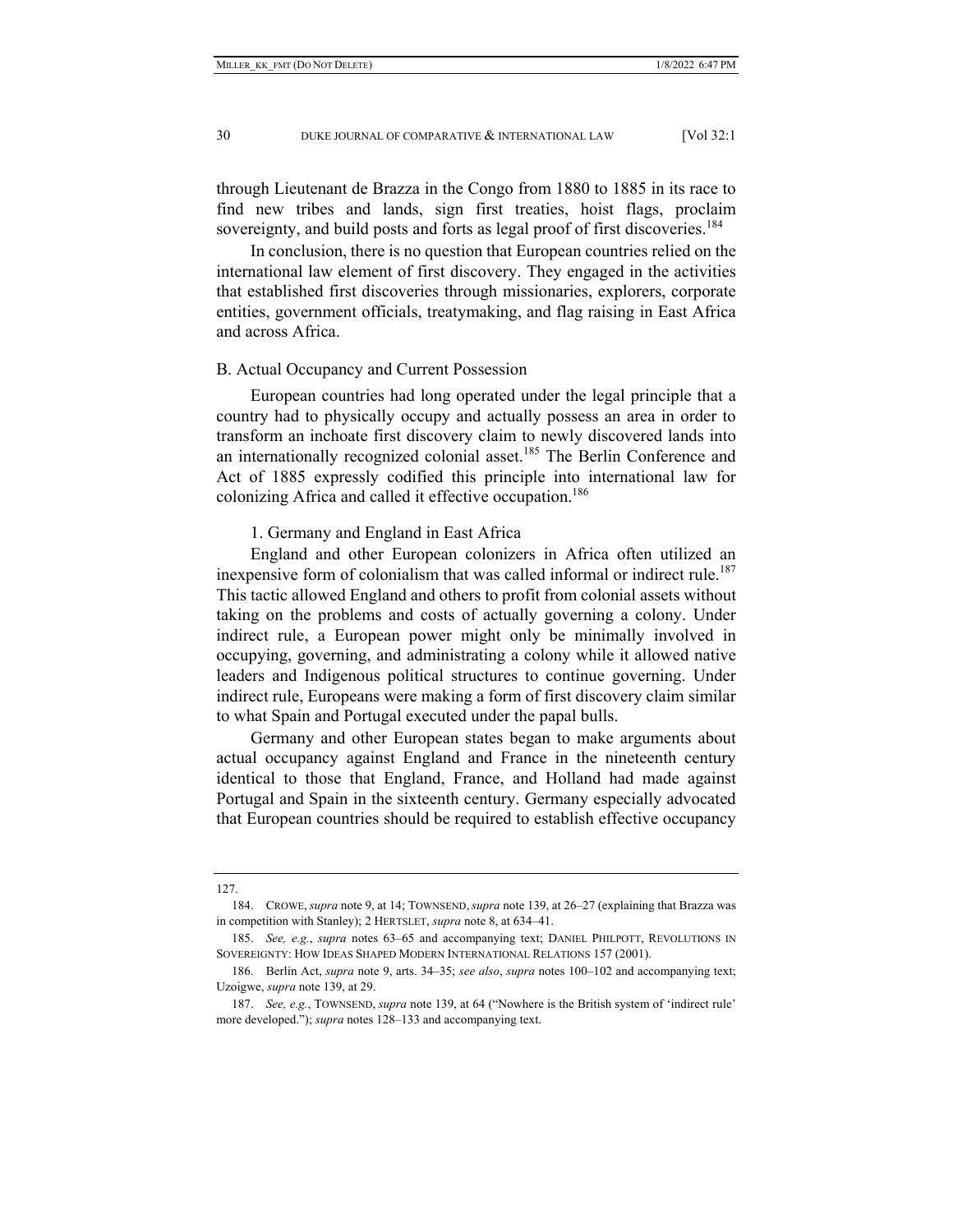and actual governance of the colonies they claimed.188 This put at risk the British first discovery claims of "paramountcy," the strategy of indirect rule from German explorers, commercial interests, and actual occupancy and governance.<sup>189</sup> Thereafter, the Berlin Act and its requirement of effective occupancy forced England to undertake the actual possession and governance of its colonies, which included maintaining the peace and administering justice among other responsibilities.<sup>190</sup> The Berlin Conference and Act of 1885 adopted and codified the Discovery element of actual occupation in international law for Africa.<sup>191</sup> At least one historian states, however, that England was successfully able to restrict the Act's requirement of effective occupation to just the coastlines, and not to the hinterlands, and that left open claims to interior lands by indirect rule and did not require occupation and governance.<sup>192</sup>

England was thus forced by the 1885 Berlin Conference and Act to abandon its preferred strategy of indirect rule and now had to actually occupy and effectively govern its colonies. It is noteworthy that this marked the moment that England began delegating those very duties to its new corporate surrogates in East Africa: the BEA and the IBEA.<sup>193</sup> Ultimately, the English government was forced to assume the duties and obligations of the IBEA in 1895 and took over governing and effectively occupying East Africa. In the early 1890s, Germany, England, and Italy devised a new way around this requirement by signing treaties with each other that divided the territories amongst themselves, established recognized borders, and proclaimed that those treaties met the requirement of effective occupation.<sup>194</sup>

In contrast, Germany had been the primary proponent at the Berlin Conference of requiring actual occupancy and governance of colonies. Thus,

- 189. Sanderson, *supra* note 155, at 96, 134.
- 190. Courcel, *supra* note 140, at 255.
- 191. Berlin Act, *supra* note 9, arts. 34–35.
- 192. Mommsen, *supra* note 80, at vii, ix.
- 193. 1 HERTSLET, *supra* note 8, at 125–26, 336, 347–48.

 <sup>188.</sup> CROWE,*supra* note 9, at 64, 178; *see* Uzoigwe, *supra* note 139, at 28–29 (describing the events that compelled Germany to support a formal policy rather than "informal control and influence"); 6 MEETINGS OF THE WEIMAR REPUBLIC, *supra* note 86, at 1660 (showing correspondence by Bismarck which noted that "It would be useful to discuss the formalities necessary to effectively occupy the African coastlines in order to ensure the natural development of European trade in Africa."); BISMARCK, EUROPE, AND AFRICA, *supra* note 80, at 3, 255.

 <sup>194.</sup> Uzoigwe, *supra* note 139, at 33–35; *see* TOWNSEND, *supra* note 139, at 100 (describing Germany and England's compromise to mark their respective "spheres of interest"); 3 HERTSLET, *supra*  note 8, at 948–49; 1 HERTSLET, supra note 8, at 410 (showing that on May 5, 1894 an agreement was signed by Britain and Italy to define their respective spheres of influence on the Somali coast); *id.* at 338 (showing that Great Britain and Germany, and Britain and Italy signed agreements that defined their spheres of influence).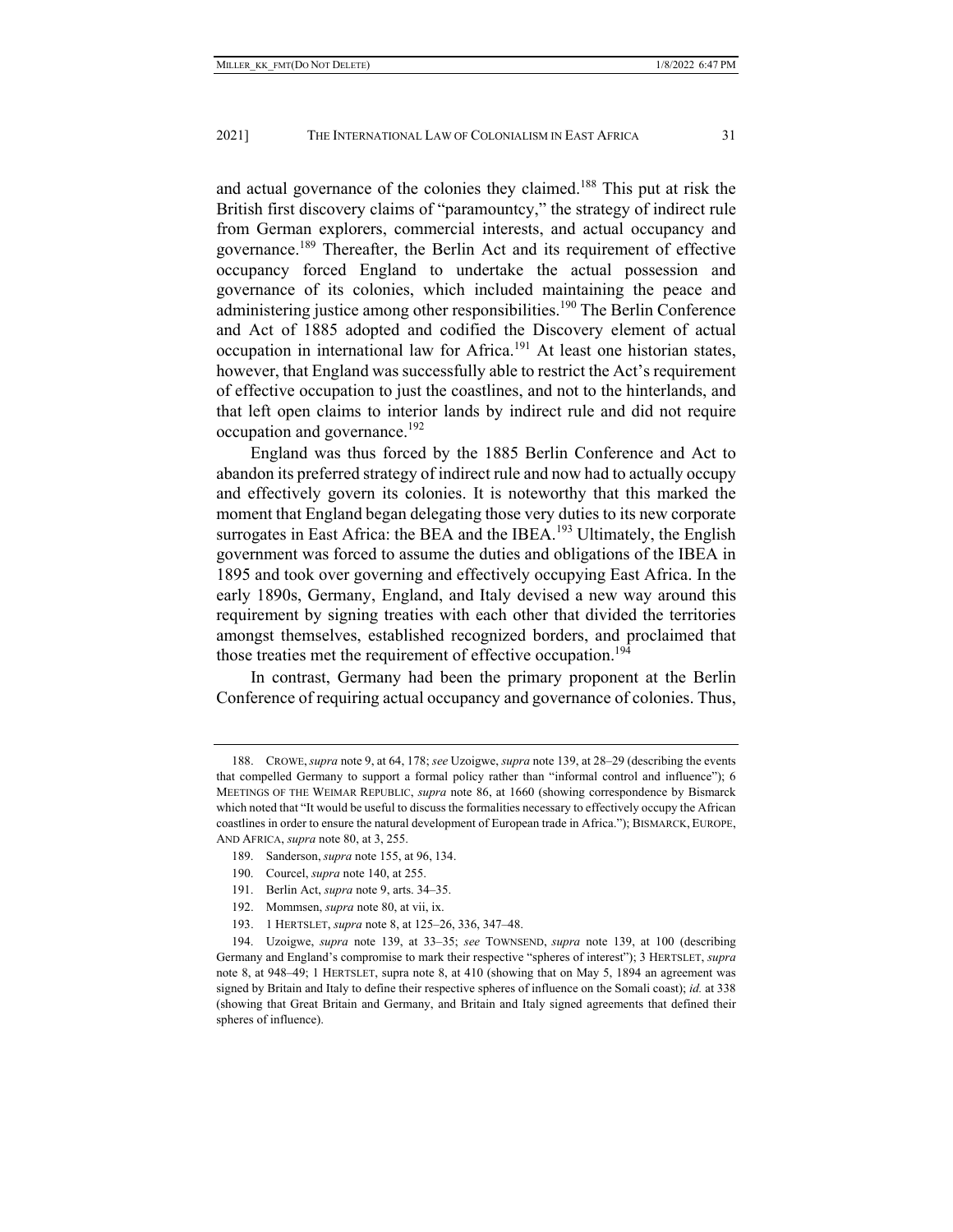it is no surprise that in East Africa Carl Peters attempted to occupy and govern the lands that he allegedly acquired by contracts. Peters implemented what became known as *Stationpolitik* (settlement politics).<sup>195</sup> To comply with the Berlin Act's governance requirements, Peters established numerous strongholds, *Stationen* (settlements), throughout his newly acquired East African territories.196 He also built other governmental stations such as "*Zollund Handelsstationen*" (customs stations).<sup>197</sup>

Peters' political *Stationen* were implemented to meet the Berlin Act's effective occupation requirements.<sup>198</sup> The stations attempted to police the territories, and also acted as a direct support for the surrounding commercial and agricultural stations.<sup>199</sup> Additionally, station chiefs were tasked with establishing a police force and judiciary.<sup>200</sup> Peters thought these departments were required to ensure peace and that station chiefs would provide the necessary governance to legitimize the colony.201 Later, Germany even went as far in its attempt to govern and to administer its colony that it created a formal legislature to spearhead discussions between the DOAG and the Sultan of Zanzibar.<sup>202</sup> In addition, Germany created a colonial court system in East Africa that was divided into two distinct jurisdictions or "*Behörden*" (agencies).203 One court's jurisdiction was invoked when a complaint involved a German or any other "*völkerrechtlich anerkannter Staat*" (a state recognized under international law).204 In those cases, a German "*Assessor*" acted as judge.<sup>205</sup> The second court's jurisdiction covered matters between Indigenous peoples.206 The station chiefs served as judges in the Indigenous courts but the law that governed were the rules and traditions of the respective tribes.<sup>207</sup>

- 204. *Id.*
- 205. *Id.*
- 206. *Id.*

 <sup>195.</sup> *See* KURTZE, *supra* note 168, at 92 (referring to "Stationenpolitik"); MATTHIAS GOLDMANN, "ICH BIN IHR FREUND UND KAPITÄN," DIE DEUTSCH-NAMIBISCHE ENTSCHÄDIGUNGSFRAGE IM SPIEGEL INTERTEMPORALER UND INTERKULTURELLER VÖLKERRECHTSKONZEPTE ["I AM YOUR FRIEND AND CAPTAIN." GERMAN-NAMIBIAN REPARATION CLAIMS AND THE INTERTEMPORAL AND INTERCULTURAL DIMENSIONS OF INTERNATIONAL LAW] 1, 10 (2020) (Ger.).

 <sup>196.</sup> GOLDMANN, *supra* note 195, at 11–12; KURTZE, *supra* note 168, at 54–56.

 <sup>197.</sup> KURTZE, *supra* note 168, at 84.

 <sup>198.</sup> *Id.* at 79–80.

 <sup>199.</sup> PETERS, *supra* note 163, at 62 (describing the efforts to establish direct connections between the administrative posts in the colony and commercial and agricultural institutions in order to create a "genuine system of self-administration").

 <sup>200.</sup> KURTZE, *supra* note 168, at 78.

 <sup>201.</sup> *Id.*

 <sup>202.</sup> *Id.* at 91.

 <sup>203.</sup> *Id.* at 90.

 <sup>207.</sup> *Id.*; Jakob Zollmann, *German Colonial Law and Comparative Law, 1884–1919*, *in*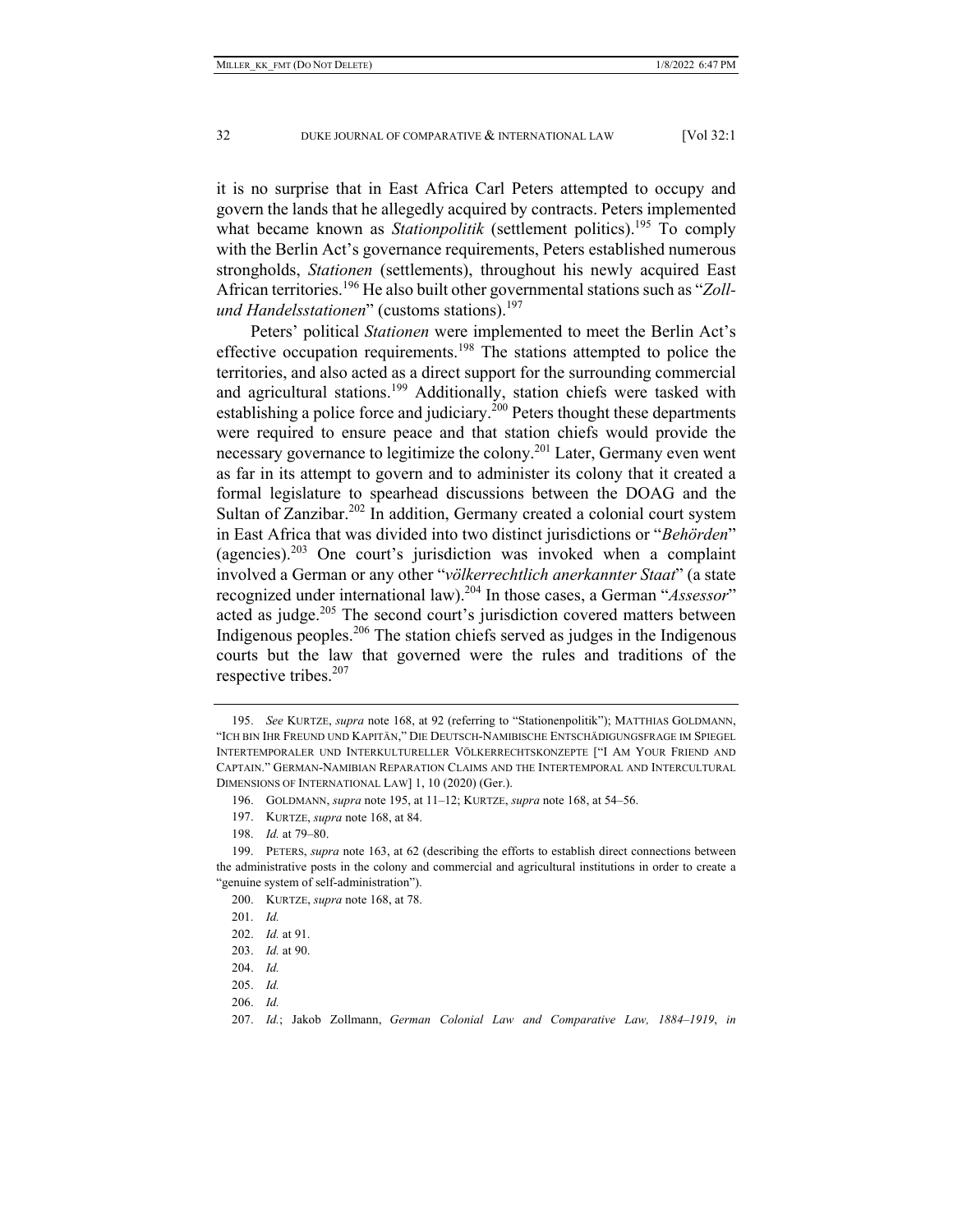Peters and DOAG failed in their governance attempts. Germany replaced him in 1890, hoping to create a semblance of the effective governance and occupation required by the Berlin Act.<sup>208</sup> Germany looked to the practices of other European countries and primarily focused on British rules and procedures.<sup>209</sup> Germany ultimately attempted to establish a uniform system of laws in East Africa.<sup>210</sup> In an attempt to ensure occupation and possession, Germany required that anyone claiming new land had to establish actual occupancy by either farming or building housing.<sup>211</sup> Germany continued Peters' dual court system when it took over governance of DOAG territories.<sup>212</sup> The courts continued to apply local laws, and even occasionally used native judges. $213$ 

In sum, Germany and England realized that international law required them to actually occupy and effectively govern their East African colonies, and they attempted to do so.

### 2. Other European Powers in Africa

All of the European powers in Africa realized that to legally and practically protect their colonial claims, they had to actually occupy and govern the territories. Portugal long used actual occupancy to claim islands, lands, and exclusive rights in Africa.<sup>214</sup>As early as 1498, for example, Portugal had a first discovery claim in Mombasa, Kenya, and later solidified that claim by building a fort and stationing troops there for over one hundred years.215 Portugal also recognized the need to occupy colonies to sustain its colonization of Africa, Asia, and Brazil. Accordingly, the Portuguese built

 212. *Id.* at 4; *see* ARCHIVE OF THE GERMAN COLONIAL LAWS, *supra* note 176, at 182 (assigning governors, "*Landeshauptmänner*," as the judges for the native courts).

 213. W. HÖPFNER, DAS SCHUTZGEBIETSGESETZ UND SEINE ERGÄNZENDEN RECHTLICHEN BESTIMMUNGEN MIT ERLÄUTERUNGEN VERSEHEN [THE PROTECTORATE LAWS AND ITS ADDITIONAL LEGAL DETERMINATIONS WITH COMMENTS] 53–55 (1907).

 214. PARRY, *supra* note 179, at 147, 258; MARQUES, *supra* note 59, at 148, 152; CROWE, *supra* note 9, at 199 (describing that the 1734 Portuguese fort in Angola was "to protect Portuguese sovereign rights").

ENTANGLEMENTS IN LEGAL HISTORY 253, 272 (Thomas Duve ed., 2014).

 <sup>208.</sup> *See* KURTZE, *supra* note 168, at 161; AUSTEN, *supra* note 89, at 25–26 (describing various private ventures of Germans and their expeditions to "establish order within the German sphere").

 <sup>209.</sup> Zollmann, *supra* note 207, at 259.

 <sup>210.</sup> *See, e.g.*, Benethelin Bernie P. Zaaruka, *Indicators of Political and Economic Institutions in Tanzania: 1884–2008*, 1 J. DEV. PERSPS. 213, 223 (2017) (describing various laws that regulated movement of black Africans, civil procedure, crime, and labor); GERSTMEYER, *supra* note 178, at 128.

 <sup>211.</sup> GERSTMEYER, *supra* note 178, at 153.

 <sup>215.</sup> PRESTAGE, *supra* note 12, at 5, 9, 44–46, 165, 251, 258; *id.* at 294–95 (stating that pre-1500, Portugal built "a wooden fort and garrisoned it to safeguard the factory and protect their ally. This was a first step towards dominion"); F.J. Berg, *The Coast from the Portuguese Invasion to the Rise of the Zanzibar Sultanate*, *in* ZAMANI: A SURVEY OF EAST AFRICAN HISTORY 119, 123, 126–29 (Bethwell A. Ogot & J. A. Kieran eds., 1968).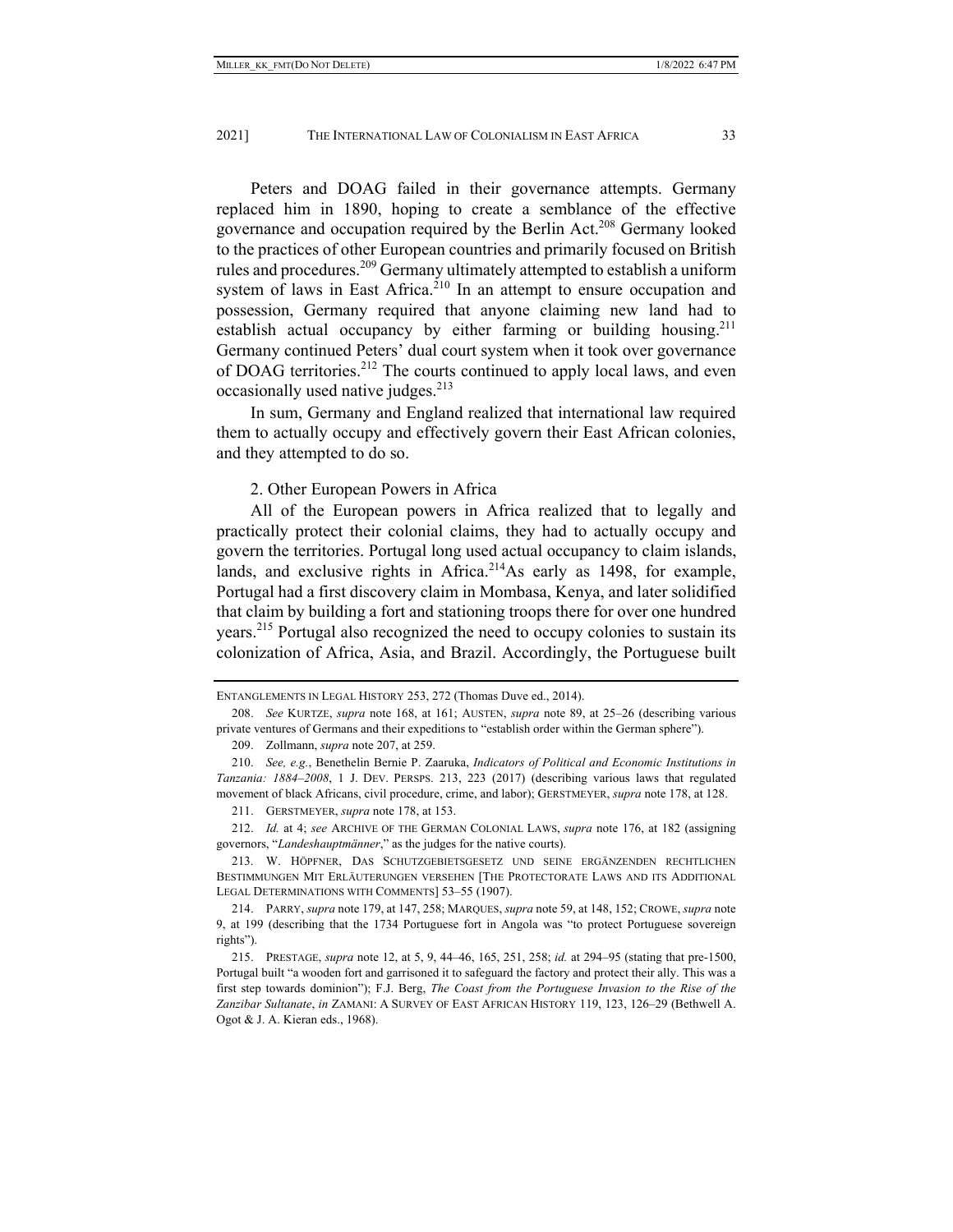*feitorias*, trading posts, along the coasts of its claimed territories.<sup>216</sup> European countries built forts and posts in non-European lands as "an extension of sovereignty for commercial purposes" and as "a first step towards  $dominion. "21"$ 

In the mid-1880s, when Portugal's first discovery claims in Africa were at risk from other Europeans, it undertook extensive efforts to effectively occupy and govern its colonies and the interior lands where it only had first discovery or contiguity claims.<sup>218</sup> But in 1887, England disputed Portugal's claims by contiguity to the lands between Angola and Mozambique because Portugal's claims were not based on actual occupation.<sup>219</sup> England and France also challenged Portugal's claim to a monopoly on African trade because they claimed their "ships traded only in places not frequented by the Portuguese."<sup>220</sup>

France also realized the absolute necessity of occupying its African colonies. The French officer de Brazza, who signed dozens of treaties in the Congo, also built outposts, flew the French flag, and stationed troops.<sup>221</sup> Both France and Belgium made efforts to occupy the areas they claimed in the Congo. $222$ 

Germany, England, and other European countries were well aware both before and after the Berlin Act that to turn a first discovery claim in Africa into an internationally recognized colony, they had to actually and effectively occupy and govern it.

## C. Preemption and European Title

The Doctrine provided that a European country that perfected a first discovery claim by actually occupying the lands of non-Christian nations acquired a recognized form of ownership and title. After that, other European countries were preempted from attempting to claim or buy the territory of that particular Indigenous nation. The first discovering and occupying nation held the sole right to purchase that land from the native nations.<sup>223</sup>

The Berlin Conference and Act of 1885 expressly adopted the international legal principle of preemption, but it added some new

 <sup>216.</sup> JAMES LANG, PORTUGUESE BRAZIL: THE KING'S PLANTATION 23–25 (1979).

 <sup>217.</sup> MORISON, *supra* note 50, at 43; *accord.* PRESTAGE, *supra* note 12, at 294–95.

 <sup>218.</sup> CROWE, *supra* note 9, at 11; NOWELL, *supra* note 181, at 76, 111, 118–29.

 <sup>219. 2</sup> HERTSLET, *supra* note 8, at 705–06.

 <sup>220.</sup> Livermore, *supra* note 53, at 155–56.

 <sup>221.</sup> HOCHSCHILD, *supra* note 83, at 70.

 <sup>222.</sup> Sanderson, *supra* note 155, at 127, 129.

 <sup>223.</sup> Worcester v. Georgia, 31 U.S. (6 Pet.) 515, 543–44 (1832); Johnson v. M'Intosh, 21 U.S. (8 Wheat.) 543, 585–87 (1823).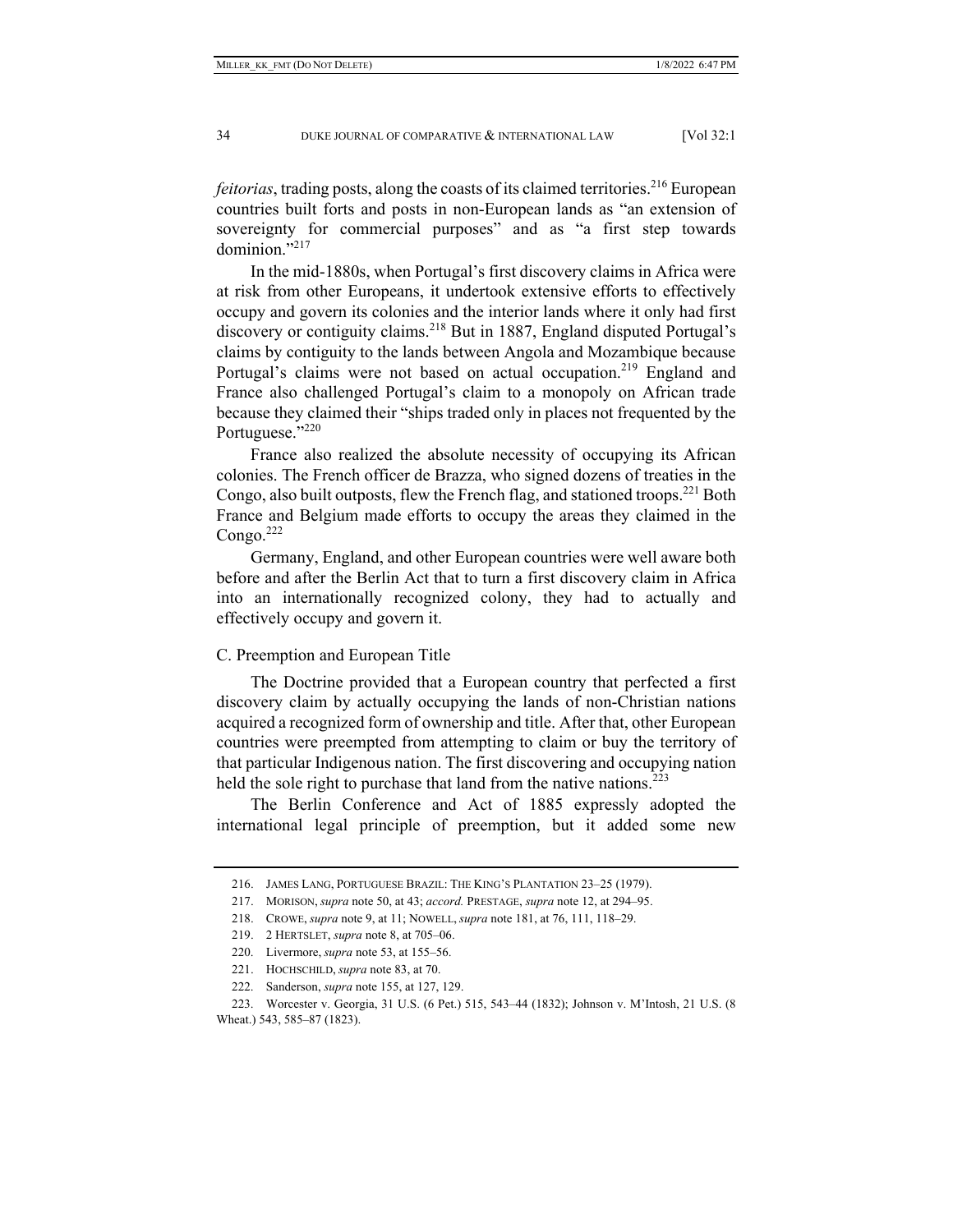requirements. First, a country had to be the first European nation to discover new tribes and lands along the African coastline. Second, it had to announce its intention to effectively occupy that area to all the signatories of the Act. $^{224}$ Third, the Act also allowed European countries to declare protectorates over lands and peoples to establish recognized rights in those areas.<sup>225</sup>

In practice in Africa, this preemption/European title element appears to have been claimed, established, and enforced principally through treaties signed with Indigenous leaders. This process varied somewhat from how the Doctrine had primarily been applied for centuries. Consequently, what we call the race for "first discovery" and actual occupation was, in Africa, a race to sign the first treaties with native nations. The reason for the treaties is obvious because they "were basically acknowledged as *titles* against other Europeans."<sup>226</sup> Moreover, announcing protectorates over Indigenous nations, as allowed by the Berlin Act, usually followed treatymaking and was an additional avenue to prevent, or preempt, the interference of any other colonial power. $227$ 

England and Germany applied the methods set out in the Act to claim preemption and the recognized title to their colonies. Both countries and their surrogates signed a multitude of contracts and treaties in East Africa and across the continent that granted them the rights of preemption and European title over the lands of native nations. We only need to recount a few of these treaties and their provisions to establish the truth of that statement.

England's surrogate, the BEA, for example, entered into an 1888 treaty with the Sultan of Zanzibar regarding modern-day Kenya, in which the Sultan granted the company the right of preemption: "No other but themselves [BEA] shall have the right of purchasing public land on the mainland, or anywhere in His Highness' territories, Possessions, or Dependencies."228 The successor, IBEA, also relied on these contract-treaty rights of preemption when it issued a notice in 1891 declaring that certain lands in East Africa could not be purchased at all, and that natives could not sell land to foreigners if the titles and the transactions had not been sanctioned by the IBEA.<sup>229</sup> Once the Crown acquired the IBEA's rights, it also signed treaties, including one in 1896 in Kenya with a native chief, that effectively granted the Queen sovereignty and preemption over the chief's territory. The Crown took away the chief's right to sell land or make treaties

 <sup>224.</sup> Berlin Act, *supra* note 9, art. 34.

 <sup>225.</sup> *Id.*

 <sup>226.</sup> Fisch, *supra* note 80, at 359–60 (emphasis added).

 <sup>227.</sup> TOWNSEND, *supra* note 139, at 10.

 <sup>228. 1</sup> HERTSLET, *supra* note 8, at 340, 352.

 <sup>229.</sup> *Id.* at 372–73.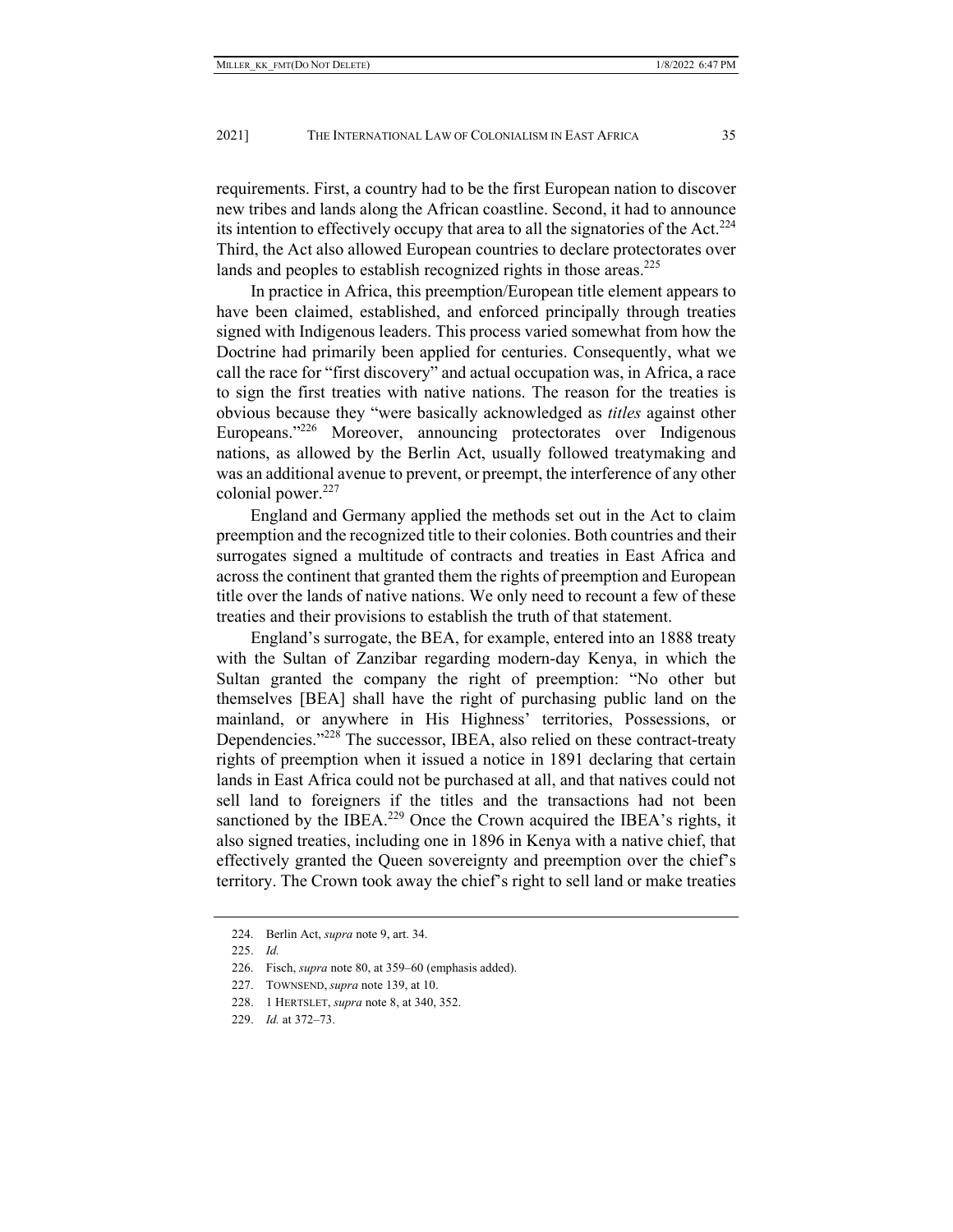with foreign states or any person without the consent of the English government.<sup>230</sup>

Germany also claimed title and preemptive rights over Indigenous lands via contracts and treaties.231 German authorities respected the exclusive preemption rights of other Europeans because they cautioned Carl Peters not to take his *Expeditionspolitik* into contested spheres, "*strittiege Interessensphären*" (contentious spheres of influence).<sup>232</sup> However, Peters' desire for more land soon put Germany in conflict with British interests. Peters' successful expeditions signed contract and treaties with native tribes over a wide swath of land including contested areas. Thus, Germany now possessed a strong justification to claim priority, or preemption, even in areas beyond Peters' original *Schutzbrief*. 233 In effect, through Peters expeditions and contracts, Germany had established first discovery claims to the sole right to purchase the territories. In the end, both Germany and England were content to settle any possible conflicts by just dividing the spoils. For example, Germany, England, and Italy entered into several agreements in 1888, 1890–91, and 1894 to divide the "*Interessen-Sphären*" (contentious spheres of influence) in East Africa.<sup>234</sup>

Other European powers established recognized titles and preemption claims across Africa in similar fashions. Portugal argued for its right of preemption to exploit and buy lands under the papal bulls, but it also began using explorers and military officers in the 1880s to sign treaties that expressly transferred the preemptive right to Portugal. In 1884, for example, a Lt. Cardozo signed treaties in which tribal leaders promised not to sell any part of their territories without Portugal's permission.<sup>235</sup> France also tried to protect its titles and preemption rights by including specific clauses in treaties. An 1862 treaty with West African chiefs, for example, bound them to inform France of any proposal to sell land to a foreign government and to reject the sales if the French Emperor dissented.<sup>236</sup>

In East Africa and beyond, Germany, England, and other European

 <sup>230.</sup> *Id.* at 387; *see also id.* at 56 (listing fifteen treaties in which West African chiefs agreed not to sell land to other governments without the consent of the British); *id.* at 106 (noting that in 1888, a native king agreed not to sell any territory or sign treaties without the "full understanding and consent of the Governor . . . on behalf of Her Majesty the Queen").

 <sup>231.</sup> *See, e.g.*, 2 HERTSLET, *supra* note 8, at 683 (noting that in December 1884 Peters signed a treaty with a female African "Sultana" in which she allegedly transferred to him and DOAG "her whole territory, with all civil and public rights, for all time and without any condition").

 <sup>232.</sup> *See* KURTZE, *supra* note 168, at 56–57.

 <sup>233.</sup> *See id.* at 52–53.

 <sup>234.</sup> *Id.* at 181–82; 1 HERTSLET, *supra* note 8, at 73, 410.

 <sup>235.</sup> NOWELL, *supra* note 181, at 100, 102.

 <sup>236. 2</sup> HERTSLET, *supra* note 8, at 628.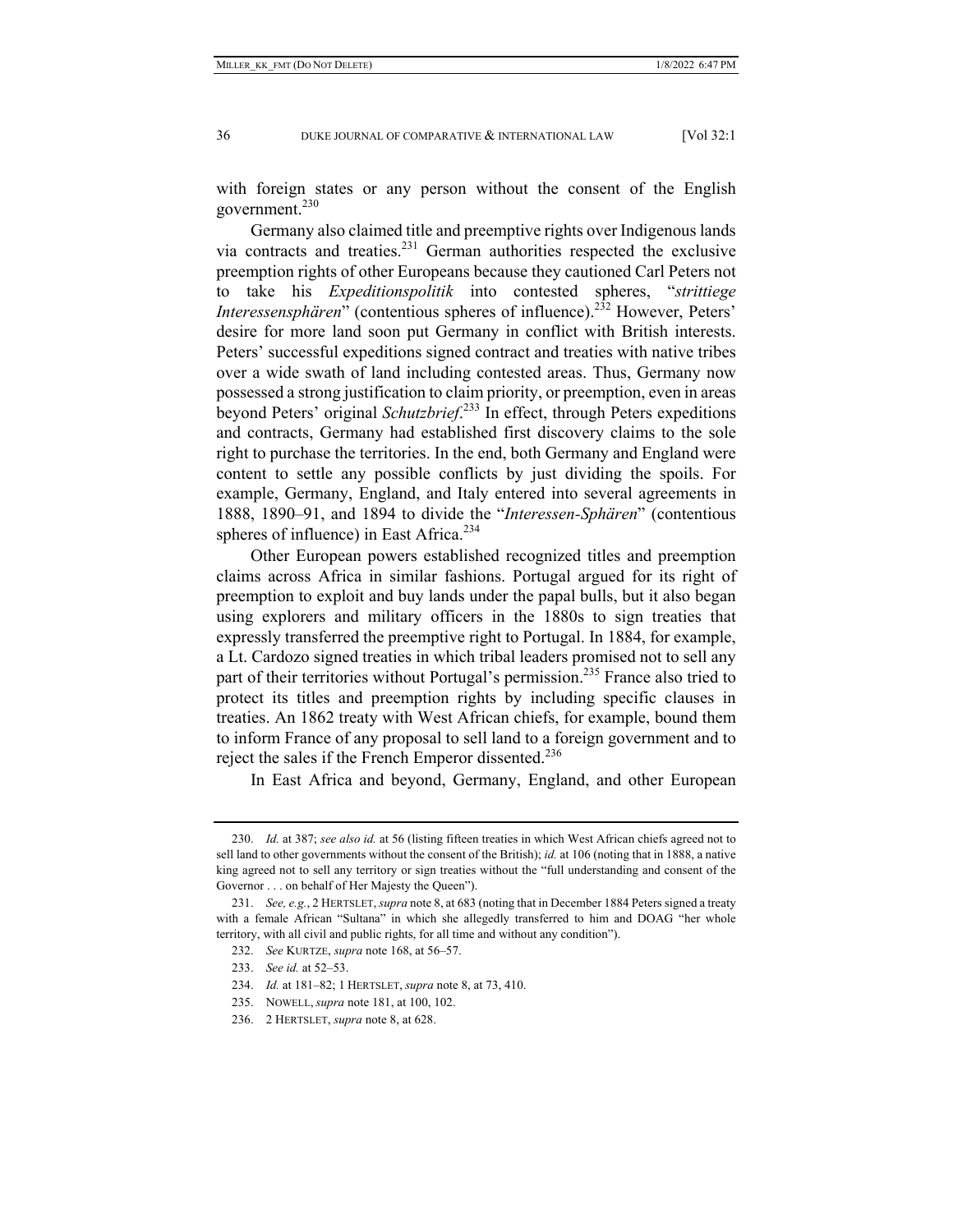colonizers claimed titles to land and their rights to preempt any other nations from buying the lands they claimed by first discovery, effective occupation, and treaties. They worked to prevent other European countries from buying lands in the areas they claimed under the Doctrine and the Berlin Act.

## D. Indigenous Title

In the colonization of North America, international law and European countries assumed that Indigenous nations owned the complete title to their lands before a European first discovery.237 But under the Doctrine, after first discovery, Indigenous nations and peoples immediately and without their knowledge, consent, or payment were deemed to have lost the complete ownership of their territories.<sup>238</sup> Similarly, the colonizers in Africa at first recognized that the complete ownership of lands and assets were held by Indigenous nations and peoples but after the arrival of Europeans, some of those rights passed automatically to Europeans and thereafter many of those rights were allegedly surrendered by native nations via treaties.

We thus perceive another slight difference in the application of the Doctrine in Africa. It does not appear that Europeans expressly claimed that they immediately and automatically limited the Indigenous titles and acquired some form of land ownership rights over native lands through just the application of first discovery. They appear to have only claimed those rights after signing treaties with native leaders or after proclaiming protectorates. We will see that Europeans did automatically limit some Indigenous rights because they claimed that native nations did not, and never had, owned the waste lands, *terra nullius*, or in Kenya that they had never owned the mineral rights in their own territories.<sup>239</sup> Instead, Europeans claimed that ownership of waste lands and minerals had automatically passed to the colonizer.

In East Africa, England and its surrogates initially treated the Sultan as possessing land ownership and sovereign rights in Kenya.240 After the Berlin Conference and Act, England had to alter its indirect rule relationship with the Sultan and had to actually occupy and effectively govern its colony in East Africa. Because England and Germany could no longer rely on the Sultan's rights and powers, they disregarded and even began to dispute his

 <sup>237.</sup> *See* Worcester v. Georgia, 31 U.S. (6 Pet.) 515, 542–43, 559 (1832); Johnson v. M'Intosh, 21 U.S. (8 Wheat.) 543, 574, 588, 591 (1823).

 <sup>238.</sup> *See Johnson*, 21 U.S. at 574, 584–85.

 <sup>239.</sup> *See infra* notes 296–300 and accompanying text; MUNGEAM, *supra* note 136, at 322 (noting that the Kenya colony claimed "[a]ll mines and minerals being in, under, or upon any lands in the occupation of any native tribe or any members thereof . . . vest in the Commissioner . . . .").

 <sup>240.</sup> *See supra* notes 114, 153–156, 228 and accompanying text.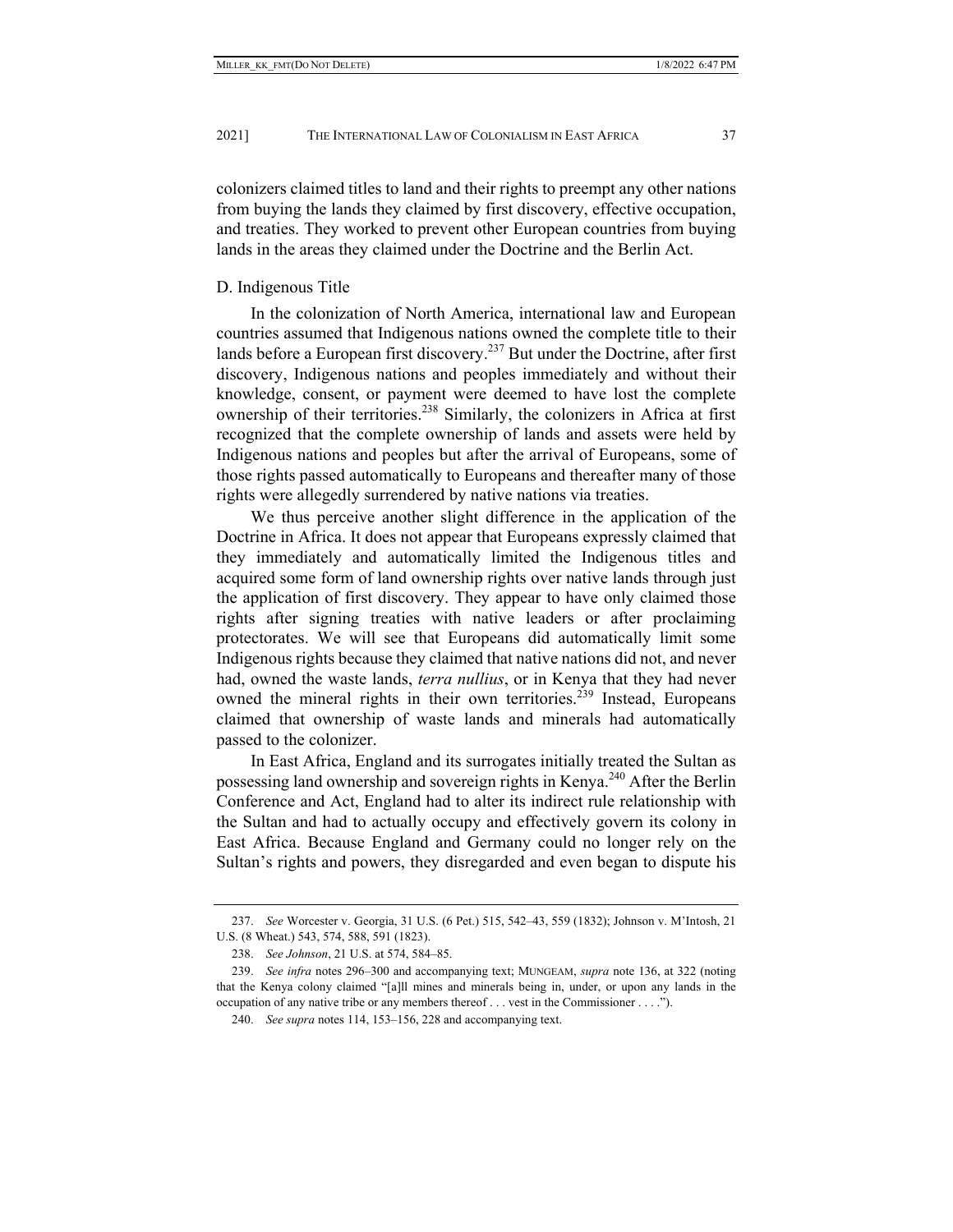titles and sovereignty in East Africa.<sup>241</sup> In fact, England ultimately took control of his trade, land titles, and sovereign powers.<sup>242</sup>

Following the same model, England and its surrogates at first attributed complete ownership to native chiefs and tribes. This is evident because the BEA, IBEA, and later the Crown, claimed to have acquired the full ownership rights of these lands from native nations via treaties. Thereafter, Indigenous property rights were severely limited, although sometimes some rights were protected by the Crown.243 Just as the United States Supreme Court held in *Johnson*, Indigenous peoples and tribes in East Africa were considered to have retained rights only to the lands that they actually occupied and actively used.244 In one treaty, for example, the Queen guaranteed "the native inhabitants . . . the full, free, and entire possession of so much of the said lands as it is now held and occupied by them  $\dots$ <sup>245</sup>

The surrogates, Crown, and colonists also blatantly ignored native land rights regimes. In Kenya, the Kikuyu Tribe enforced a legal system called *githaka*. The English misunderstood it, or probably purposely ignored it.246 This land system recognized ownership of land based on lineage, and the exact boundaries were well known to the Kikuyu.<sup>247</sup> In 1912, a colonial official in Kenya conducted a study of *githaka* and found that everyone honored and recognized land boundaries. Some Kikuyu showed the official 300 land boundaries and there was not a single disagreement about them or the ownership of the lands.<sup>248</sup> In addition, the Masaai Tribe's development, ownership, and use of pasturelands were misunderstood, and valuable and well-tended lands were considered by English officials and colonists to be empty, without owners, and available to be taken.<sup>249</sup>

In reality, England, the colony, and colonists did not want to recognize any more Indigenous land rights than they absolutely had to. $^{250}$  The colonists

 <sup>241.</sup> *See* TOWNSEND, *supra* note 139, at 100.

 <sup>242.</sup> Gilbert, *supra* note 160, at 363, 366–67 (the British even took control of the Sultan's finances and foreign affairs, and the Sultan allowed Germany and England to colonize the coasts); *see also supra* notes 155–161 and accompanying text.

 <sup>243.</sup> SORRENSON, *supra* note 73, at 26, 47 (noting that Kikuyu were paid some compensation and a governor stated that land sales by natives were not valid unless recognized by Royal officers).

 <sup>244.</sup> *Id.* at 32, 47, 188 (noting that the colonial governor of Kenya said that Kikuyu title amounted to nothing more than a right of occupancy).

 <sup>245. 1</sup> HERTSLET, *supra* note 8, at 50.

 <sup>246.</sup> SORRENSON, *supra* note 73, at 178.

 <sup>247.</sup> *Id.*

 <sup>248.</sup> *Id.* at 186–87.

 <sup>249.</sup> *Id.* at 190–98.

 <sup>250.</sup> *See id.* at 179, 188 (showing that the Foreign Office denied that Africans possessed title and that the colonial governor was unconvinced the Kikuyu ever had effective possession "to render an obligatory on Government to compensate them for dispossession.").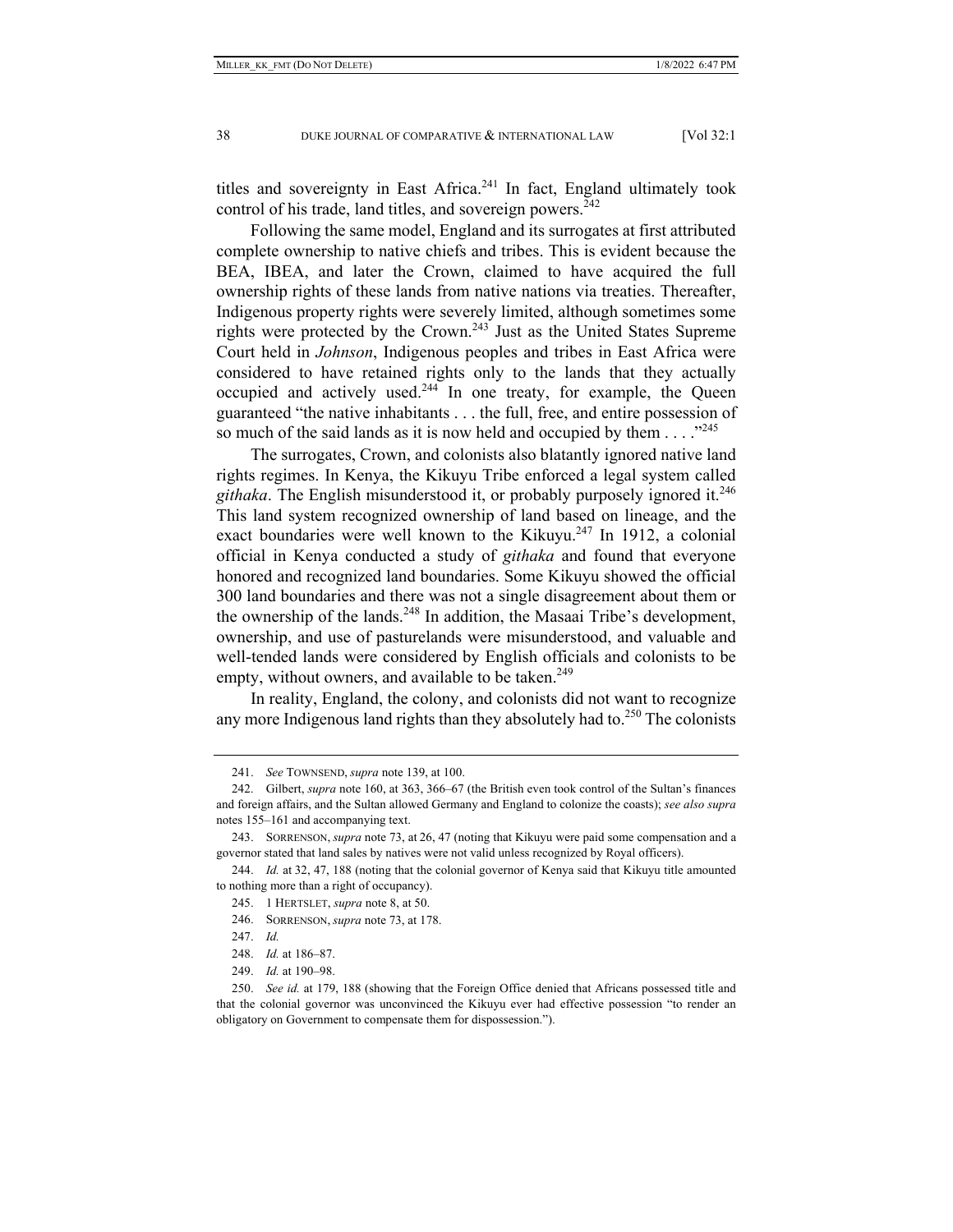were well aware that the desirable and valuable lands were already occupied and being fully utilized by Africans. These were the lands the colonists wanted.<sup>251</sup> In the end, while England gave lip service to Indigenous title and land rights in East Africa, it disregarded those rights for its own political and economic benefits.<sup>252</sup> In a 1915 ordinance, for example, the Crown proclaimed that "all lands occupied by . . . the 'native tribes'" of Kenya and ". . . all lands reserved for the use of any members of any native tribe," were Crown lands, reducing Africans to mere tenants at the will of the Crown.<sup>253</sup>

In turn, Germany and its surrogates also assumed that native nations owned the full title to their lands before it signed contracts and treaties with tribal chiefs. However, once that occurred, Germany considered that their forms of possession, use, and occupation of land failed to meet the required European standards. The Germans used the term "*Nomadisierende Barbaren*" (nomadic barbarians) to define African cultures and peoples because their land ownership, cultures, and rights did not meet the Western standards so as to be protected.<sup>254</sup> Germany decided that it deserved land rights because Africans only possessed a limited title.

England and Germany clearly relied on the principle of complete native title before native nations signed treaties and allegedly transferred many of those rights to Europeans. Thereafter, both colonizers limited Indigenous title rights in several ways, and tried to acquire all the valuable lands and real property rights in East Africa for themselves.

## E. Indigenous Limited Sovereign and Commercial Rights

Indigenous governmental, sovereign, diplomatic, and commercial powers were presumed to have been automatically limited upon the arrival of Europeans. In essence, this meant that Indigenous nations were only supposed to deal politically and commercially with the European country that first discovered them.255 Again, it is ironic that European countries at first assumed that African chiefs and nations possessed full sovereign and

 <sup>251.</sup> *Id.* at 176, 181, 236.

 <sup>252.</sup> *Id.* at 76 (quoting 1905 English governor of Kenya: "this has never prevented us from taking whatever land we want"); MUNGEAM, *supra* note 136, at 314–15, 318–22.

 <sup>253.</sup> SORRENSON, *supra* note 73, at 189; HUGHES, *supra* note 148, at 26; TOWNSEND, *supra* note 139, at 198.

 <sup>254.</sup> Matthias Goldmann, *"Ich bin Ihr Freund und Kapitän," Die Deutsch-Namibische Entschädigungsfrage im Spiegel Intertemporaler und Interkultureller Völkerrechtskonzepte* [*"I Am Your Friend and Captain." German-Namibian Reparation Claims and the Intertemporal and Intercultural Dimensions of International Law*] 10 (Max Planck Inst. for Compar. Pub. L. & Int'l L. (MPIL) Research Paper No. 2020-29, 2020) (Ger.).

 <sup>255.</sup> Worcester v. Georgia, 31 U.S. (6 Pet.) 515, 559 (1832); Johnson v. M'Intosh, 21 U.S. (8 Wheat.) 543, 573–74 (1823) (demonstrating in Sections C and D other ways in which native sovereign and commercial rights were limited but we will not repeat that evidence here).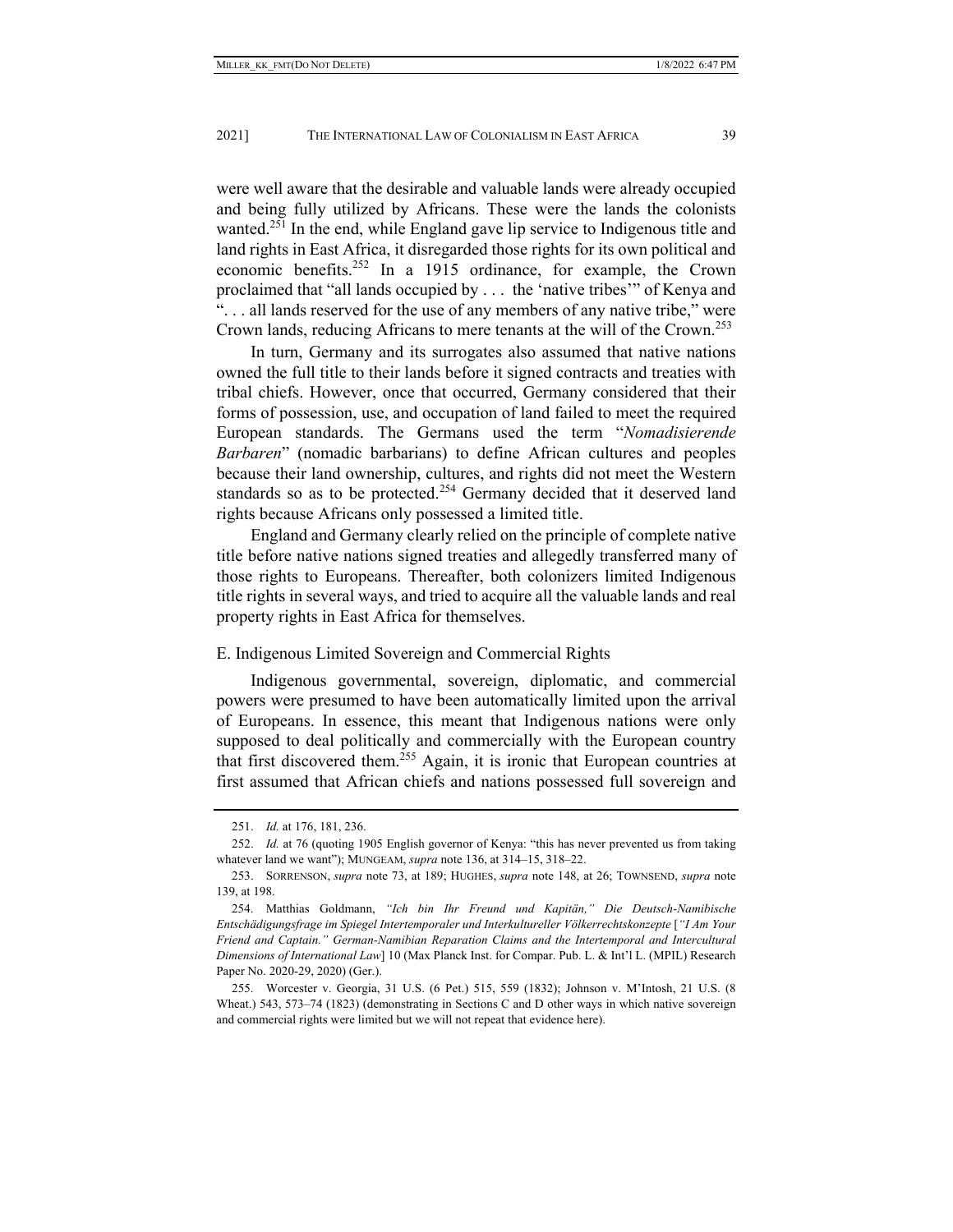commercial rights before they signed treaties that allegedly transferred most of those rights to Europeans. Most European nations in Africa, however, remained content after treatymaking to rely on native sovereignty and governance structures and leaders to help administer the colonies through indirect rule. $256$ 

Germany and England followed this same template and expressly recognized the sovereignty and existence of African governments by entering treaties with them. As already mentioned, England and its surrogates were content to utilize native leaders, governments, and their bureaucracies to some extent to govern the colonies.<sup>257</sup> These actions were recognition of the sovereignty of native nations. Moreover, when Germany and England declared protectorates in Tanzania, Uganda, and Kenya, they were also expressly recognizing native sovereignty. This is crystal clear under international law because protectorates were created to protect something, and what they were supposedly protecting were the existing governments, cultures, and rights of African nations.<sup>258</sup>

England and Germany also recognized Indigenous sovereign and commercial rights in other ways. These countries and their surrogates at first relied heavily on the sovereignty of the Sultan over the East African coastline.<sup>259</sup> In 1887 and 1888, the administration of the Sultan's territories on the mainland was transferred to the BEA and the IBEA.<sup>260</sup> In fact, the IBEA was authorized to exercise all the Sultan's authority on the mainland, to engage in war under his flag, to enact laws, establish courts and appoint judges, to engage in trade, to control the fisheries, roads, railroads, canals, and telegraphs, and to levy tolls.<sup>261</sup> Ultimately, England and Germany decided they no longer needed the Sultan and they began to ignore his and native nations' sovereignty entirely. In 1886 and 1890, respectively,

 <sup>256.</sup> Prosser Gifford, *Indirect Rule: Touchstone or Tombstone for Colonial Policy*, *in* BRITAIN AND GERMANY IN AFRICA:IMPERIAL RIVALRY AND COLONIAL RULE 351, 374 (Prosser Gifford & WM. Roger Louis eds., 1967).

 <sup>257.</sup> *Id.* at 351, 374; Stilwell, *supra* note 137, at 14; MUNGEAM, *supra* note 136, at 46, 111–12 (discussing that in 1910, Sir Percy stated that a basic principle was that native laws and customs be used); Fetter, *supra* note \*\*\*, at 12 (explaining that Britain co-opted African chiefs into subordinate positions in the colonial hierarchy); Femi J. Kolapo, *The Political Impact of European Rule*, *in* 3 COLONIAL AFRICA, *supra* note 135, at 87, 98 (discussing that in Kenya the British named and removed chiefs who helped rule and collect taxes).

 <sup>258.</sup> Fisch, *supra* note 80, at 358; TOWNSEND, *supra* note 139, at 10.

 <sup>259.</sup> Robert I. Rotberg, *Resistance and Rebellion in British Nyasaland and German East Africa,*  1888-1915: A Tentative Comparison, in BRITAIN AND GERMANY IN AFRICA, supra note 256, at 667, 668; MUNGEAM, *supra* note 136, at 6; 1 HERTSLET, *supra* note 8, at 301, 340 (noting that in 1888, the administration of the Sultan's lands on the mainland was transferred to the German company).

 <sup>260. 1</sup> HERTSLET, *supra* note 8, at 299–300, 339.

 <sup>261.</sup> *Id.* at 350, 353–54; MUNGEAM, *supra* note 136, at 28–29.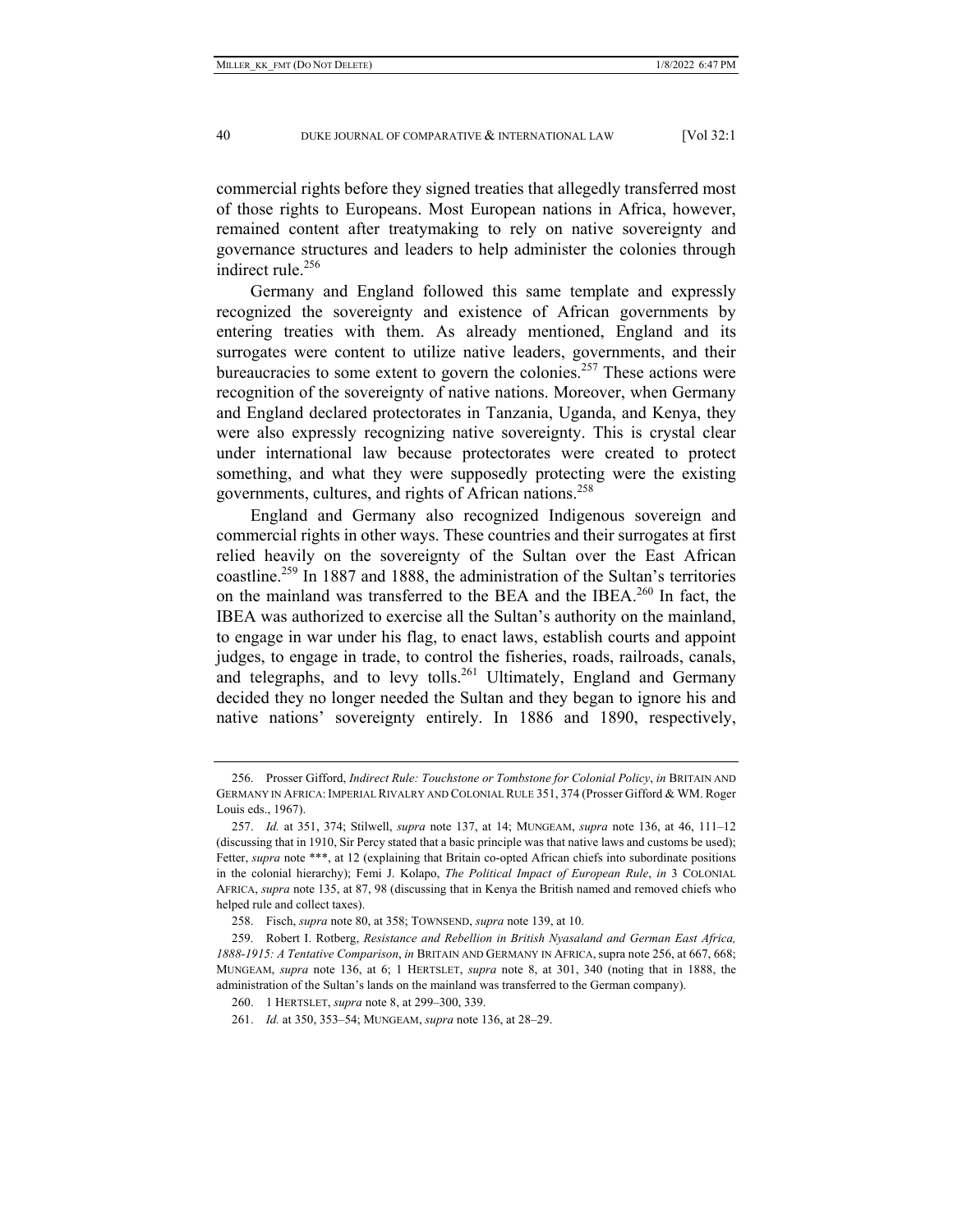Germany assigned Zanzibar to England and the two countries partitioned East Africa among themselves. $262$ 

The Crown and its surrogates had long worked to limit the extent of African nations' sovereignty and the authority of chiefs. In 1885, one native king allegedly granted the BEA the sole right to trade and possess workplaces in his territory and agreed that he would have no communications with foreigners except the BEA. $^{263}$  In addition, in 1889, the IBEA signed a treaty with one chief who "placed himself and all his territories, countries, peoples, and subjects under the protection, rule, and government" of the IBEA and "ceded to the said Company all his sovereign rights and rights of government . . . in consideration of the said Company granting the protection of the said Company to him  $\ldots$  . . . <sup>264</sup> This chief agreed to raise "the flag of the said Company."265 Other tribes in and around modern-day Kenya also agreed not to enter commercial arrangements with non-natives unless the Queen approved.<sup>266</sup> In 1892–1893, in Uganda, the IBEA signed treaties with many chieftains, which also brought them under the company's rule, and one of the most powerful chiefs promised not to make treaties with any European or to engage in warfare without the consent of the Queen, and to place the foreign relations of Uganda in her hands.<sup>267</sup>

Germany also worked to limit native sovereign and commercial rights in East Africa. Carl Peters obtained sovereign and commercial powers over native nations for his company, and subsequently for Germany, by transferring tribal powers to himself and DOAG by contracts.<sup>268</sup> For example, Peters' agreement with a Nguru chief transferred the chief's sovereign powers to DOAG, stating "the rights transferred to Dr. Carl Peters mean/include sovereign rights as recognized/defined by German law."<sup>269</sup> Similarly, in December 1884, Peters acquired for himself and DOAG a Usagara chief's sovereignty and the unlimited use of Usagara lands.<sup>270</sup>

268. *See, e.g.*, LESSER, *supra* note 90, at 213.

 <sup>262.</sup> MUNGEAM, *supra* note 136, at 6–8; TOWNSEND, *supra* note 139, at 97, 100; M.S.M. Kiwanuka, *Uganda Under the British*, *in* ZAMANI, *supra* note 215, at 314.

 <sup>263. 2</sup> HERTSLET, *supra* note 8, at 122.

 <sup>264.</sup> MUNGEAM, *supra* note 136, at 45; 1 HERTSLET, *supra* note 8, at 378

 <sup>265.</sup> *Id.*; *see also* TOWNSEND, *supra* note 139, at 104.

 <sup>266. 2</sup> HERTSLET, *supra* note 8, at 387.

 <sup>267.</sup> *Id.* at 392–94; TOWNSEND, *supra* note 139, at 104.

 <sup>269.</sup> *Id.*; *see also* KURTZE, *supra* note 168, at 178–79 (documenting the Nguru tribal chief's transfer of all "*Hoheitsrechte*" [sovereign right]); ARCHIVE OF THE GERMAN COLONIAL LAWS, *supra* note 176, at 350–56, 364 (reprinting various Carl Peters contracts).

 <sup>270.</sup> *See* Carl Peters, *Carl Peters' Vertrag mit dem Sultan von Usagara vom 4. Dezember 1884* [*Carl Peters' Contract 1884: Carl Peters' contract with the Sultan of Usagara dated December 4, 1884*], DEUTSCHE-SCHUTZGEBIETE.DE, https:// deutsche- schutzgebiete.de/ wordpress/ projekte/ kolonien/ deutsch-ostafrika/carl-peters-vertrag-1884 (last visited Nov. 12, 2021) ("Sultan Mfuinin Sagara transfers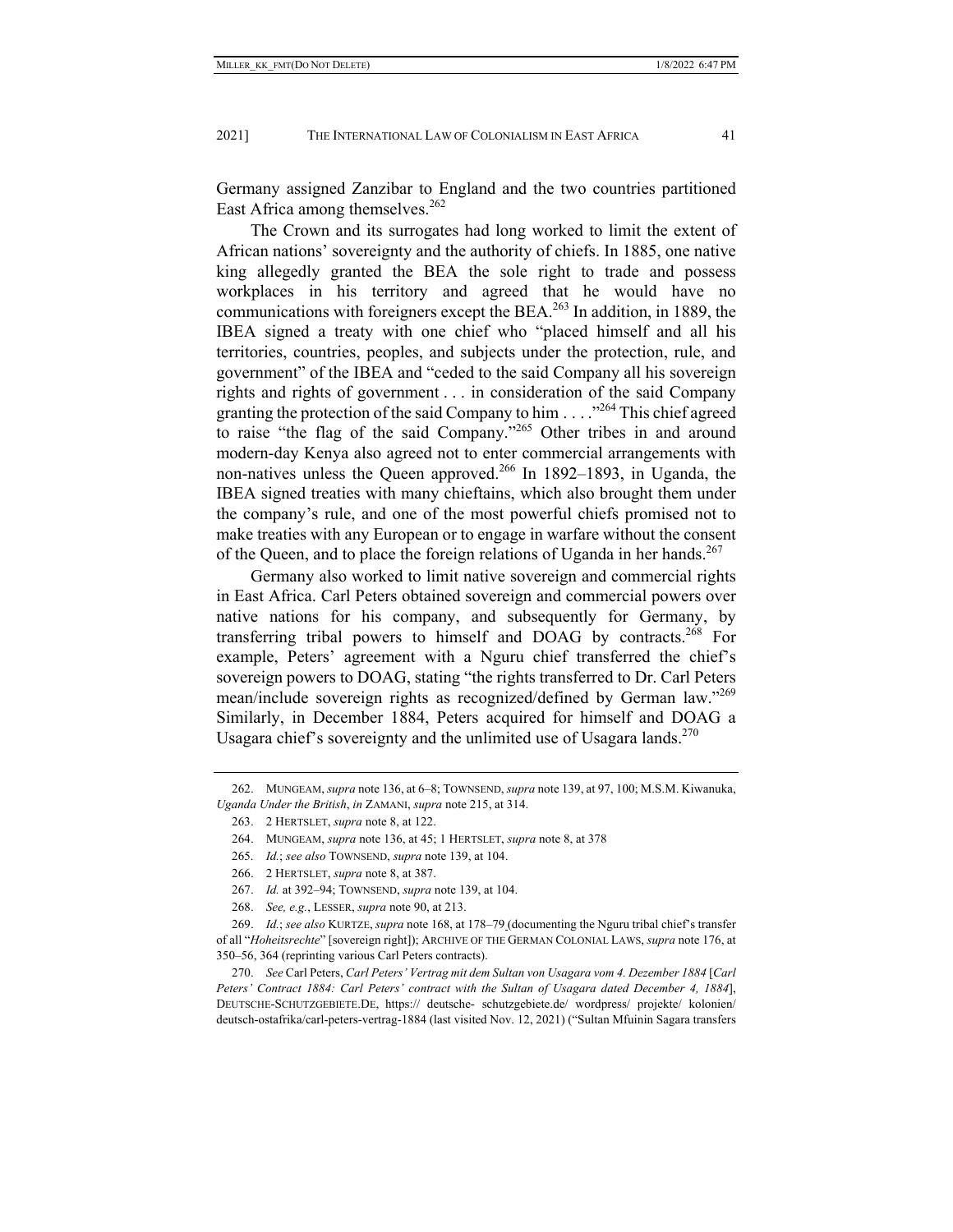Germany sanctioned Peters' conduct and his contracts when it issued its *Schutzbrief* and officially assumed Peters' governance efforts.<sup>271</sup> Of course, native sovereignty and governance continued to receive little respect. Among the first German regulations enacted were the Native Jurisdiction Order of 1896 and the Governor's Council Ordinance of 1903 that limited the political and civil rights of Indigenous peoples.<sup>272</sup> These ordinances were soon followed by many more that further infringed on African peoples' rights and freedom of movement.<sup>273</sup>

Germany and England also limited the commercial rights of individuals. They imposed hut and poll taxes on Africans to try to cover the costs of their colonies, but more insidiously, to coerce Africans to work for wages for the colonies and colonists.<sup>274</sup> The most extreme example of the limitations Europeans placed on the commercial and human rights of African families and individuals was the imposition of slavery.<sup>275</sup> In addition to being an outrageous abuse of human rights, it was also the pinnacle of hypocrisy and cruel irony because one of the primary reasons Europeans used to justify colonization was that they would stop the slave trade and bring "civilization" to Africa.<sup>276</sup> In contrast, they actively utilized slavery in many instances and tried to sanitize it by calling it compulsory or forced labor.<sup>277</sup> Anglican and Scottish Christian missions suggested using the term "forced labour" instead of slavery.278 In a 1919 memo, British administrators in Kenya also discussed the need to avoid ugly terms like "slavery" or "forced labour" and suggested that the term "compulsory labour" was less repugnant to British ears but that slavery "should be *definitely legalised*."279 Various laws in East Africa in 1909, 1918, and 1920 forced Africans to work for free on government

all rights of complete and unlimited private law use over all of Usagara to Dr. Carl Peters. . . . additionally, the Sultan transfers all rights [which mean/include sovereign rights/powers/sovereignty] to Dr. Carl Peters."); *see also* KURTZE, *supra* note 168, at 178–80.

 <sup>271. 2</sup> HERTSLET, *supra* note 8, at 681 (Germany granted protection to the German Colonization Society and its land acquisitions on February 27, 1885, the day after the Berlin Act was signed.).

 <sup>272.</sup> Zaaruka, *supra* note 210, at 222.

 <sup>273.</sup> *Id.* at 223.

 <sup>274.</sup> *See, e.g.*, Courcel, *supra* note 140, at 260; MUNGEAM, *supra* note 136, at 407–08, 416–17; Fetter, *supra* note \*\*\*, at 10; *see also* Bethwell A. Ogot, *Kenya Under the British, 1895 to 1963*, *in* ZAMANI, *supra* note 215, at 255, 258.

 <sup>275.</sup> Alan K. Smith, *Angola and Mozambique, 1870-1905*, *in* 6 THE CAMBRIDGE HISTORY, *supra* note 141, at 518, 520 (stating that slaves were bought from the interior and many were sold to the mines).

 <sup>276.</sup> Berlin Act, *supra* note 9, arts. 6, 9; 2 HERTSLET, *supra* note 8, at 490 (noting that the 1890 Brussels Act stated that the means to fight the slave trade was the progressive organization of Africa).

 <sup>277.</sup> *See* Courcel, *supra* note 140, at 260–61 (giving examples of scandalous abuses); Smith, *supra* note 141, at 518, 520.

 <sup>278.</sup> TOWNSEND, *supra* note 139, at 199; *see* Fetter, *supra* note \*\*\*, at 10.

 <sup>279.</sup> MUNGEAM, *supra* note 136, at 395, 399 (emphasis added).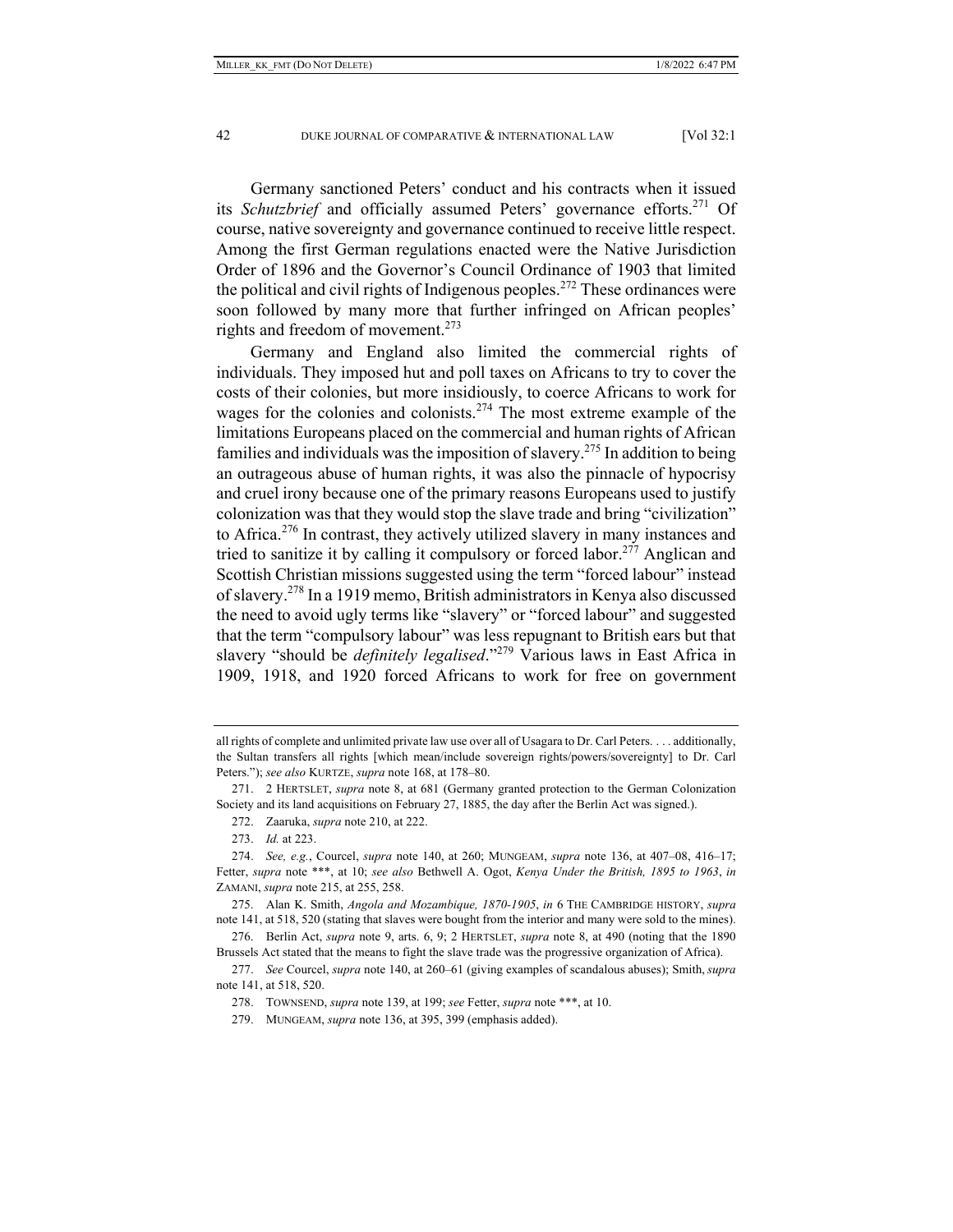projects up to sixty days a year.280 In 1921, England's Secretary of State for the Colonies, Winston Churchill, stated that he did not want to hear the arguments against compulsory labor and forcing Africans to work for the colonial governments in Kenya and Uganda.<sup>281</sup> The most horrific abuses and forms of slavery probably occurred under King Leopold in the Belgian Congo.<sup>282</sup> Unsurprisingly, native populations fell dramatically in the areas where Africans were subjected to slavery.<sup>283</sup>

The evidence is clear that Germany and England worked to limit the sovereign and commercial rights of the nations and peoples in East Africa and applied this element of Discovery. The indirect rule that most Europeans imposed in Africa, and the use of native leaders and governmental structures to operate colonies might be seen as a positive recognition of Indigenous sovereignty; but assisting European nations to operate and control colonies could not possibly have served the long-term interests of African sovereignty, commerce, and human rights. In addition, working with European nations to impose colonialism surely disrupted and warped native governments and native sovereignty.

## F. Contiguity

As part of the Doctrine, Euro-American nations made claims to enormous areas of land contiguous to the locations where they actually planted flags and built forts and settlements. The papal bulls, for example, were very expansive because they granted Spain and Portugal rights to all the non-Christian world.<sup>284</sup> Usually, however, under the element of contiguity, the discovery of a river mouth gave a Euro-American country a legal claim to the entire drainage system of the river.<sup>285</sup> In fact, the principle of contiguity was discussed at the 1885 Berlin Conference and defined in the Berlin Act.<sup>286</sup> But the Act only established an express rule for claiming the

 <sup>280.</sup> HUGHES, *supra* note 148, at 159–60.

 <sup>281.</sup> MUNGEAM, *supra* note 136, at 405–06.

 <sup>282.</sup> *See generally* HOCHSCHILD, *supra* note 83, at 118–23, 130–31, 162–66, 189–97, 214–15, 226– 29, 233 (explaining that Leopold and his private company used horrific means to force adults and children to work); Fetter, *supra* note \*\*\*, at 85-86 (referencing a 1890 decree of Leopold that created a cheap labor force, while allegedly assuming guardianship of children and orphans, because they "shall be liable to work . . . up to the expiration of their 25th year").

 <sup>283.</sup> Stilwell, *supra* note 137, at 12; HOCHSCHILD, *supra* note 83, at 233 (explaining that contemporaneous official and academic reports for the Belgian Congo estimated that the population dropped by half, by 10 million people in 1880–1920).

 <sup>284.</sup> EUROPEAN TREATIES, *supra* note 47, at 13, 23.

 <sup>285.</sup> MILLER, NATIVE AMERICA, *supra* note 2, at 4, 19, 56, 69–70; *see also* Courcel, *supra* note 140, at 251 (demonstrating that the Conference defined the Congo as the lands drained by the Congo river).

 <sup>286.</sup> Berlin Act, *supra* note 9, arts. 1(1)–(3), 28, 30(v)–32; *see also* 1 HERTSLET, *supra* note 8, at viii.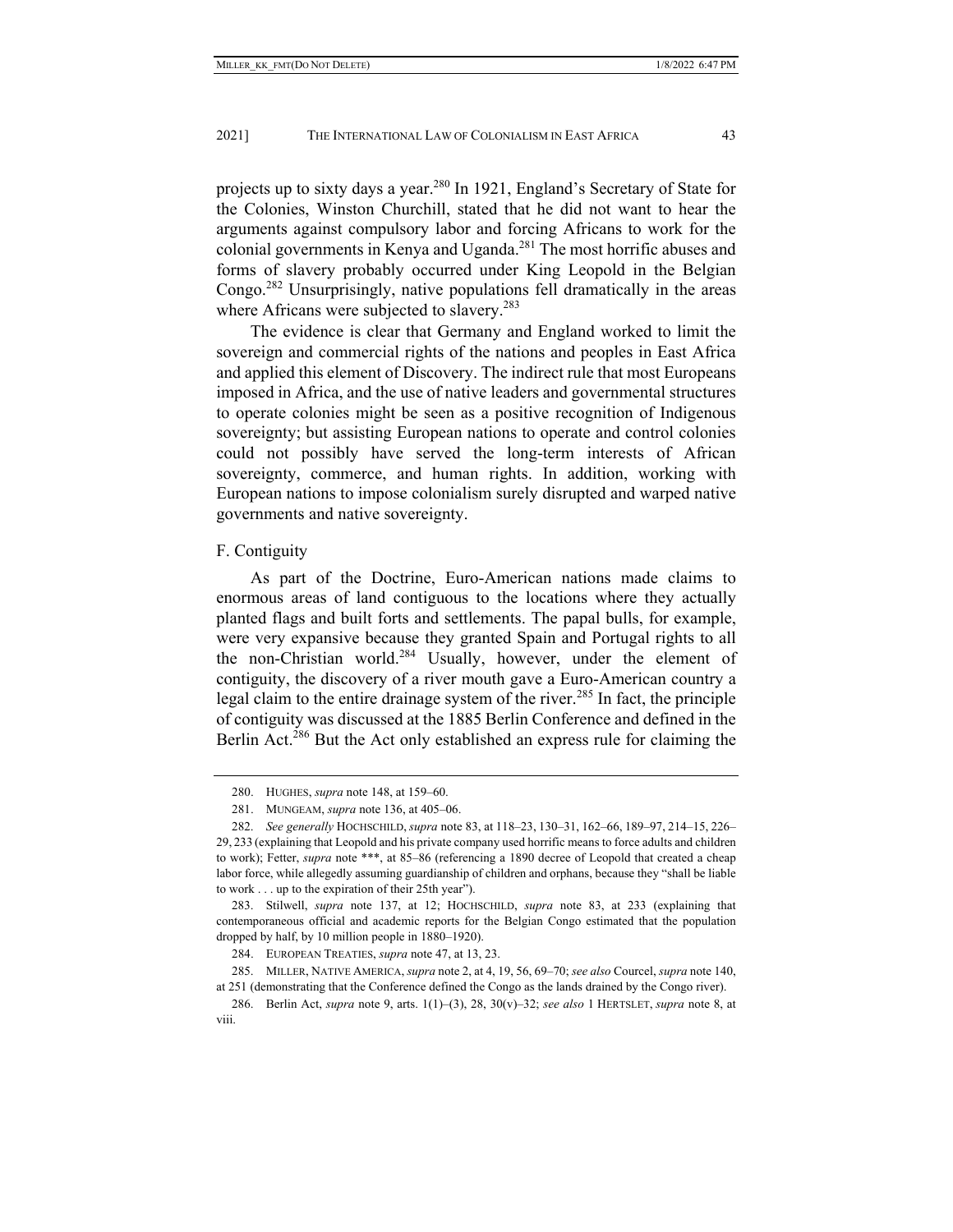African coastlines and it required actual and effective occupancy, as discussed above. Obviously, England and Germany were also interested in dividing up the interior lands in East Africa even though they did not occupy and maybe had never even seen them. The Berlin Act called these interior lands the "hinterlands." England, Germany, and other European countries made claims to the hinterlands and to enormous areas of land in Africa that they had neither explored, discovered, or even allegedly acquired rights to through treaties.<sup>287</sup> All of these countries were eager to divide up Africa using any and all available means and justifications.

In East Africa and beyond, Germany and England claimed the hinterlands and areas well beyond their actual explorations, occupations, and governance.<sup>288</sup> They defined these lands by rivers, mountains, watersheds, and sometimes by latitude and longitude.<sup>289</sup> Although Carl Peters had originally contracted with native chiefs for expressly defined territories, and the *Schutzbrief* he and his company were granted by Germany covered only those territories governed by his contracts, Peters did not feel bound by those explicitly defined territories. He continued his explorations into the "*Hinterland des Schutzbriefgebietes*" (land behind the protectorate territories).290 Interestingly, the Berlin Conference had only addressed occupation of the African coastlines, but by viewing the interior lands as "*Hinterland des Schutzbriefgebietes*," Peters justified including these additional areas within his claims.<sup>291</sup> When German borders and claims conflicted with British claims, the countries avoided conflicts by creating the contiguity inspired idea of "spheres of interests," and artificially created

 <sup>287.</sup> *See, e.g.*, 1 HERTSLET, *supra* note 8, at 29, 33 (explaining that in 1887 England and Germany agreed "that possession of a coast implied ownership of hinterland to an almost unlimited distance"); Sanderson, *supra* note 155, at 143 (demonstrating that Europeans divided up the interior in East Africa using contiguity); Marcia Wright, *East Africa 1870–1905*, *in* 6 THE CAMBRIDGE HISTORY, *supra* note 141, at 539 (demonstrating that England and Germany used contiguity in Tanzania, Kenya, and Uganda); 1 HERTSLET, *supra* note 8, at 86, 304 (showing that in 1893 England and Germany used a river as a boundary even though the land "has not yet been actually settled").

 <sup>288.</sup> *See* Uzoigwe, *supra* note 139, at 29, 33; 3 HERTSLET, *supra* note 8, at 899, 902, 948–49; Wm. Roger Louis, *Great Britain and German Expansion in Africa, 1884-1919*, *in* BRITAIN AND GERMANY IN AFRICA, *supra* note 256, at 3, 35 (explaining that Germany drew a line halfway between the Belgian Congo and Portuguese Angola); 2 HERTSLET, *supra* note 8, at 691 (explaining that the German protectorate claimed islands "within gun-shot distance of the mainland . . . according to the Law of Nations").

 <sup>289.</sup> Wright, *supra* note 287, at 119, 567, 571; MUNGEAM, *supra* note 136, at 7–8; Mommsen, *Bismarck, the Concert of Europe*, *in* BISMARCK, EUROPE, AND AFRICA, *supra* note 80, at 158; 1 HERTSLET, *supra* note 8, at 20, 27–29, 32–33, 56–57, 66–67, 78, 122, 384, 397 (explaining the order in Council 1901, England and Germany claimed the lands between their colonial borders; a native king granted the BEA rights to the river Benue and up to a ten hour journey from each bank).

 <sup>290.</sup> KURTZE, *supra* note 168, at 52–57.

 <sup>291.</sup> *Id.*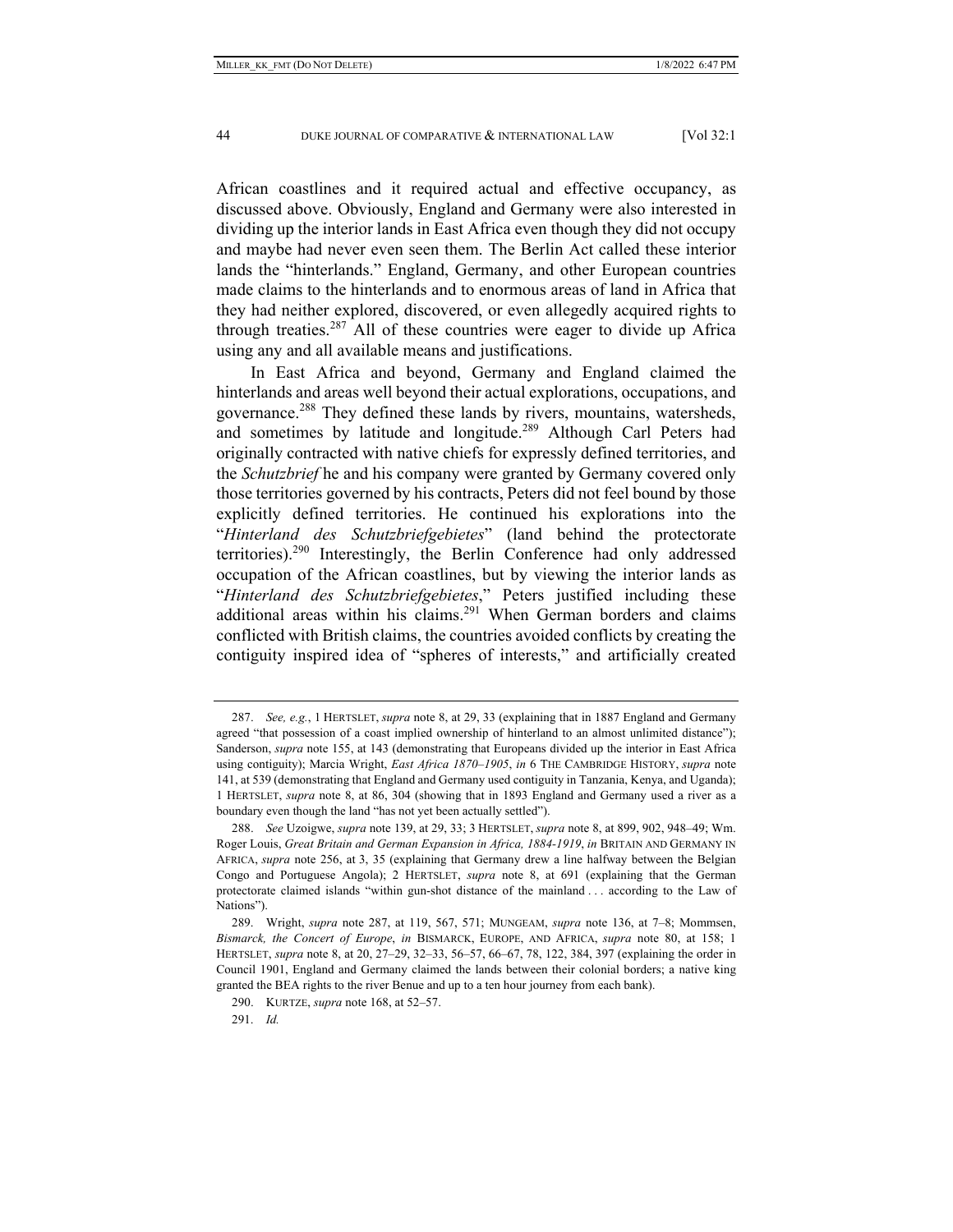zones between their actual settlements that they then just divided.<sup>292</sup>

Other European powers also made enormous claims over lands and nations in Africa that were contiguous to regions that they had actually occupied. Portugal, for example, published a map in 1887 to stake claims to huge amounts of territory in the interior between its established colonies of Angola and Mozambique and north to the border of the German colony of Tanzania.<sup>293</sup> Germany and Portugal ultimately agreed to just divide those hinterlands between their colonies.<sup>294</sup> France, Italy, and Belgium also made claims to lands contiguous to their actual possessions and used natural features and latitude and longitude to define the areas.<sup>295</sup>

It is unnecessary to lay out more examples of the use of contiguity by Europeans in Africa. Unquestionably, Germany, England, and other European powers applied the Discovery element of contiguity to claim and partition Africa.

#### G. *Terra Nullius*

Under international law and the Doctrine of Discovery, European nations claimed lands that were truly devoid of any people.<sup>296</sup> But Europeans also applied a second and more pernicious definition to this element. They considered lands that were populated and governed to be "empty" and available to be claimed if the extant legal system or forms of government were ones that European nations did not recognize as valid.<sup>297</sup> European countries broadly applied *terra nullius* across Africa. The hypocrisy and fraud of European nations claiming legal authority to determine whether territories were *terra nullius* is well demonstrated by King Leopold in the Belgium Congo when he stated that any lands that had access to ivory or

 <sup>292.</sup> AUSTEN, *supra* note 89, at 21; 1 Hohlfeld, *supra* note 90, at 256; MUNGEAM, *supra* note 136, at 1, 6.

 <sup>293.</sup> Luís de Albuquerque, *in* THE ROSE-COLORED MAP, *supra* note 181, at xiii; 2 HERTSLET, *supra* note 8, at 703–06.

 <sup>294. 2</sup> HERTSLET, *supra* note 8, at 703.

 <sup>295.</sup> *Id.* at 410, 564, 642; Fetter, *supra* note \*\*\*, at 88.

 <sup>296.</sup> *See supra* notes 14, 66 and accompanying text. This principle also derives from Roman law, and Islamic law because "*mewat*" or empty and unclaimed lands, can be turned into privately owned land by fencing, occupying, or farming. SIRAJ SAIT & HILARY LIM, LAND, LAW AND ISLAM: PROPERTY AND HUMAN RIGHTS IN THE MUSLIM WORLD 12, 22, 61, 70, 170 (2006).

 <sup>297.</sup> Fisch, *supra* note 80, at 356 (stating that subjects of international law are only those states that exercise all rights of sovereignty and function like modern European states. Africa had political organizations but not sufficient to speak of as real states; their territory was ownerless because it was "inhabited territory in which no rights of sovereignty were exercised."); Robinson, *supra* note 135, at 3 (showing that Bismarck understood this second definition; he told the Conference that Europeans should have rights "in all unoccupied parts of the world not yet legally occupied by a recognized Power."); *In re* Southern Rhodesia [1919] A.C. 212, 215 (PC) (appeal taken from S. Rhodesia) (explaining that tribal laws and governments in Rhodesia were unrecognized by Europeans and the land *terra nullius*).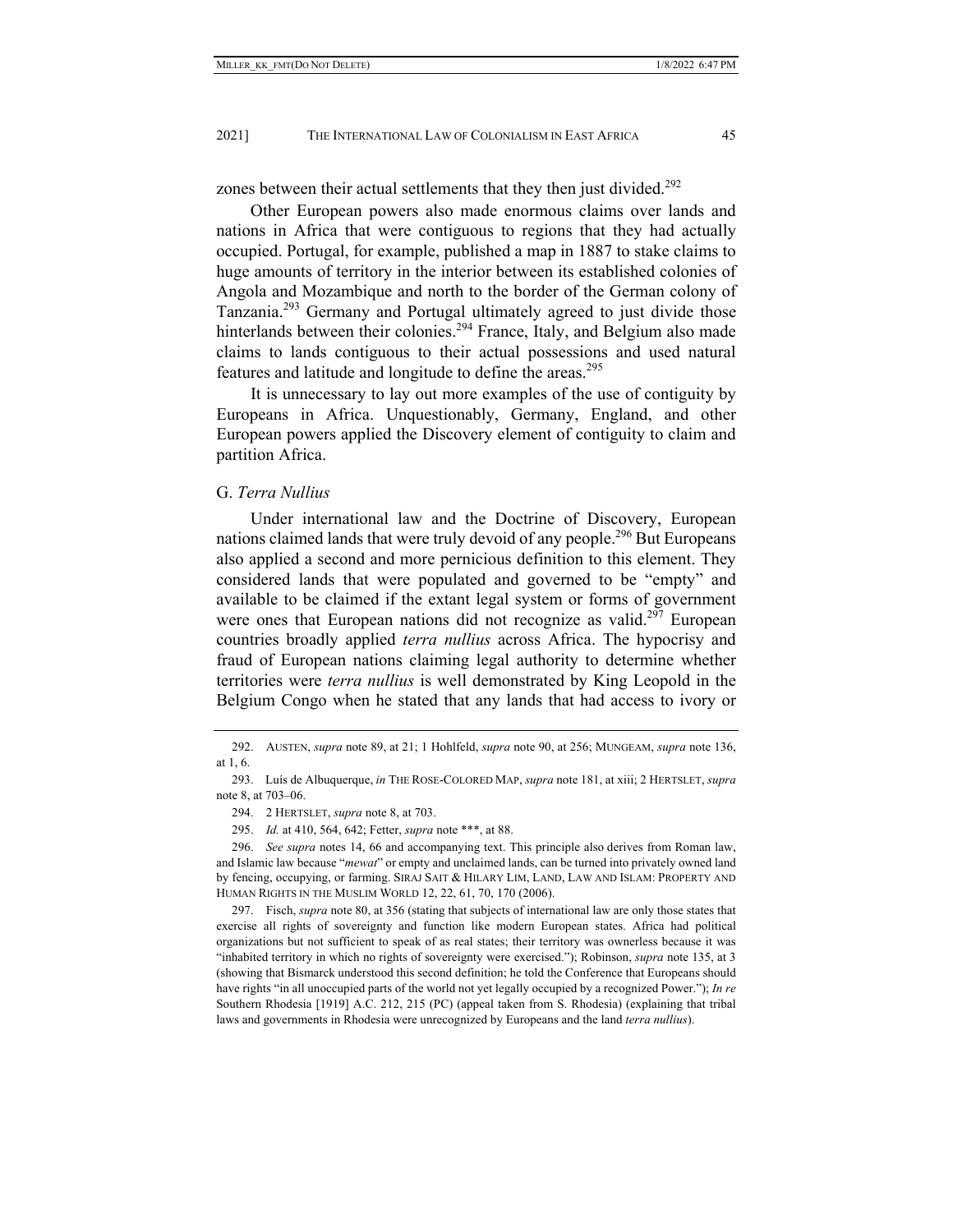rubber were automatically vacant and *terra nullius* and thus belonged to him.<sup>298</sup> In addition, one international law expert stated that if territory in Africa "was not already under European dominion, [it] was considered a *terra nullius*."299 European nations claimed many lands that African nations and peoples owned, used, governed, and occupied. Since *terra nullius* was already a part of the Doctrine, it is no surprise that it was discussed at the Berlin Conference and is included in the Berlin Act that codified international law for Africa.<sup>300</sup>

England, its surrogates, and settlers aggressively applied the principle of *terra nullius* in Kenya and Uganda.<sup>301</sup> Notwithstanding the presence of multiple nations, communal and individual property rights, and large populations, the English assumed from the earliest days of colonization that the 10,000 square miles of arable land in the highlands of Kenya were "nearly empty of people and accordingly nearly useless to the world."<sup>302</sup> England and its settlers were eager to appropriate what they claimed were "waste and unoccupied lands."<sup>303</sup> But England and Germany willfully deluded themselves into thinking that Africa was nearly empty and that productive lands were under-utilized and unowned.<sup>304</sup>

If a region was truly empty and vacant of any people, then it would likely be available for any country to claim. Consequently, England made those kinds of claims in modern-day Kenya and Uganda.<sup>305</sup> But as mentioned above, English settlers did not want the "waste" or unoccupied lands that Africans were not farming or not using. Instead, European settlers wanted the best lands, the very lands that Africans were actually using because they were the productive farming and grazing lands.<sup>306</sup> Therefore, the challenge

 303. HUGHES, *supra* note 148, at 24, 26; CHARLES ELIOT, THE EAST AFRICA PROTECTORATE 1–2 (1905) (explaining that East Africa was white man's country "[w]ith a scanty native population").

 <sup>298.</sup> JEAN STENGERS, *King Leopold's Congo, 1886-*1908, *in* 6 THE CAMBRIDGE HISTORY, *supra* note 141, at 339.

 <sup>299.</sup> Fisch, *supra* note 80, at 347, 356.

 <sup>300.</sup> Berlin Act, *supra* note 9, arts. 8, 20, 34–35.

 <sup>301. 1</sup> HERTSLET, *supra* note 8, at 350, 353 (demonstrating that in 1888, the Sultan granted IBEA the right "to regulate, and dispose of the occupation of *all lands not yet occupied*") (emphasis added); SORRENSON, *supra* note 73, at 220 (noting that in 1895, the Sultan vested the waste and public lands on the coast of Kenya in the Crown).

 <sup>302.</sup> Fetter, *supra* note \*\*\*, at 122 (quoting NORMAN LEYS, KENYA 177–78 (1925)).

 <sup>304.</sup> Christian Jennings, *African Environments in the Colonial Era*, *in* 3 COLONIAL AFRICA, *supra* note 135, at 123, 129 (demonstrating that Europeans thought Africa was nearly empty and made policies based on that mistake); Fisch, *supra* note 80, at 356, 358 (showing how Africa was densely populated and organized into various political systems; very little of it was actually *terra nullius*).

 <sup>305.</sup> MUNGEAM, *supra* note 136, at 314–15, 319–20; 1 HERTSLET, *supra* note 8, at 11 (showing that the 1827 treaty with the King of Combo allowed England to possess lands that "are not actually possessed by any other person at the time").

 <sup>306.</sup> *Supra* notes 244–246 and accompanying text.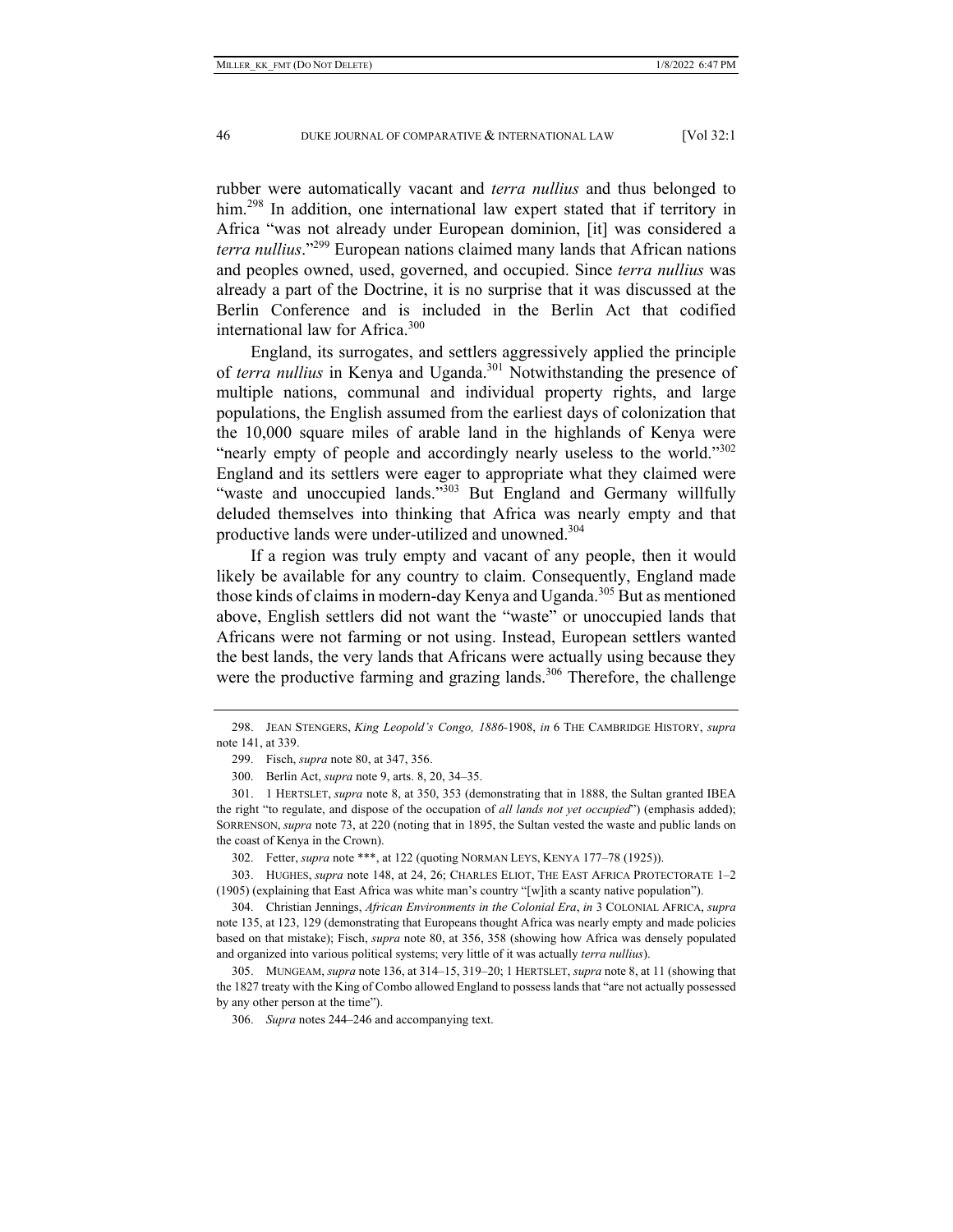for England was how to transfer desirable, profitable lands from natives to English settlers.

That challenge was addressed by the second meaning of the element of *terra nullius*. Using that definition, England, the British East Africa colony, and settlers ignored the governance, land rights, and legal systems of the Indigenous peoples and governments. Since the English did not "recognize" those legal regimes, they deemed the lands to be ownerless, waste, vacant, and available to be leased and sold to European settlers.<sup>307</sup> For example, the Kikuyu Tribe was compensated for some of its lands but their centuries old property rights regime, mentioned above, was ignored in the colonial rush to declare lands waste and *terra nullius*. 308 Another way that England ignored native property rights regimes was to define them as temporary rights. Consequently, if an African moved or stopped farming land for a while their ownership rights were lost according to the colony. One commissioner of British East Africa made this policy evident when he stated in 1895 that Africans only owned the lands that they occupied or cultivated and the moment they moved the land became "waste."<sup>309</sup>

The colonial effort to acquire land ownership in East Africa became the topic of a protracted legal debate among the Law Officers of the Crown and various departments in charge of the colonies. The debate arose because the surrogates of the Crown had signed numerous treaties with chiefs in East Africa and later the Crown had declared a protectorate over East Africa. Under international law, signing a treaty and proclaiming a protectorate both assumed that there were existing nations and pre-existing legal and property rights systems.310 Thus, the Crown was faced with a conundrum of how it could claim that East Africa was *terra nullius* and legally empty of people, nations, laws, and legal systems. The resulting debate demonstrated the malleability of England's theories and its greed to acquire as much land and assets in East Africa as possible. Notwithstanding the legal nuances, the Crown came to claim most of the lands in East Africa as *terra nullius* and began leasing and selling it to settlers.311 By 1915, almost all native lands in

 <sup>307.</sup> *See, e.g.*, *In re* Southern Rhodesia [1919] A.C. 212 (PC) 215 (appeal taken from S. Rhodesia); *see also supra* notes 14, 66 and accompanying text.

 <sup>308.</sup> *See supra* notes 240–243 and accompanying text; SORRENSON, *supra* note 73, at 25–26, 220 (explaining that most of British East Africa was treated as ownerless and that the government confiscated and sold waste lands on the coast of Kenya).

 <sup>309.</sup> HUGHES, *supra* note 148, at 26; *see also* SORRENSON, *supra* note 73, at 47–48.

 <sup>310.</sup> MUNGEAM, *supra* note 136, at 317–18; NORMAN LEYS, KENYA 79–80 (2nd ed. 1913) (showing that the Crown's Law Officers, Secretary of State, Foreign Office, and others argued about taking Indigenous lands because under international law, England had declared a protectorate over Kenya and Uganda and that presupposed that there were existing governments and property rights).

 <sup>311.</sup> MUNGEAM, *supra* note 136, at 314–22; SORRENSON,*supra* note 73, at 52–53 (noting that 1900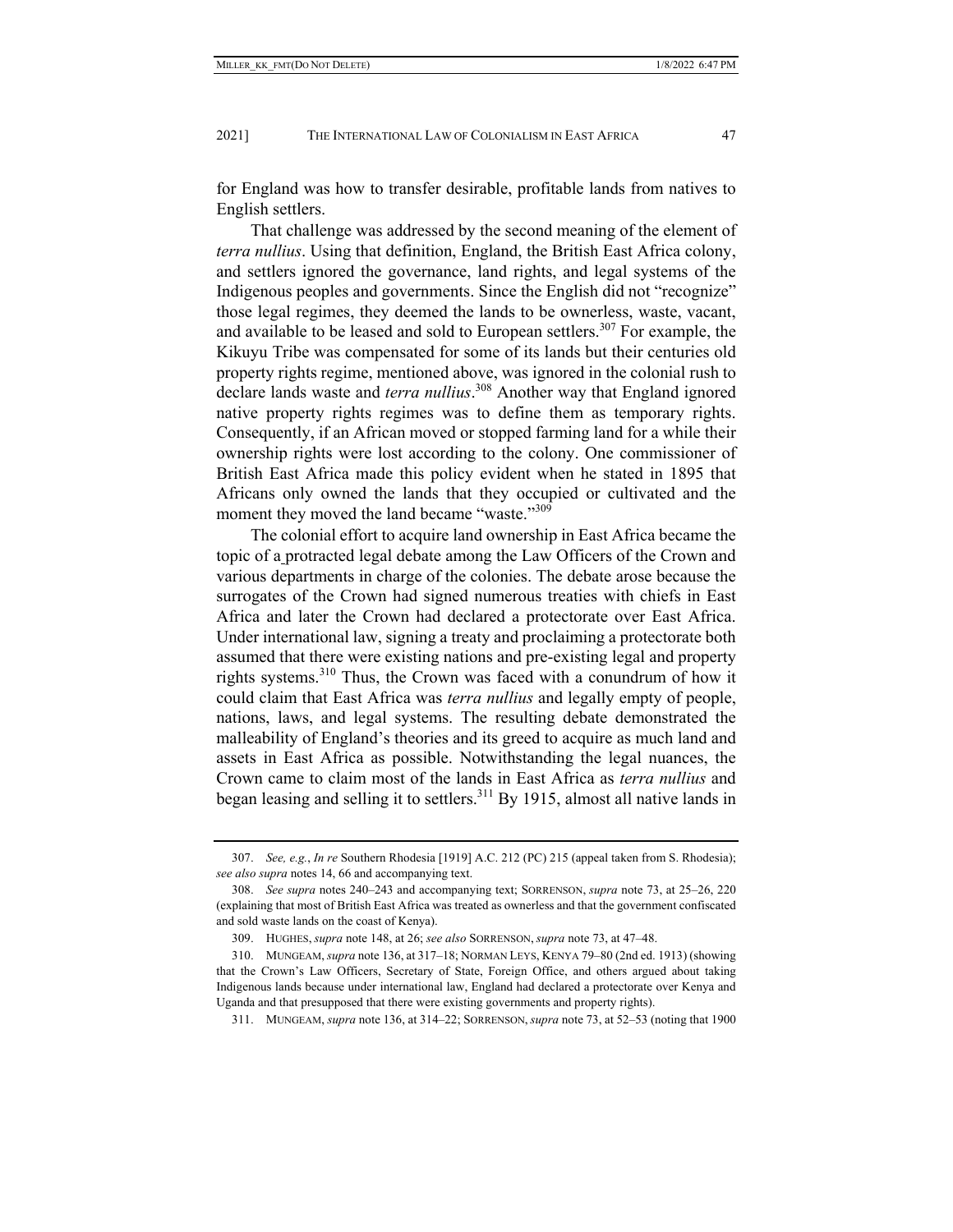Kenya were defined as Crown lands and this made Africans into mere tenants at the will of the Crown.<sup>312</sup> The commissioners of East Africa even "lease[d] areas of land containing native villages or settlements without specifically excluding [the] village or settlement[], but land in the actual occupation of natives . . . shall, so long, as it is actually occupied by them, be deemed to be excluded from the lease."313

Similarly, Germany and Carl Peters used *terra nullius* to claim vacant lands in East Africa. First, Peters viewed East Africa as "*herrenlos*" (empty, without ownership).<sup>314</sup> Peters' *Flaggenhissen* (flag raising) demonstrates the theory of *terra nullius* because the term embodies the idea of conquest over unoccupied lands.<sup>315</sup> With the new German presence and Peters' *Stationpolitik*, Western property systems were established in East Africa and triumphed over native rights. In addition, Bismarck clearly demonstrated that the German government understood and relied on the second definition of *terra nullius* to claim "all unoccupied parts of the world *not yet legally occupied by a recognized Power*."316 Thus, the German government and law assumed that the cultures, governments, and legal regimes of Indigenous peoples did not amount to the legal occupation of their territory, and thus their lands were "empty" and available for German claims.<sup>317</sup> Furthermore, Germany's colonial laws equally embraced the philosophy of empty, unoccupied lands in East Africa.<sup>318</sup> For example, in the 1884 Crown Land Ordinance, Germany explicitly codified what Peters' actions had only implicitly demonstrated: German East African lands were presumed "unowned" unless proven otherwise.<sup>319</sup>

Interestingly, Peters conflated, or perhaps was confused about, the idea of truly empty lands and the property rights of Indigenous peoples so that he could contractually acquire those rights. If the lands were empty and unoccupied, who was Peters signing contracts/treaties with and why? Further, if the people living there lacked full title to the lands because their laws and legal systems were *terra nullius*, 320 then how could these chiefs

regulations stated "all waste and unappropriated lands belong to her Majesty").

 <sup>312.</sup> SORRENSON, *supra* note 73.

 <sup>313.</sup> EAST AFRICA PROTECTORATE, 4 ORDINANCES AND REGULATIONS 57 (1903).

 <sup>314.</sup> LESSER, *supra* note 90, at 1.

 <sup>315.</sup> *See id.* at 213.

 <sup>316.</sup> Robinson, *supra* note 135, at 3 (emphasis added).

 <sup>317.</sup> *See* GOLDMANN, *supra* note 195, at 7.

 <sup>318.</sup> *See id.*

 <sup>319.</sup> *See* Zaaruka, *supra* note 210, at 221; GERSTMEYER, *supra* note 178, at 147–48.

 <sup>320.</sup> *See* Micheal Pesek, *Eine Gründungszene des Deutschen Kolonialismus–Carl Peters' Expedition nach Usagara* [*A Founding Scene of German Colonialism–Carl Peters' Expedition to Usagara*], *in* DIE (KOLONIALE) BEGEGNUNG [THE (COLONIAL) ENCOUNTER] 255 (Marianne Bechhaus-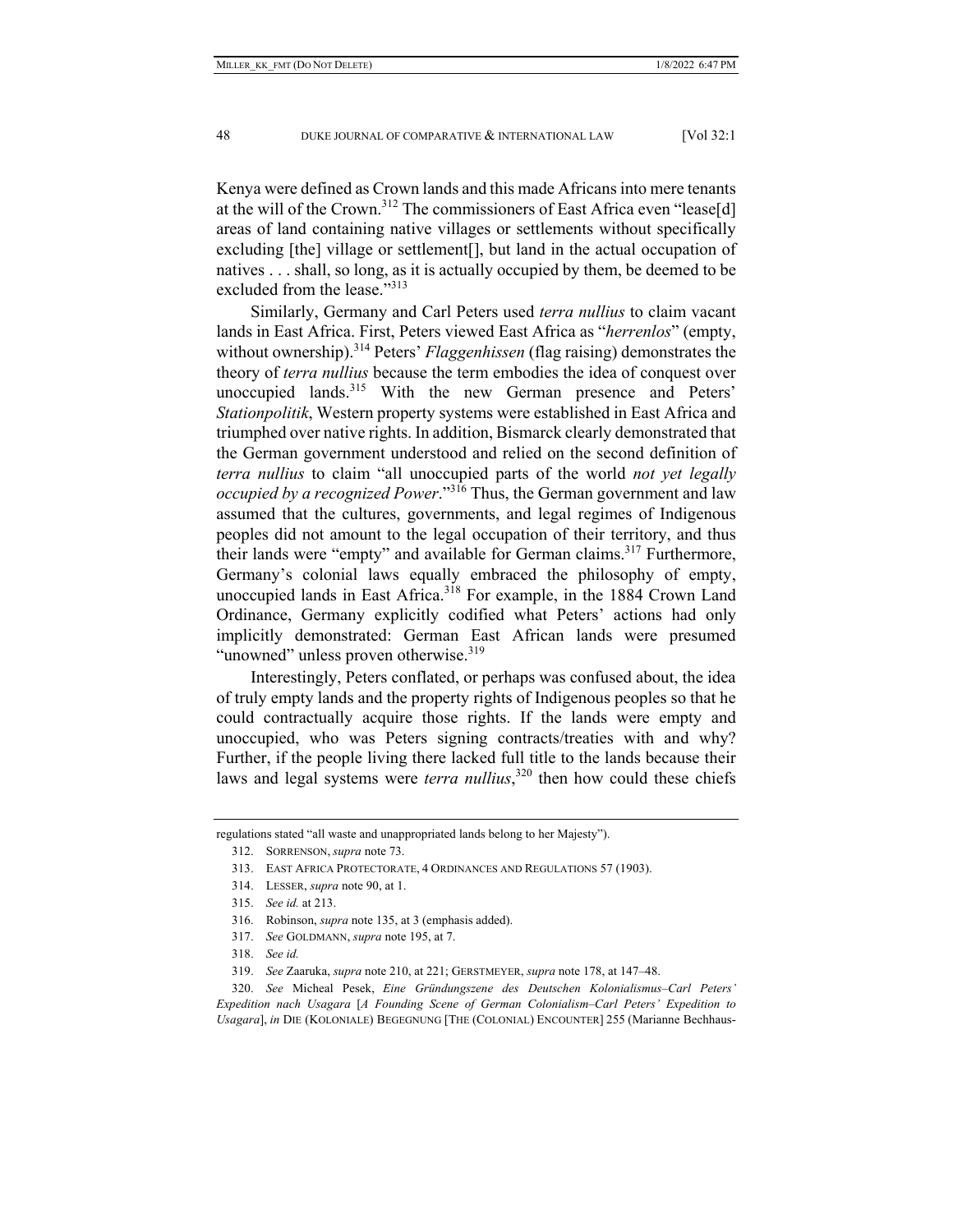transfer full ownership rights to Peters by contract? Peters was not bothered by this legal conundrum; instead, he claimed to have successfully transferred full rights to himself and DOAG by first artificially recognizing those rights in the tribal chiefs in the very same contracts that then transferred them to himself and DOAG.<sup>321</sup> In turn, just as England did, Germany ignored this troublesome legal issue and acknowledged Peters' contracts through its *Schutzbrief* and claimed all rights allegedly acquired thereunder.<sup>322</sup>

Other European nations also used *terra nullius* explicitly and implicitly to claim lands, sovereignty, and economic rights in Africa. Portugal had claimed empty and ungoverned land for centuries under the papal bulls. Under medieval law, in fact, popes were assumed to have the authority to dispose of unoccupied lands.<sup>323</sup> Consequently, in 1434, a Portuguese explorer was granted a bull authorizing him to settle any of the Canary Islands, off the coast of modern-day Morocco, if they were unoccupied.324 On other occasions, Portugal made claims to own islands based on the argument that they were empty and had no owner.<sup>325</sup> Moreover, Belgium's King Leopold claimed "a right of absolute and exclusive ownership over virtually the whole" of the Congo due to the alleged sparseness of population and because "the greater portion of the land in the Congo is not under cultivation . . . . . . 326

The evidence highlighted above demonstrates that England and Germany used both definitions of *terra nullius* in their land confiscations in East Africa, and that European nations used this element all over Africa to "clothe the  $\lceil \text{ir} \rceil$  annexations with legitimacy."<sup>327</sup>

#### H. Christianity

One of the primary justifications for the Doctrine of Discovery was that European Christian nations had the right and duty to convert non-Christians all over the world. The papal bulls ordered Portugal and Spain to spread Christianity through explorations and conquests, and thereafter these countries used religion to justify their activities in Africa, Asia, and the Americas.<sup>328</sup> Similarly, the English charters that authorized colonies in North

Gerst et al. ed., 1884).

 <sup>321.</sup> *Id.*

 <sup>322.</sup> Hohlfeld, *supra* note 90, at 186–87.

 <sup>323.</sup> PRESTAGE, *supra* note 12, at 8.

 <sup>324.</sup> PARRY, *supra* note 179, at 147.

 <sup>325.</sup> BOXER,*supra* note 38, at 21; LIVERMORE,*supra* note 179, at 112; PRESTAGE,*supra* note 12, at 43–44.

 <sup>326.</sup> Fetter, *supra* note \*\*\*, at 88.

 <sup>327.</sup> Fisch, *supra* note 80, at 348, 354.

 <sup>328.</sup> Miller, Lesage & Escarcena, *supra* note 4, at 871–73; BOXER, *supra* note 38, at 21–23;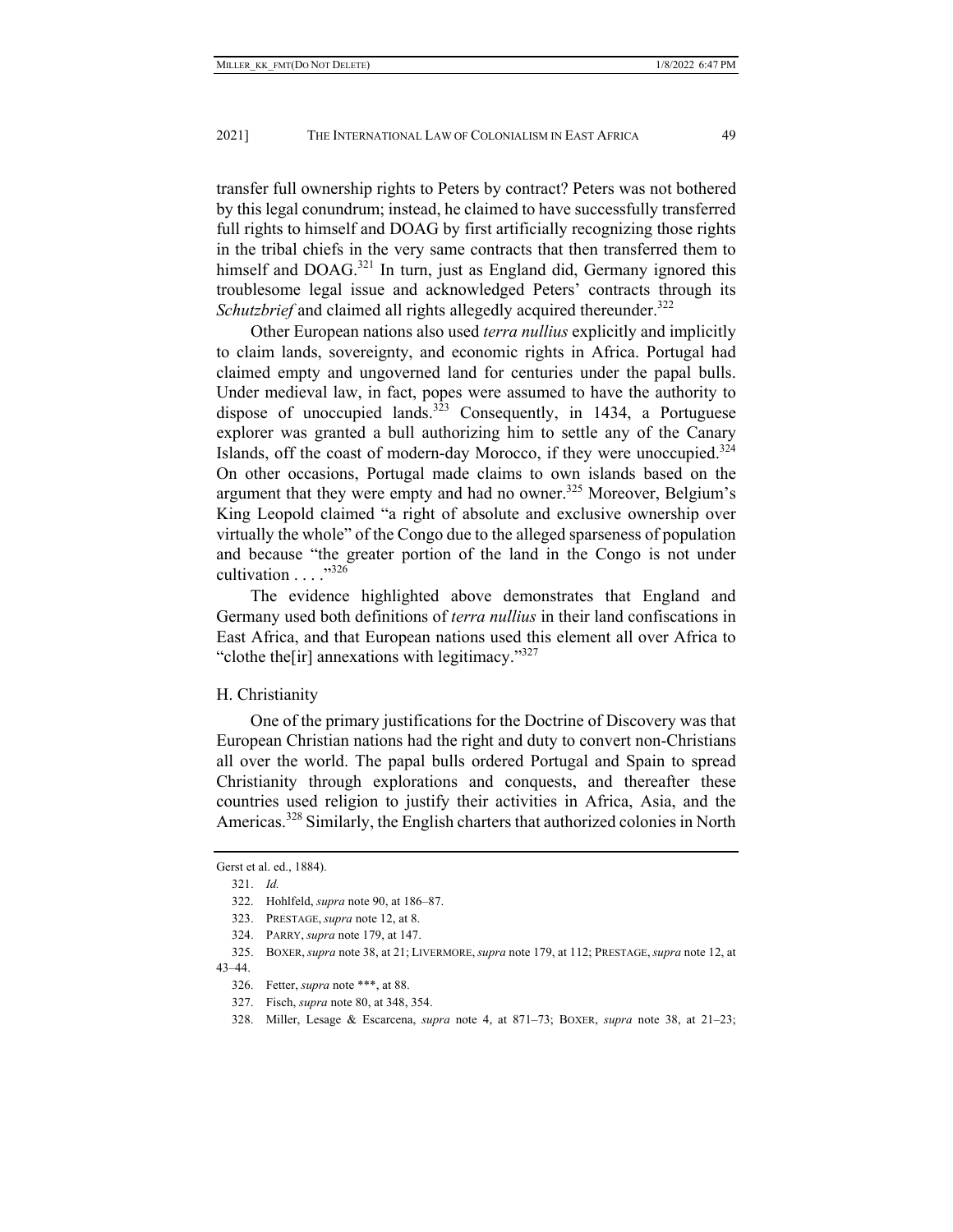America set out England's duty to spread Christianity.<sup>329</sup> In addition to their duties to convert, Europeans also used their religions as further proof that they were superior to non-Christian peoples and religions and deserved to colonize them.<sup>330</sup> Well into the twentieth century, European nations continued to use religion to claim the lands and rights of non-Christian nations and peoples in Africa. In fact, by 1875 European priests, ministers, and lay-workers were established in almost every part of Africa and the missions were active centers of political and cultural influence.<sup>331</sup>

In 1823, the United States Supreme Court expressly recognized the religion element of Discovery and, apparently without irony, stated that Discovery claims were partially justified by religion: "The potentates of the old world found no difficulty in convincing themselves that they made ample compensation to the inhabitants of the new, by bestowing on them civilization and Christianity."332 This same twisted logic was applied by Christian religious theorists in Africa. According to some, the non-white races of Africa, Asia, and the Americas were simply holding their lands in trust for white people in accordance with a divine plan.<sup>333</sup> Then, when the "higher race" was ready to take possession of its inheritance, non-whites would simply fade away because the "irreclaimable savages" were destined "to disappear."334 This form of religious and Social Darwinism foretold the destruction of Indigenous peoples and came to be increasingly explained by science, and eugenics, rather than solely by scripture.<sup>335</sup>

As already mentioned, Christian missionaries were among the leading

332*.* Johnson v. M'Intosh, 21 U.S. (8 Wheat.) 543, 572–73 (1823).

333. OLUSOGA & ERICHSEN, *supra* note 85, at 71.

EUROPEAN TREATIES, *supra* note 47, at 13; Livermore, *supra* note 53, at 84; J.H. Plumb, *Introduction to* BOXER, THE PORTUGUESE SEABORNE EMPIRE, *supra* note 38, at xxi, xxiii, xxvi (explaining that Portuguese "exploration from the very first was encased in religious zeal" and conducted in the service of God; killing and enslaving heathens was righteous and just); EXPANSION OF EUROPE, *supra* note 31, at 58–59.

 <sup>329.</sup> MILLER, NATIVE AMERICA, *supra* note 2, at 19 (quoting James I, 1606 Charter for Virginia and 1620 Charter for New England).

 <sup>330.</sup> PAGDEN, *supra* note 31, at 8; WILLIAMS, *supra* note 2, at 325–28; TOYIN FALOLA, *Introduction to* 3 COLONIAL AFRICA, *supra* note 135, at xviii (noting that European imperialism in Africa had strong elements of racism and assumed Africans were inferior and Europeans superior)*.*

 <sup>331.</sup> Courcel, *supra* note 140, at 247, 258; ROBIN HALLETT, *Changing European Attitudes to Africa*, *in* 5 THE CAMBRIDGE HISTORY, *supra* note 76, at 458, 464–66.

 <sup>334.</sup> *Id.* at 72 (stating that General George Washington foretold the same fate for American Indians in advice he gave the U.S. Congress in 1783); MILLER, NATIVE AMERICA, *supra* note 2, at 28, 39, 78, 168.

 <sup>335.</sup> OLUSOGA & ERICHSEN,*supra* note 85, at 72; Robert J. Miller, *Nazi Germany's Race Laws, the United States, and American Indians*, 94 ST. JOHNS L. REV. 751, 778–83 (discussing the development and principles of the eugenics movement which began in the 1890s); Stilwell, *supra* note 137, at 5 (stating that the scramble for Africa was justified by scientific racism); HALLETT, *supra* note 331, at 474–81 (noting that Europeans used racism, the Bible, measuring skulls, and Social Darwinism).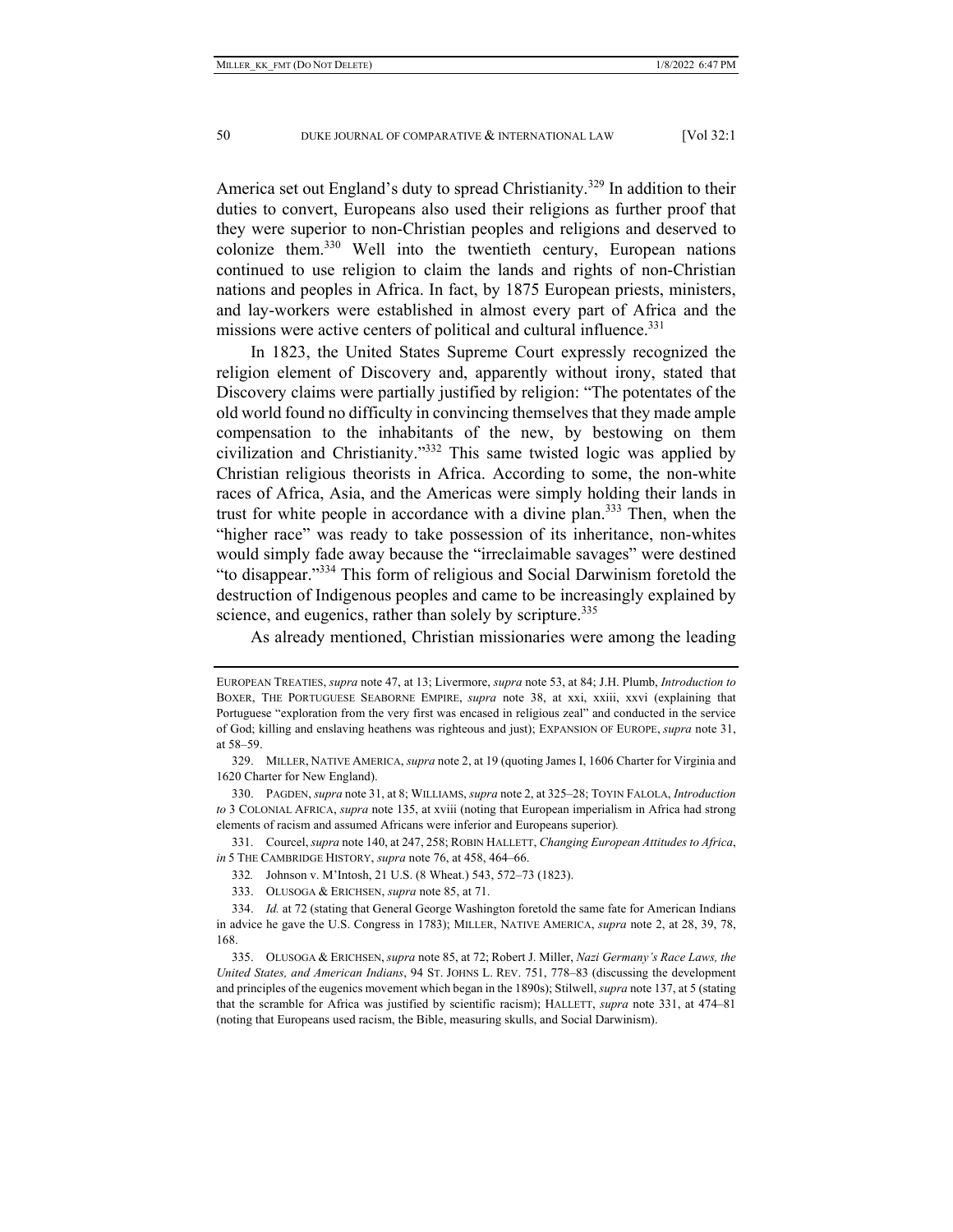advocates and forerunners of European colonization in Africa.<sup>336</sup> The flag often followed the gospel in Africa.337 In fact, English and German missionary societies were active in East Africa before organized colonization efforts commenced. The European pacification and occupation of African lands "involved missionaries at almost every stage."<sup>338</sup> Thus, it is no surprise that the Berlin Act of 1885 granted protection to Christian missionaries in Africa.<sup>339</sup>

In East Africa and across the continent, England was well aware of the colonizing benefits derived from the "promulgation of British Christian principles."340 Protestant missionaries furthered Britain's colonial interests and "much of the opening of Africa  $\dots$  was by missionaries  $\dots$ ."<sup>341</sup> One historian even refers to these facts as the "politics of religion."<sup>342</sup> In what is now Uganda, both England and Germany benefitted from missionary activities in 1884–85 because they "promoted the vision of a Christianised state."343

Germany also used religious missions as part of its colonization efforts because the advocates of expansion saw Christianity as another means to impress the German image on Indigenous peoples and to solidify Germany's governance.344 Religious groups, such as the Benediktiner, attempted to control Indigenous tribes.<sup>345</sup> And by 1878, the *Missiongesellschaft der Weissen Väter* (Mission Society of the White Fathers) had established six stations throughout East Africa.<sup>346</sup> These missionaries bound their parishioners by contract and imposed church rules through church courts.<sup>347</sup> Missionaries also began offering education in schools financed by the

 341. KENNETH SCOTT LATOURETTE, *The Spread of Christianity: British and German Missions in Africa*, *in* BRITAIN AND GERMANY IN AFRICA, *supra* note 256, at 393, 406, 415.

 <sup>336.</sup> *See, e.g.*, *supra* notes 139–142, 146–147 and accompanying text.

 <sup>337.</sup> Sanderson, *supra* note 155, at 96, 115; PAKENHAM, *supra* note 7, at 413–33.

 <sup>338.</sup> Groves, *supra* note 150, at 472.

 <sup>339.</sup> Berlin Act, *supra* note 9, art. 6.

 <sup>340. 1</sup> HERTSLET, *supra* note 8, at 11; *see supra* notes 139–142, 146–147 and accompanying text.

 <sup>342.</sup> Smith, *supra* note 141, at 516 (noting that Portugal used Catholic missionaries to restrain Protestant missions because they were complicit with other colonial powers and a "denationalising" influence against Portugal).

 <sup>343.</sup> Wright, *supra* note 287, at 539, 566.

 <sup>344.</sup> Groves, *supra* note 150, at 472; John Lonsdale, *The European Scramble and Conquest in African History*, *in* 6 THE CAMBRIDGE HISTORY, *supra* note 141, at 684–85 (noting that missionaries in Uganda in 1877 were very influential and even intensified military efforts).

 <sup>345.</sup> Derek R. Peterson, *Morality Plays: Marriage, Church Courts, and Colonial Agency in Central Tanganyika, ca. 1876–1928*, 111 AM. HIST. REV. 938, 983 (2006); *see* KURTZE, *supra* note 168, at 101.

 <sup>346.</sup> GEREIS, *supra* note 176, at 44.

 <sup>347.</sup> Peterson, *supra* note 345, at 985, 988.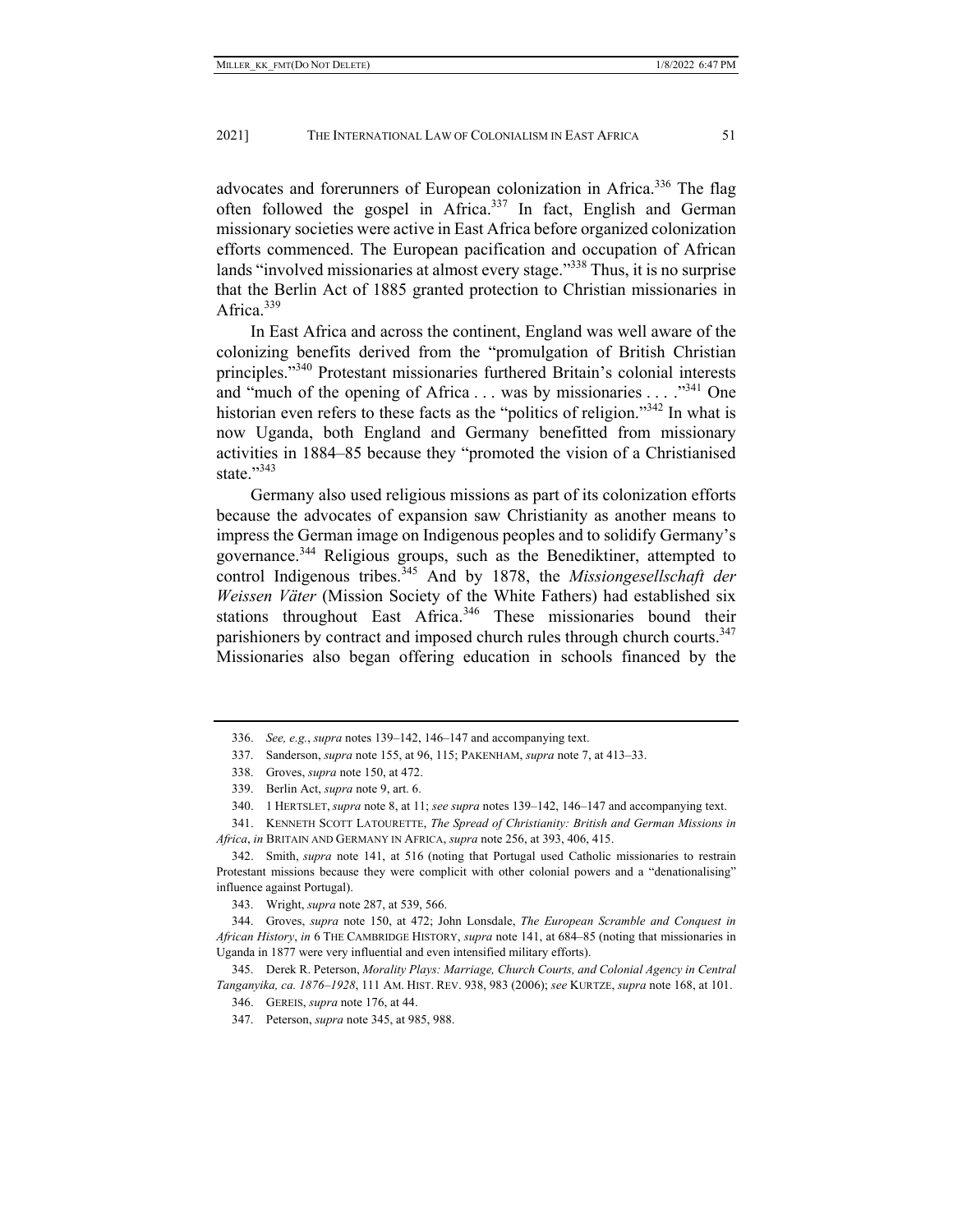German administration.<sup>348</sup> As more natives attended schools, the population surrounding the schools grew and the towns that developed made up new missionary stations.<sup>349</sup> Life in missionary stations was governed by mission rules, and Indigenous peoples were taught and forced to follow Western and Christian traditions.350

Other European countries also heavily relied on religion in their colonization efforts in Africa. Starting in the mid-1400s, Portugal claimed rights based on the alleged superiority of Christianity and the papal mandate to convert heathens. Priests accompanied most of the early Portuguese explorers in Africa and helped claim and occupy newly discovered areas.<sup>351</sup> Moreover, France and Belgium also used Christianity to justify their colonial claims.352 In fact, "French missionaries had always been France's best supporters in its overseas territories."<sup>353</sup>

In addition, the United States expressly argued that it should participate in the Berlin Conference because it was interested in converting and civilizing Africans.354 The U.S. representative stated that peace in the Congo was of interest to the United States because it would reserve Africa for American citizens who wanted to exercise their rights to promote civilization and Christianity there.<sup>355</sup> One U.S. Congressman argued that the United States needed to participate in the Conference because "American liberality, enterprise, and fortitude have largely contributed to what has been done toward opening the 'dark continent' to civilization, Christianity, and freedom of trade."356

In sum, Christianity was undoubtedly used by European nations as an element of international law to justify their colonial empires in Africa.

## I. Civilization

European nations always justified colonialism by claiming they were bringing civilization to "savage" Indigenous peoples. The Berlin Conference and the Act of 1885 expressly adopted this element of the Doctrine into international law for African colonization.<sup>357</sup> Thereafter, Europeans

 357. Berlin Act, *supra* note 9, arts. 1, 6. It was the height of ignorance and ethnocentrism for Europeans to call Africans savages. *See, e.g.*, TOWNSEND, *supra* note 139, at 47–53 (recounting some of

 <sup>348.</sup> *Id.* at 996.

 <sup>349.</sup> *Id.*

 <sup>350.</sup> *Id.* at 998–1000.

 <sup>351.</sup> *See, e.g.*, HOCHSCHILD, *supra* note 83, at 8, 17.

 <sup>352.</sup> TOWNSEND, *supra* note 139, at 57; HOCHSCHILD, *supra* note 83, at 38, 86.

 <sup>353.</sup> Grunder, *supra* note 144, at 94.

 <sup>354.</sup> Elder, *supra* note 74, at 19, 29.

 <sup>355.</sup> *Id.* at 29.

 <sup>356.</sup> *Id.* at 24.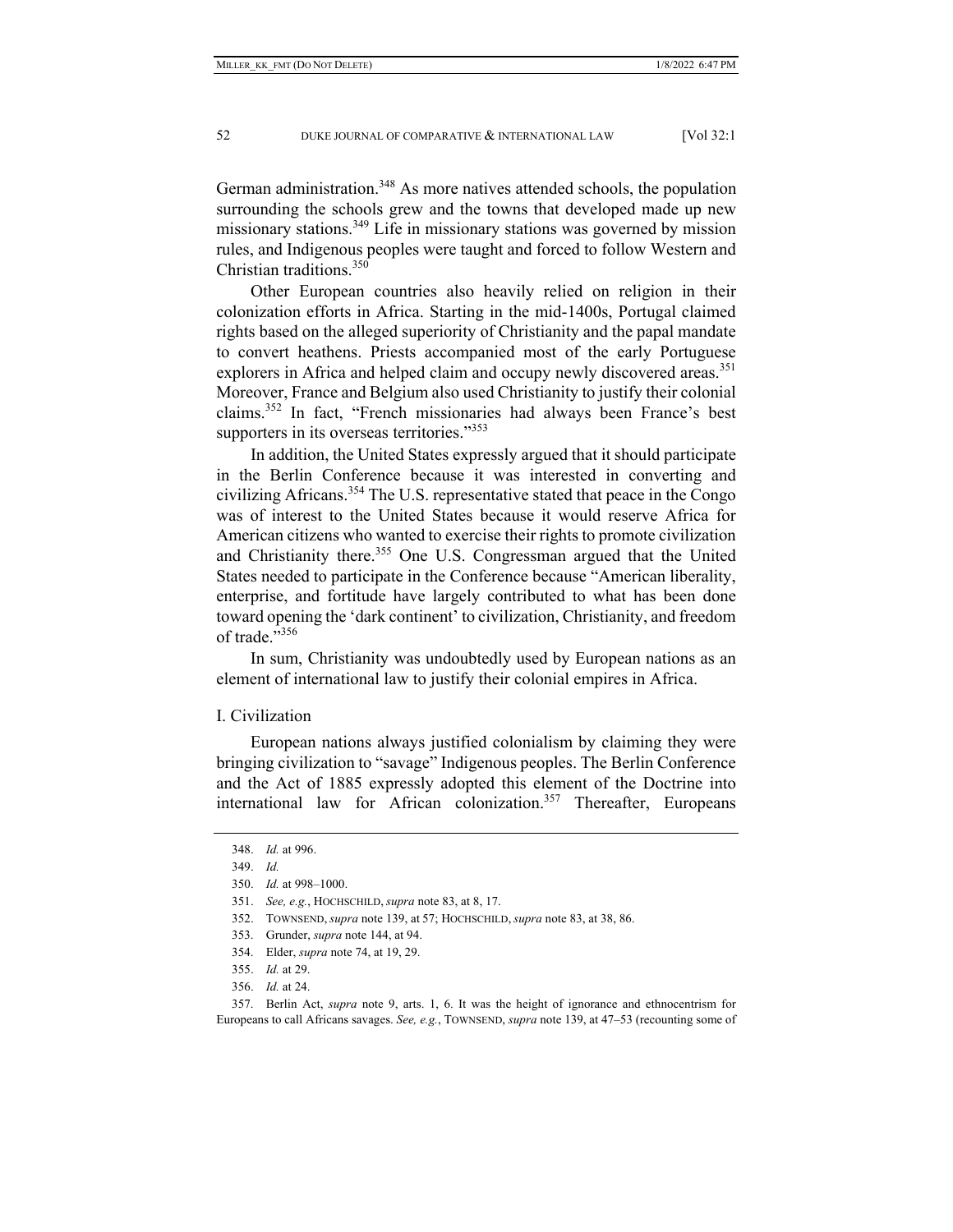promised to civilize and care for Africans because they agreed to the "preservation of the native tribes, and to care for the improvement of their moral and material well-being."<sup>358</sup> This fraudulent promise was never enforced, of course, and instead European cultural impositions were used to "buttress the political, economic and social superstructure which colonialism represented."<sup>359</sup>

Accordingly, England justified colonization with the tenet that it would bring civilization and education to Africans and protect them in a guardianward relationship.<sup>360</sup> England even argued that European settlement was the only way to bring civilization to East Africa.<sup>361</sup> It was, of course, very useful that English officials assumed that the existence of protectorates "in an uncivilized country implies the right to assume whatever jurisdiction."<sup>362</sup> In the British colonies of Uganda and Kenya, multiple official documents demonstrate the widespread belief that England was exercising a trustee's duty to protect and educate Africans and help them advance towards civilization.363 The most famous of missionaries in Africa, David Livingstone, advocated tirelessly from 1840 onwards for Christianity, commerce, and civilization for Africans.<sup>364</sup>

Germany also considered Africans uncivilized. In East Africa, Carl Peters was convinced he was doing Africans a favor by bringing them German governance and civilization.<sup>365</sup> Peters believed that Indigenous peoples would quickly realize "that things will go much better for them when whites are living among them as the rulers of the land."<sup>366</sup>

The other European colonizers also believed in their superiority and the uncivilized state of Africans. The Portuguese argued that the "superiority" of their government, culture, and civilization justified their conquests and authority over barbarian Indigenous peoples.<sup>367</sup> Portugal's Constitution of 1950 even stated that "it is intrinsic in the Portuguese nation to fulfill its historic mission of colonization in the lands of the [sic]Discoveries under

364. Ekechi, *supra* note 135, at 44; TOWNSEND, *supra* note 139, at 57–58.

365. PETERS, *supra* note 163, at 22.

the sophisticated native cultures and governments across Africa).

 <sup>358.</sup> PHILPOTT, *supra* note 185, at 137.

 <sup>359.</sup> Opoku, *supra* note 144, at 508.

 <sup>360.</sup> *See, e.g.*, 1 HERTSLET,*supra* note 8, at 49 (noting that in an 1877 treaty, an African king ceded his country and sovereignty to the Queen "to promote commerce and civilization").

 <sup>361.</sup> TOWNSEND, *supra* note 139, at 56–57; MUNGEAM, *supra* note 136, at 36–37.

 <sup>362.</sup> SORRENSON, *supra* note 73, at 52.

 <sup>363.</sup> Fetter, *supra* note \*\*\*, at 120–22, 130–31.

 <sup>366.</sup> *Id.*

 <sup>367.</sup> C.R.BOXER,RACE RELATIONS IN THE PORTUGUESE COLONIAL EMPIRE 1415-1825 90–91, 94– 96 (1963).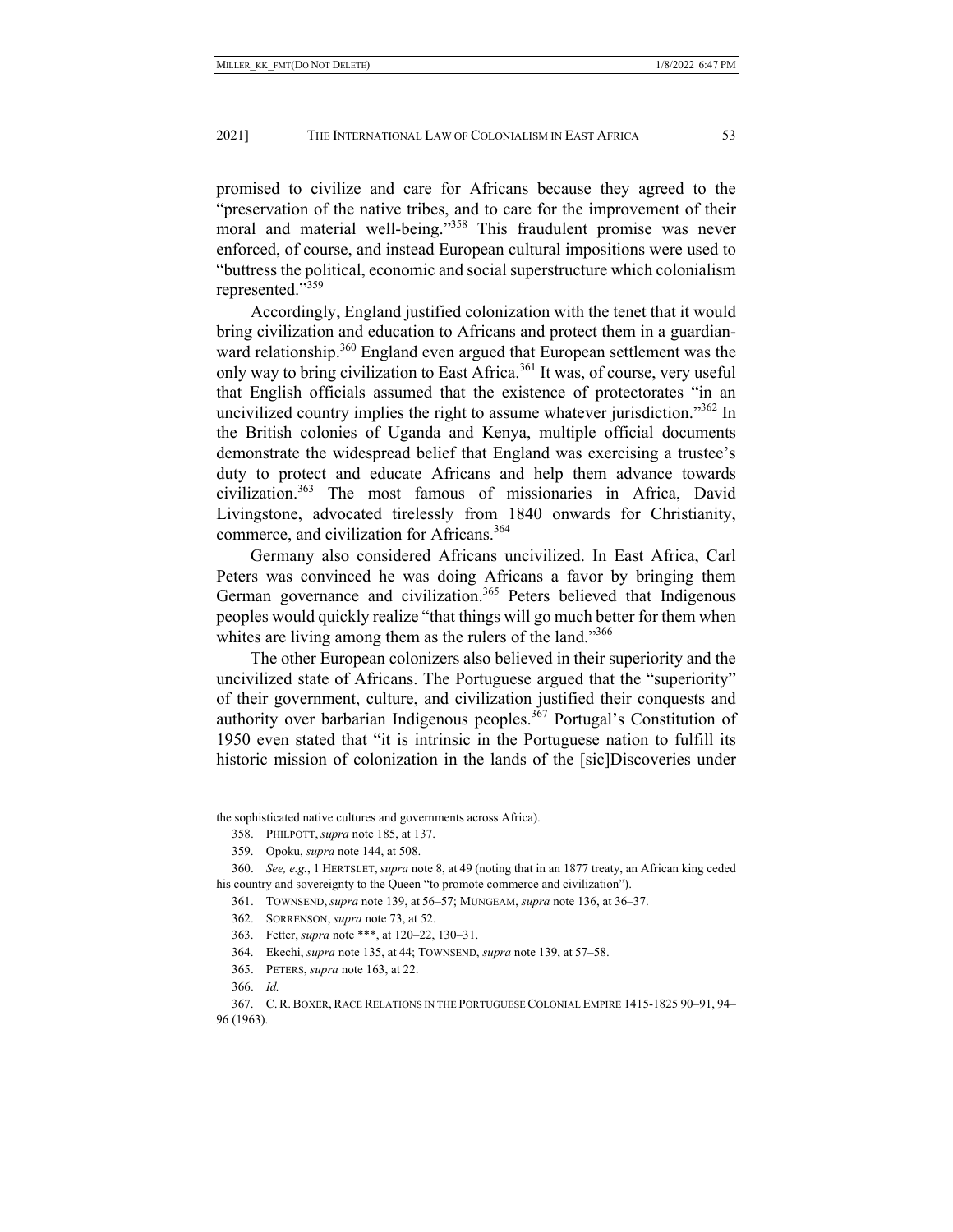their sovereignty and to diffuse among the populations inhabiting them the benefits of their civilization."368 Moreover, France claimed a "mission to bring civilization, moral and social progress, [and] economic prosperity" to its colonial empire and that Africa could only enter "into the empire of civilization" under European guidance.<sup>369</sup> In addition, King Leopold of Belgium claimed in 1876 that he was interested in opening up equatorial Africa to European civilization.<sup>370</sup>

The United States representative told the Berlin Conference that it agreed that Western culture should be introduced amongst African tribes to allow them to understand that "civilization and dominion of the white man means . . . peace and freedom."371 He also claimed that civilizing Africans would "crown the work of civilization" and ensure "the safety of all the white race who shall reside in the region . . . ."372 He also warned the Conference that those "reducing Africa to civilization, [must be] save[d] from a repetition of the fatal experiences which characterize the like conditions in America."<sup>373</sup> While his point was perhaps obscure, he was warning the Conference that Indigenous peoples in Africa might react negatively to having European "civilization" forced upon them just as the Indian nations did in North America.

The saccharine talk of caring for Africans and promoting civilization flies in the face of the actual history of colonization, slavery, and the unspeakably racist attitudes that most European countries had regarding Africans. These attitudes made plain that the putative goals of "civilization" were nothing more than additional justifications for colonization and exploitation. For example, the British Foreign Office wrote the Law Officers of the Crown in 1899 that "the natives  $\dots$  [were] practically savages,"  $374$  and the Commissioner of British East Africa wrote in 1905 that the "[African] mind is far nearer to the animal world than is that of the European or Asiatic, and exhibits some of the animal's placidity ....  $\cdot$   $\cdot$   $\cdot$   $\cdot$   $\cdot$   $\cdot$  A nineteenth century British theologian stated that the "irreclaimable savages" of Africa would "disappear" because they were unable to embrace civilization, but that it was the white man's duty to attempt to spread civilization in Africa. $376$ 

 <sup>368.</sup> Fetter, *supra* note \*\*\*, at 106.

 <sup>369.</sup> *Id.* at 29, 84.

 <sup>370.</sup> CROWE, *supra* note 9, at 13.

 <sup>371.</sup> Munene, *supra* note 99, at 76–77.

 <sup>372.</sup> Elder, *supra* note 74, at 88.

 <sup>373.</sup> *Id.* at 89.

 <sup>374.</sup> MUNGEAM, *supra* note 136, at 318–19.

 <sup>375.</sup> ELIOT,supra note 303, at 92, 103 (1905) ("[I]t is mere hypocrisy not to admit that white interests must be paramount, and that the main object . . . should be to found a white colony.").

 <sup>376.</sup> OLUSOGA & ERICHSEN, *supra* note 85, at 71–73.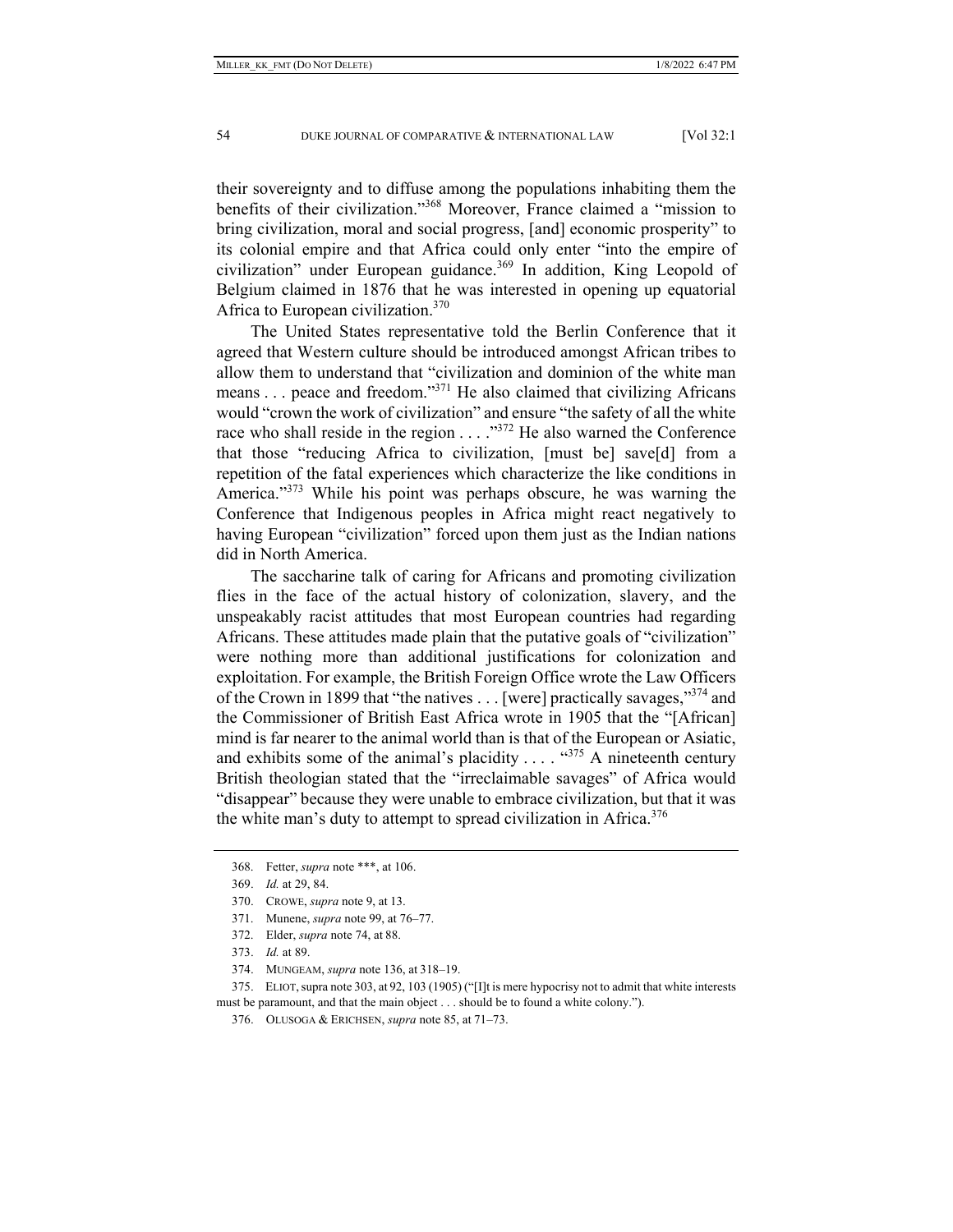European colonizers adopted the element of civilization into international law, applied it in Africa, and used it to justify their colonization of the continent.

## J. Conquest

We assert that *Johnson v. M'Intosh* and the Doctrine of Discovery defined this element in two ways. First, a conquest in actual warfare passed to the conquering country many rights and powers. Second, the mere arrival of Europeans in newly discovered lands was analogous to a physical, military conquest because first discovery alone granted similar rights under international law.377 European countries claimed Discovery rights in Africa after successful military campaigns and after merely making first discoveries.

Many Indigenous nations did not capitulate to English and German domination. In East Africa, there was fierce fighting and prolonged military efforts primarily in 1893–1898 to oust the German, English, and Italian colonizers.378 Some chiefs and tribes successfully repelled the English and Germans for a time before being subdued by conquest.<sup>379</sup> In Southwest Africa, for example, German military activities killed more than 10,000 Hereros and Namas.<sup>380</sup> Colonial rule was often brought about by military conquest.381

Some historians have also highlighted the subtle difference we perceive in the second meaning of conquest: that Europeans claimed the rights of conquest upon their mere arrival.<sup>382</sup> Germany, for instance, relied on this definition in acquiring colonies and its most important explorer in East Africa clearly utilized this second definition. Carl Peters considered his expeditions and treatymaking efforts to be a form of "*Besitzergreifung*" (occupation or seizure).<sup>383</sup> The German government agreed and codified his

 <sup>377.</sup> Johnson v. M'Intosh, 21 U.S. (8 Wheat.) 543, 590–92 (1823); MILLER, NATIVE AMERICA, *supra* note 2, at 4–5; Fisch, *supra* note 80, at 360; Stilwell, *supra* note 137, at 3 (explaining that Africa was partitioned and subjected to European rule by conquest).

 <sup>378.</sup> Uzoigwe, *supra* note 139, at 19, 36–38; H.A. Mwanzi, *African Initiatives and Resistance in East Africa,1880-1914*, *in* 7 GENERAL HISTORY,*supra* note 139, at 149, 152–62; SORRENSON,*supra* note 73, at 23; Kiwanuka, *supra* note 262, at 316; Stilwell, *supra* note 137, at 7, 9; *see* Cornevin, *supra* note 138, at 405–06.

 <sup>379.</sup> Fetter, *supra* note \*\*\*, at 7; TOWNSEND, *supra* note 139, at 65; *see* Mwanzi, *supra* note 378, at 160–61; Uzoigwe, *supra* note 139, at 36–38.

 <sup>380.</sup> Lonsdale, *supra* note 344, at 722.

 <sup>381.</sup> Stilwell, *supra* note 137, at 12; *see, e.g.*, Cornevin, *supra* note 138, at 399–401, 405.

 <sup>382.</sup> Kiwanuka, *supra* note 262, at 315 (showing that British conquest often consisted of a series of agreements); Fetter, *supra* note \*\*\*, at 29 (showing that France engaged in "almost always peaceful conquest.").

 <sup>383.</sup> Pesek, *supra* note 320, at 12.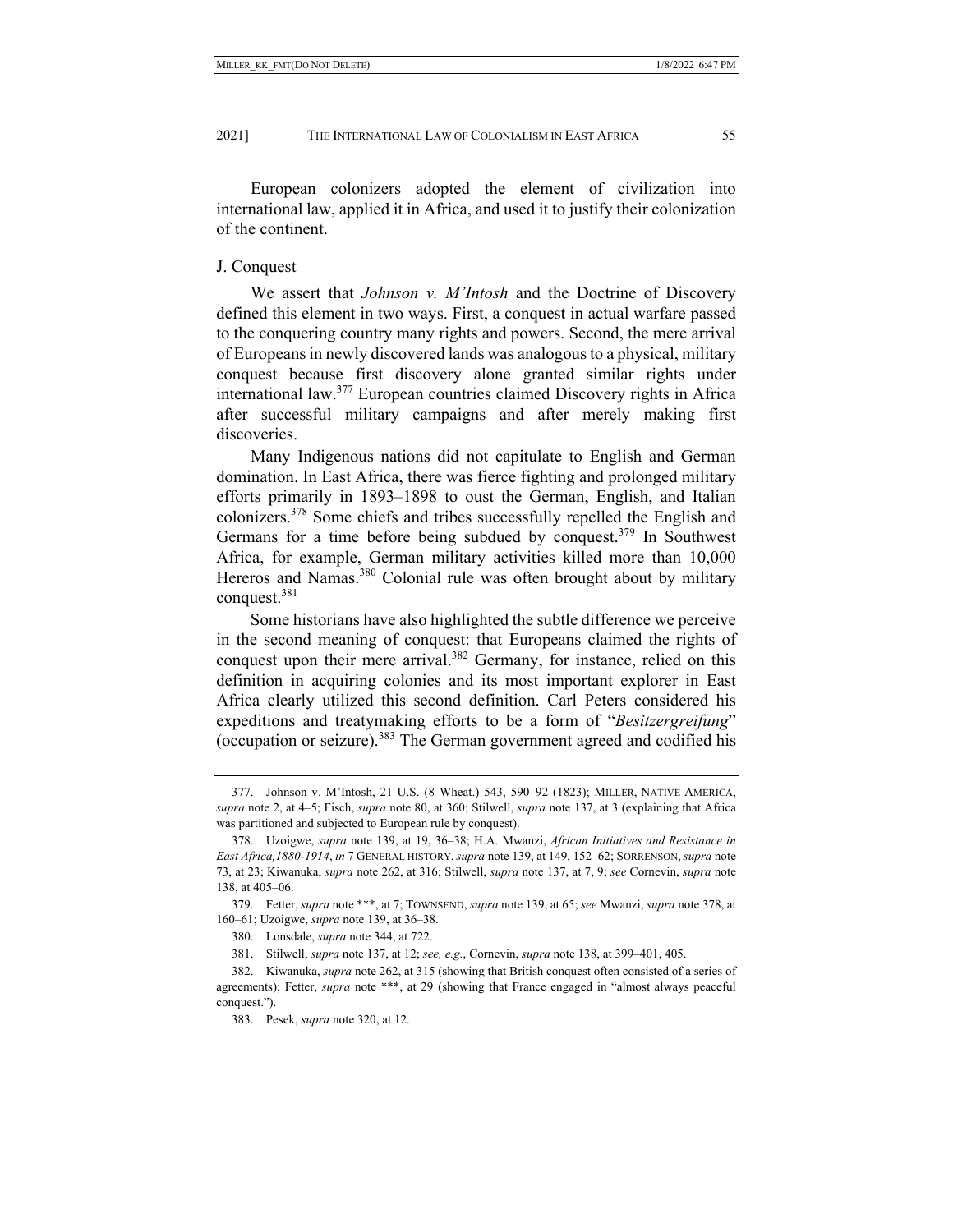peaceful occupations in a September 10, 1900 law *Schutzgebietsgesetz* (the Protectorate Law).<sup>384</sup>

When Germany's attempts at peaceful conquest failed, it resorted to actual conquest. Although Peters and the German East African Company entered into an agreement with the Sultan in 1888 that the Company would govern the mainland in the Sultan's name, the Company was unable to live up to its promise.<sup>385</sup> Violent conflicts ensued when native tribes rebelled against the Peters administration and drove the Company out.386 The German government responded by sending troops and replacing Peters with military personnel.387 Whether through clever legal transactions or bloody military engagements, Peters and Germany "conquered" East Africa to acquire Doctrine of Discovery rights.

Other European colonizers also availed themselves of both forms of conquest in Africa. Spain and Portugal, for example, had been expressly authorized by papal bulls to engage in wars against all Muslims and pagans to acquire colonies and convert heathens.<sup>388</sup> In 1415, Portugal gained its first foothold in Northern Africa when it militarily conquered Ceuta.<sup>389</sup> Portugal claimed sovereign and commercial rights from military conquests.<sup>390</sup> Portugal also used the second definition and claimed that its mere arrival in non-Christian lands was the equivalent of an actual conquest.<sup>391</sup> For example, one historian alleges that the "fifteenth-century voyages of discovery have often been described as a continuation of the Crusades" and were thus military conquests.<sup>392</sup> France also engaged in military conquests

 387. AUSTEN, *supra* note 89, at 22, 25–26; LEWIN, *supra* note 82, at 187–89; ARCHIVE OF THE GERMAN COLONIAL LAWS, *supra* note 176, at 174.

 <sup>384.</sup> GERSTMEYER, *supra* note 178, at 12.

 <sup>385.</sup> LEWIN, *supra* note 82, at 187–89; AUSTEN, *supra* note 89, at 22; ARCHIVE OF THE GERMAN COLONIAL LAWS, *supra* note 176, at 136, 333 (noting that in 1890, the Sultan transferred his "*Hoheitsrechte*" (sovereign rights) to DOAG).

 <sup>386.</sup> LEWIN, *supra* note 82, at 187–89; AUSTEN, *supra* note 89, at 22; John Iliffe, *Tanzania Under German and British Rule*, *in* ZAMANI, *supra* note 215, at 295, 297 (showing that German conquest was initiated peacefully by Carl Peters in 1884 via treaties; but Germany had to send troops in 1889 because African resistance forced Germany to take over from DOAG).

 <sup>388.</sup> EUROPEAN TREATIES, *supra* note 47, at 17 (showing that on January 8, 1455 Pope Nicholas authorized Portugal "to invade, conquer, take by storm, defeat, and subjugate any Saracens and other Pagans as well as whatever dominions, possessions, movable and immovable property are detained or possessed by them").

 <sup>389.</sup> EXPANSION OF EUROPE, *supra* note 31, at 47–48; Livermore, *supra* note 53, at 59; MARQUES, *supra* note 59, at 131.

 <sup>390.</sup> *See* C.R. Boxer, *The Portuguese in the East 1500-1800*, *in* PORTUGAL AND BRAZIL 223 (H.V. Livermore ed. 1953) (Portugal claimed "India had been gained with the sword, and with the sword it would be defended.").

 <sup>391.</sup> *See* BOXER, RACE RELATIONS, *supra* note 367, at 2.

 <sup>392.</sup> PARRY, *supra* note 179, at 22, 25; *accord.* BOXER, RACE RELATIONS, *supra* note 367, at 2.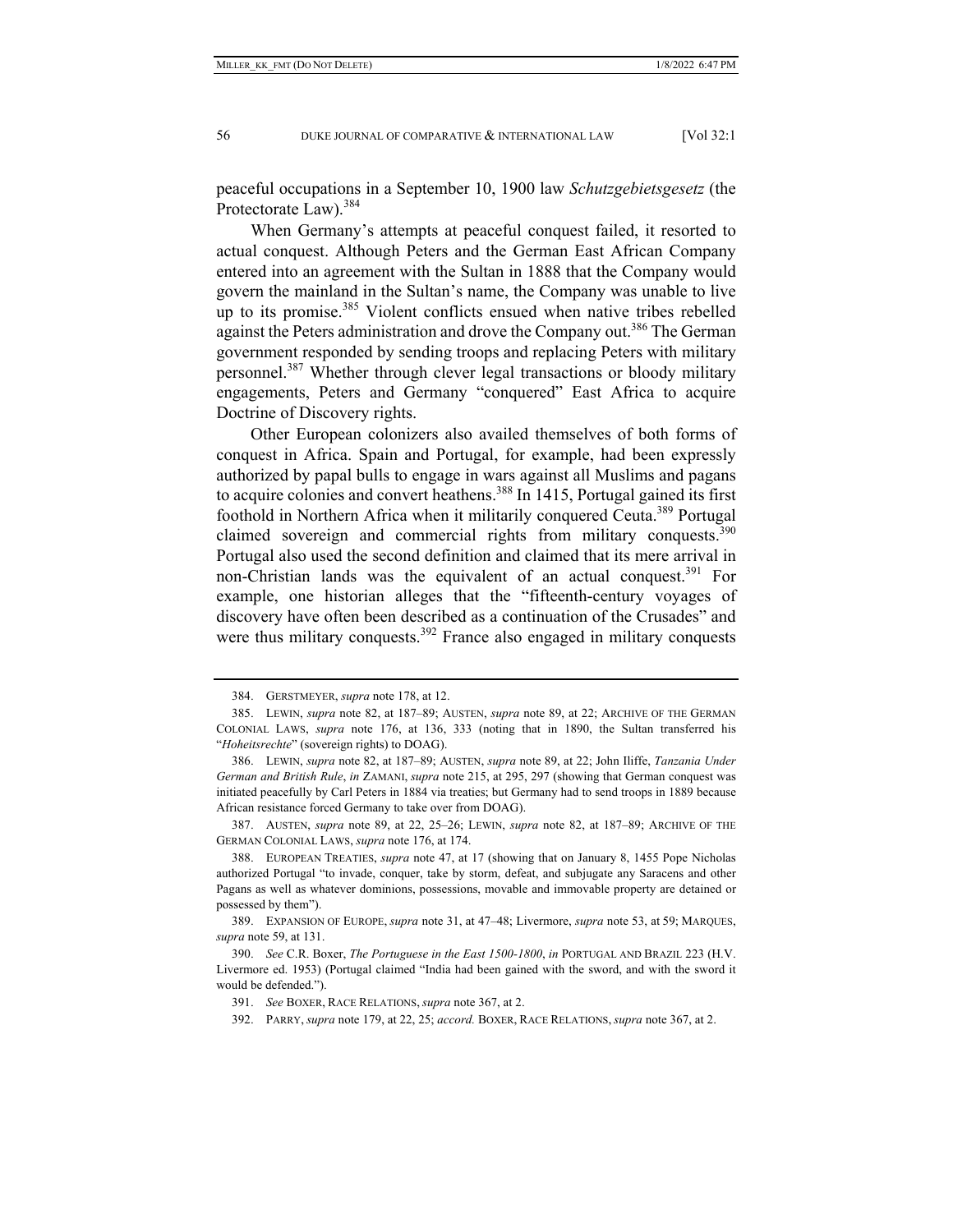in Africa beginning with its invasion of Algeria in 1830.<sup>393</sup> Furthermore, France conquered Senegal in 1860 and engaged in a series of military campaigns in 1880 in Senegambia and against the Samori in West Africa in 1886-87 before signing a peace treaty and acquiring colonial rights.<sup>394</sup>

European countries were well acquainted with the ancient international law of war and the rights they acquired by military victories. They were also well aware of the rights they claimed to have acquired by the "conquest" of making first discoveries in Africa and exercising the powers of the Doctrine of Discovery and the Berlin Act.

## IV. CONCLUSION

This Article represents our initial research into the law and history of African colonization to examine whether the Doctrine of Discovery was used in the partition and colonization of the countries of Kenya, Uganda, and Tanzania. We are certain that we have uncovered only a small portion of all the evidence that bears on the application of the Doctrine in the 1885 Berlin Conference and Act and in the colonization of these three countries. We commenced this effort to add to the body of work that has been undertaken to expose the Doctrine's role in international law, international history, and in subjugating Indigenous nations and peoples all over the world.

Further research is needed to tell a more complete history of the application of the international law of colonialism in these three countries and across Africa. This could include research on whether any of the elements of the Doctrine and colonial law are still present in the legal regimes and everyday life in Kenya, Uganda, and Tanzania.<sup>395</sup> These additional objectives are worthy endeavors to both uncover and perhaps help root out any vestiges of colonial rule in these three countries.

The evidence examined above, however, is more than sufficient to demonstrate conclusively that for centuries, European countries applied the Doctrine of Discovery in Africa to exploit the continent's lands, assets, and peoples. There is also no question that the Berlin Conference and Berlin Act of 1885 codified the Doctrine into international law. The ten elements that we assert constitute the Doctrine were part of customary international law

 <sup>393.</sup> CROWE, *supra* note 9, at 122; Fetter, *supra* note \*\*\*, at 29.

 <sup>394.</sup> CROWE, *supra* note 9, at 122–23; Stilwell, *supra* note 137, at 8–9.

 <sup>395.</sup> *See, e.g.*, Migai Akech, *Judicial Review in Kenya: The Ambivalent Legacy of English Law*, *in* JUDICIAL REVIEW OF ADMINISTRATIVE ACTION: ORIGINS AND ADAPTATION ACROSS THE COMMON LAW WORLD 1, 3–7, 35–36 (Swati Jhaveri & Michael Ramsden eds., 2020); H. Kwasi Prempeh, *Marbury in Africa: Judicial Review and the Challenge of Constitutionalism*, 80 TULANE L.REV. 1 (2006); MAHMOOD MAMDANI, CITIZEN AND SUBJECT: CONTEMPORARY AFRICA AND THE LEGACY OF LATE COLONIALISM (1996).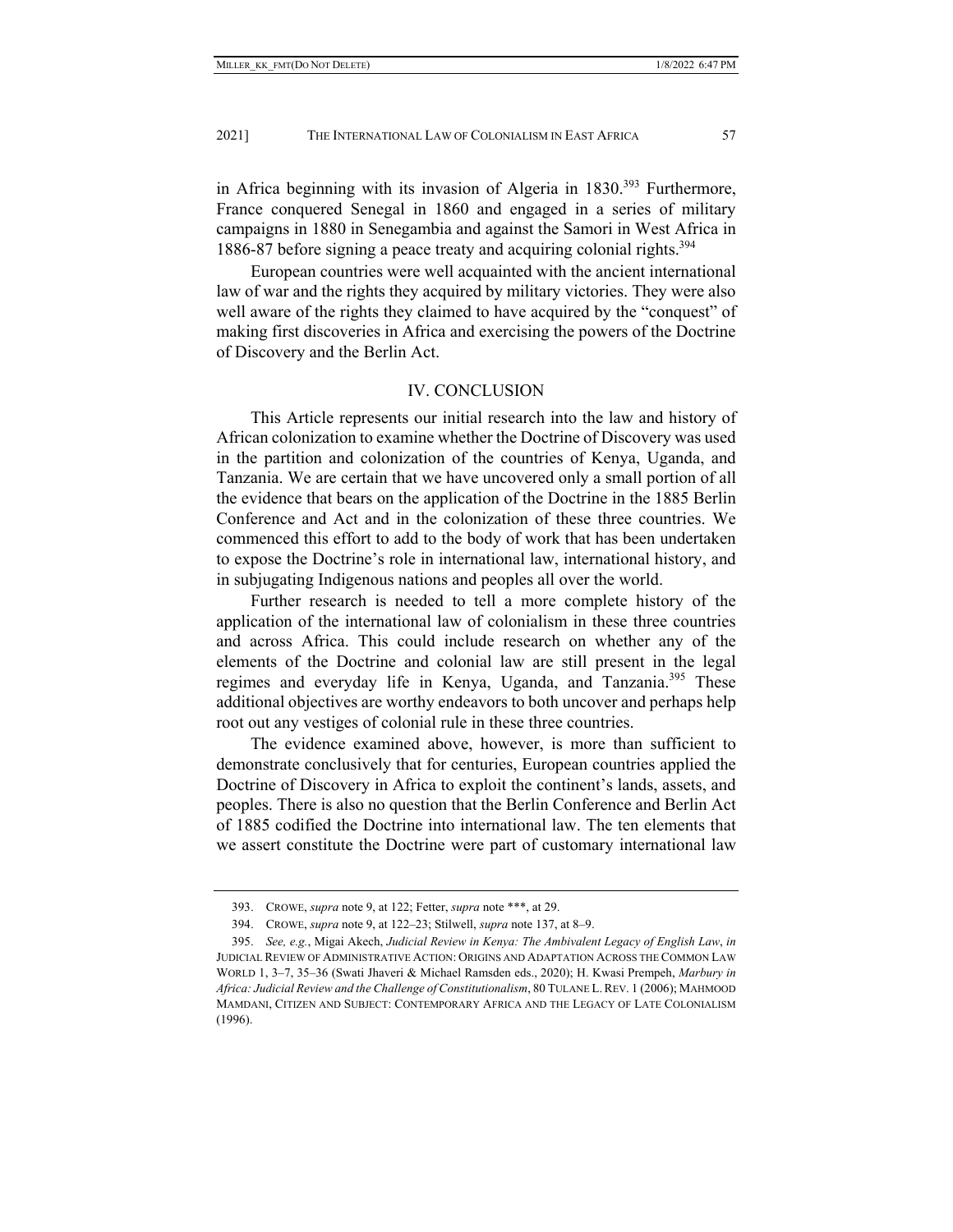for centuries and then most of them were expressly codified into written international law in the Berlin Act. Finally, we think there is no question that the European countries that exploited African colonies used all ten elements of the Doctrine of Discovery to justify their acquisition of sovereignty and rights and to brutally exploit those nations, peoples, and cultures.

Undoubtedly it is appropriate to probe the value of this kind of comparative law research, and what one should do with this knowledge. We did not undertake this work just to cast blame. As Professor Frank Pommersheim stated when discussing American Indian law issues: "The point is not to assign blame—an essentially fruitless exercise—but rather to comprehend more deeply the forces at work [in the ex-colonies.]"<sup>396</sup> We absolutely agree that assigning blame or guilt is a waste of time and effort. Instead, we believe that the value of this research is to better understand shared histories and modern-day political and legal regimes, and perhaps to be better equipped to move forward with a more complete understanding of the actual facts and law. In addition, a comparative law analysis allows one to better understand history, the evolution of law and political affairs, and the current conditions of formerly colonized peoples and nations.<sup>397</sup>

We must also emphasize that the Doctrine of Discovery is not some ancient legal regime that is relegated only to the history books. Clearly, the Doctrine is still the law in the United States and in other former English colonies and continues to impact Indigenous rights today.398 In addition, this international law of colonialism created many of the national boundaries and divisions that countries around the world are still dealing with today. And, perhaps surprisingly, some countries are still engaging in symbolic acts of possession in the twenty-first century to claim lands and assets. In 2007, Russia planted its flag on the bottom of the Arctic Ocean and in 2010, China planted its flag on the bed of the South China Sea.399 Both countries did so to claim the oil and gas resources located under those sea beds and sovereign rights on the surfaces of those seas.<sup>400</sup> Consequently, our research into international law and the Doctrine of Discovery in Africa is important for

 <sup>396.</sup> Frank Pommersheim, *Land into Trust: An Inquiry into Law, Policy and History*, 49 IDAHO L. REV. 519, 523 (2013).

 <sup>397.</sup> *See* Miller & Ruru, *supra* note 70, at 916–17 ("[T]he motivation for us to pursue comparative legal work is . . . to examine how the Western legal system has developed and applied a property theory based in fiction to substantiate the continuing colonization of Indigenous peoples' land and resources.").

 <sup>398.</sup> *See generally* MILLER ET AL., DISCOVERING INDIGENOUS LANDS, *supra* note 6.

 <sup>399.</sup> Alan Cullison, *Russia to Deploy Troops to Defend Interests in Arctic*, WALL ST.J., July 2, 2011, http://online.wsj.com/article/SB10001424052702303763404576419862777063804.html; William J. Broad, *China Explores A Rich Frontier, Two Miles Deep*, N.Y. TIMES, Sept, 12, 2010, at A1.

 <sup>400.</sup> Jane Perlez, *China Asserts Sea Claim With Politics and Ships*, N.Y. TIMES, Aug. 12, 2012, at A6; Robert J. Miller, *Finders Keepers in the Arctic?*, L.A. TIMES, Aug. 6, 2007, at A19.